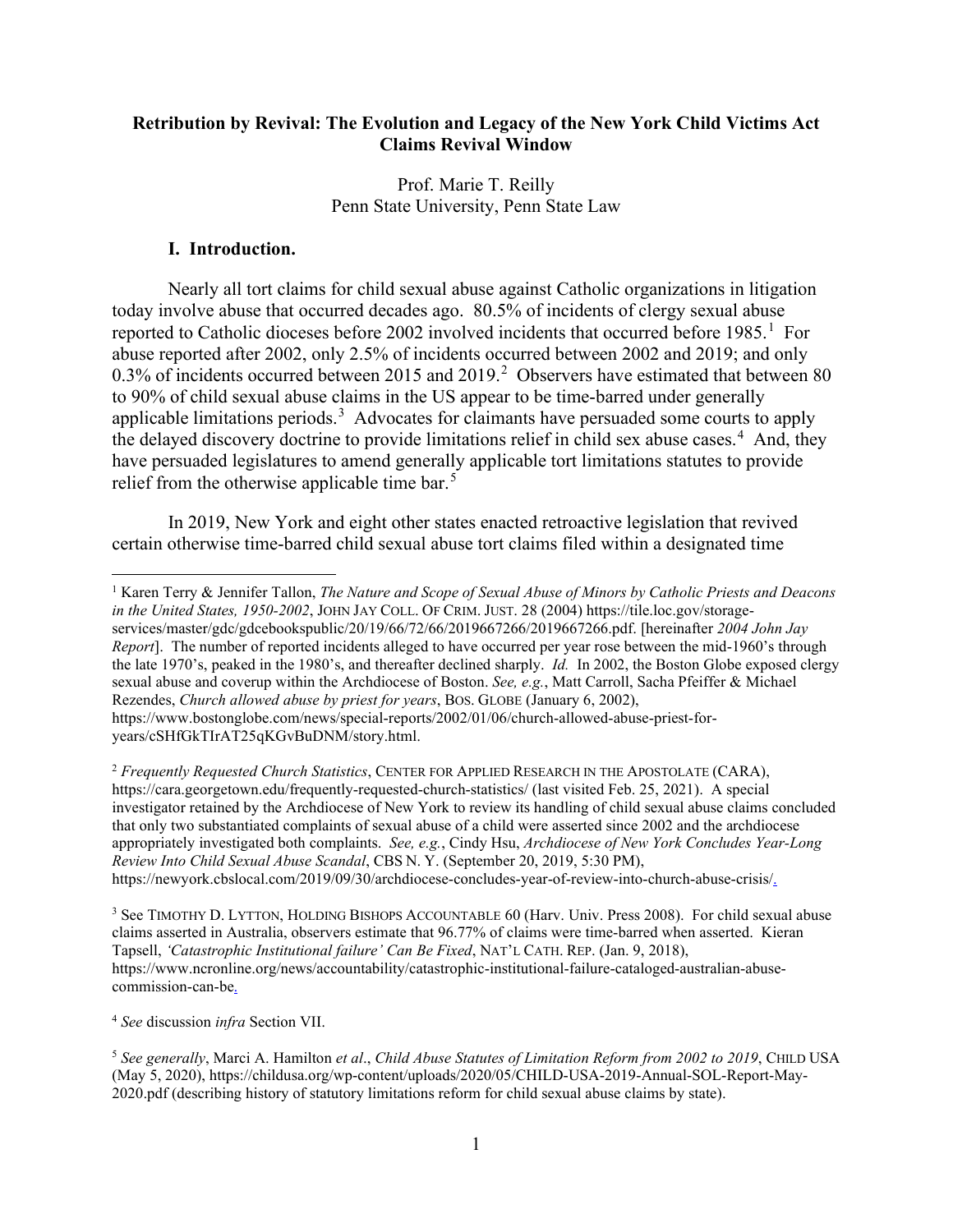period, known as claim revival window legislation.[6](#page-1-0) The New York Child Victims' Act (NYCVA) opened a window during which child sexual abuse claimants could sue Catholic and other organizations free of a limitations defense (a claims revival window).<sup>[7](#page-1-1)</sup> Between July 1, 2018 and June 30, 2019, the annual average number of tort claims against Catholic dioceses nationwide tripled compared to the annual average over the previous five years.<sup>[8](#page-1-2)</sup> In 2019, 4,220 persons reported 4,434 allegations of child sexual abuse against Catholic organizations, a 200% increase in reports from 2018.<sup>[9](#page-1-3)</sup> Jeff Anderson & Associates, a law firm representing child sexual abuse plaintiffs nationwide, reported that as of August 3, 2020, it had filed 1,002 child sexual abuse cases against Catholic dioceses in New York.[10](#page-1-4) As of February 2021, four of the eight Catholic dioceses in New York have filed for bankruptcy under chapter [11](#page-1-5).<sup>11</sup>

This article considers the evolution of limitations relief for time-barred child sexual abuse tort claims in New York culminating with the claims revival window enacted in 2019 as part of

<span id="page-1-0"></span><sup>6</sup> S.B. 2440, 242 Legis. Sess. (N.Y. 2019) codified as N.Y. C.P.L.R. 214-g (McKinney 2019). In 2019, claims revival legislation passed in these states: New York, Washington, D.C., Montana, New Jersey, Arizona, Vermont, Rhode Island, California, North Carolina. *See Revival and Window Laws Since 2002*, CHILD USA (February 10, 2021), https://childusa.org/wp-content/uploads/2021/02/2.10.21-Civil-Revival-Laws-in-18-States-and-DC-Since-2002.pdf.

<span id="page-1-1"></span><sup>7</sup> *See* discussion of the NYCVA *infra* Section VII.

<span id="page-1-2"></span><sup>8</sup> *2019 Annual Report Findings and Recommendations*, UNITED STATES CONFERENCE OF CATHOLIC BISHOPS (June 2020),<http://www.usccb.org/issues-and-action/child-and-youth-protection/upload/2019-Annual-Report-Final.pdf> [hereinafter *2019 USCCB Report*]. *See generally*, Associated Press, *New wave of sexual-abuse lawsuits could cost Catholic Church more than \$4 billion*, MARKET WATCH (December 2, 2019, 12:30 PM),

https://www.marketwatch.com/story/new-wave-of-sexual-abuse-lawsuits-could-cost-catholic-church-over-4-billion-2019-12-02; Associated Press, *Clergy sex abuse allegations triple*, *U.S. Catholic bishops report*, L. A. TIMES (June 26, 2020, 12:21 AM), https://www.latimes.com/world-nation/story/2020-06-25/clergy-sex-abuse-allegations-tripleus-roman-catholic-bishops-report; *The Relative Success of Civil SOL Window and Revival Statutes State-by-State*, CHILD USA (January 2019), https://childusa.org/wp-

content/uploads/2020/03/child\_relativesuccess\_june2017\_final.pdf (reporting the number of lawsuits filed after revival window legislation opened in six states and Guam before nine states enacted revival window legislation in 2019).

<span id="page-1-3"></span><sup>9</sup> 2019 USCCB Annual Report at 27 (reporting on the period between July 1, 2018 and June 30, 2019); *2018 Annual Report Findings and Recommendations*, UNITED STATES CONFERENCE OF CATHOLIC BISHOPS (June 2019), https://www.usccb.org/issues-and-action/child-and-youth-protection/child-abuse-prevention/upload/2018-CYP-Annual-Report.pdf [hereinafter *20198 USCCB Report*

<span id="page-1-4"></span><sup>10</sup> Mike Finnegan *et al.*, *New York Child Victims Act Extended One Year to August 13, 2021*, JEFF ANDERSON & ASSOC. (August 3, 2020), https://www.andersonadvocates.com/new-york-child-victims-act-extended-one-year/. *See generally*, *The Relative Success of Civil SOL Window and Revival Statutes State-by-State*, CHILD USA (January 2019), https://childusa.org/wp-content/uploads/2020/03/child\_relativesuccess\_june2017\_final.pdf (summarizing effect of claims revival legislation in states that enacted claims revival legislation before January 2019).

<span id="page-1-5"></span><sup>11</sup> The four dioceses are Rochester, Buffalo, Syracuse, Rockville Centre. Alex Wolf, *New York Catholic Diocese Bankruptcies Put Abuse Claims in Limbo*, BLOOMBERG L. (Feb. 12, 2021, 6:01 AM), https://news.bloomberglaw.com/bankruptcy-law/new-york-catholic-diocese-bankruptcies-put-abuse-claims-inlimbo.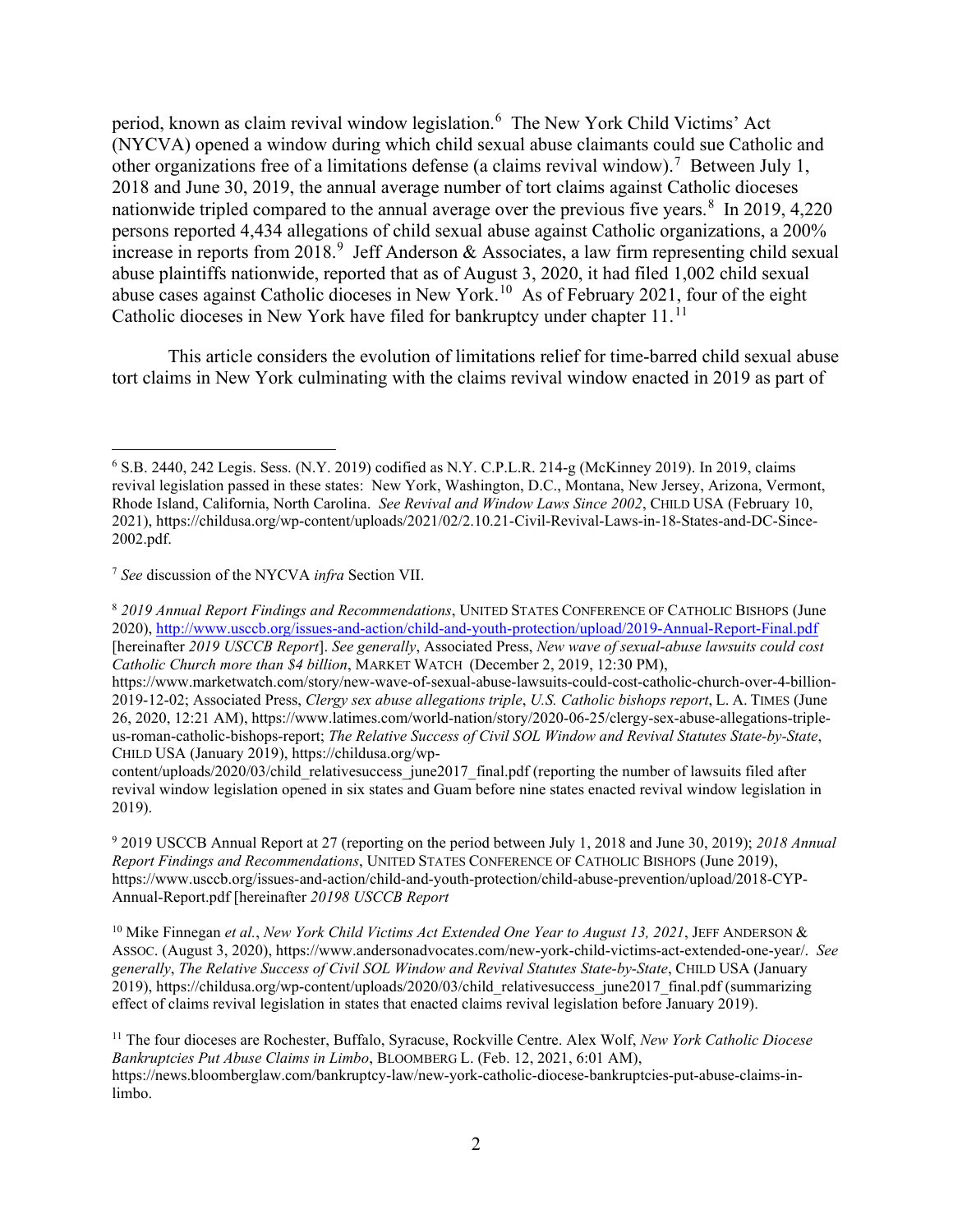the NYCVA.<sup>[12](#page-2-0)</sup> The story of child sexual abuse litigation against Catholic dioceses in New York and the legal and political history of the NYCVA exposes the important but largely unexplored balance of competing policy objectives that limitations laws strike. How child sexual abuse claimants achieved retribution by revival through the NYCVA reveals the fragility of limitations laws and the importance of coherent and consistent policy for revival of other types of timebarred claims in the future.

Part II explains organizations' tort liability for child sexual abuse and their limitations defenses under New York law. Part III explains how limitations laws balance plaintiffs' interest in compensation for injury against public interest in the reliability of litigated outcomes. Part IV explains the development of theories for limitations relief specific to child sexual abuse claims. Part V explains how New York courts evaluated these arguments before the NYCVA opened a claims revival window. Part VI explains the legislative history and content of the NYCVA. Part VII offers a critique of claims revival window legislation for child sexual abuse tort claims, and Part VIII concludes.

#### **II. Bases for Tort Liability and the Limitations Defense.**

Under New York law, an employer is not vicariously liable for injuries caused by an employee's sexual abuse of a child if the abusive actions are outside the scope of employment.<sup>[13](#page-2-1)</sup> New York courts have held specifically that sexual abuse of a child committed by an employee priest is outside the scope of the priest's employment and thus a diocesan employer is not vicariously liable.<sup>[14](#page-2-2)</sup>

<span id="page-2-0"></span> $12$  The term 'limitations law' refers to statutes imposing limitations periods and the judge-made law that interpret the statutes. *See, e.g.*, Tyler Ochoa & Andrew Wistrich, *The Puzzling Purposes of Statutes of Limitations*, 28 PAC. L. J. 453, 454 (1997).

<span id="page-2-1"></span><sup>13</sup> *See, e.g.*, LEE S. KRIENDLER ET AL., 14 N.Y. PRAC., NEW YORK LAW OF TORTS § 9:16 (2020). Vicarious liability of an employer for torts committed by an employee allocates risk of harm to third persons intrinsic to the enterprise that the employer ostensibly controls to the employer. *See, e.g.*, SHAMPO, 74 AM. JUR. 2D Torts § 60 (2021).

<span id="page-2-2"></span><sup>&</sup>lt;sup>14</sup> *E.g.*, Kenneth R. v. Roman Catholic Diocese of Brooklyn, 654 N.Y.S.2d 791 (App. Div. 1997) ("The plaintiffs" amended complaint alleges that . . . the appellant's codefendant, Enrique Diaz Jimenez, an ordained Roman Catholic priest, sexually abused the infant plaintiffs. Enrique Diaz Jimenez pleaded guilty to sexual abuse in the third degree based upon this conduct. However, as noted by the Supreme Court, that conduct did not fall within the scope of his employment and therefore the appellant is not vicariously liable for his conduct under the theory of respondeat superior . . . ."); Doe v. Rohan, 793 N.Y.S.2d 170, 173 (App. Div. 2005) ("Since the bus driver's acts of sexual abuse and molestation were a clear departure from the scope of his employment, committed solely for personal reasons, and unrelated to the furtherance of his employer's business, neither the bus company nor the School District can be held vicariously liable for his acts . . . ."); Mazzarella v. Syracuse Diocese, 953 N.Y.S.2d 436, 437 (App. Div. 2012) (stating that sexual abuse is a clear departure from scope of employment); Doe v. Church of St. Christopher, 2006 N.Y. Misc. LEXIS 3076, at \*4 (Sup. Ct. 2006) (holding that a sexual assault on a minor by a youth volunteer is outside the scope of duties as a volunteer). *But see*, Fearing v. Bucher, 977 P.2d 1163, 1168 (Or. 1999) (holding that a jury could find that the Archdiocese of Portland was vicariously liable for a priest's sexual abuse of a minor parishioner because whether the sexual abuse was in the scope of the priest's employment should turn not on the intentional nature of the abuse but rather on whether the abuse was "a direct outgrowth of and were engendered by conduct that was within the scope of . . . employment").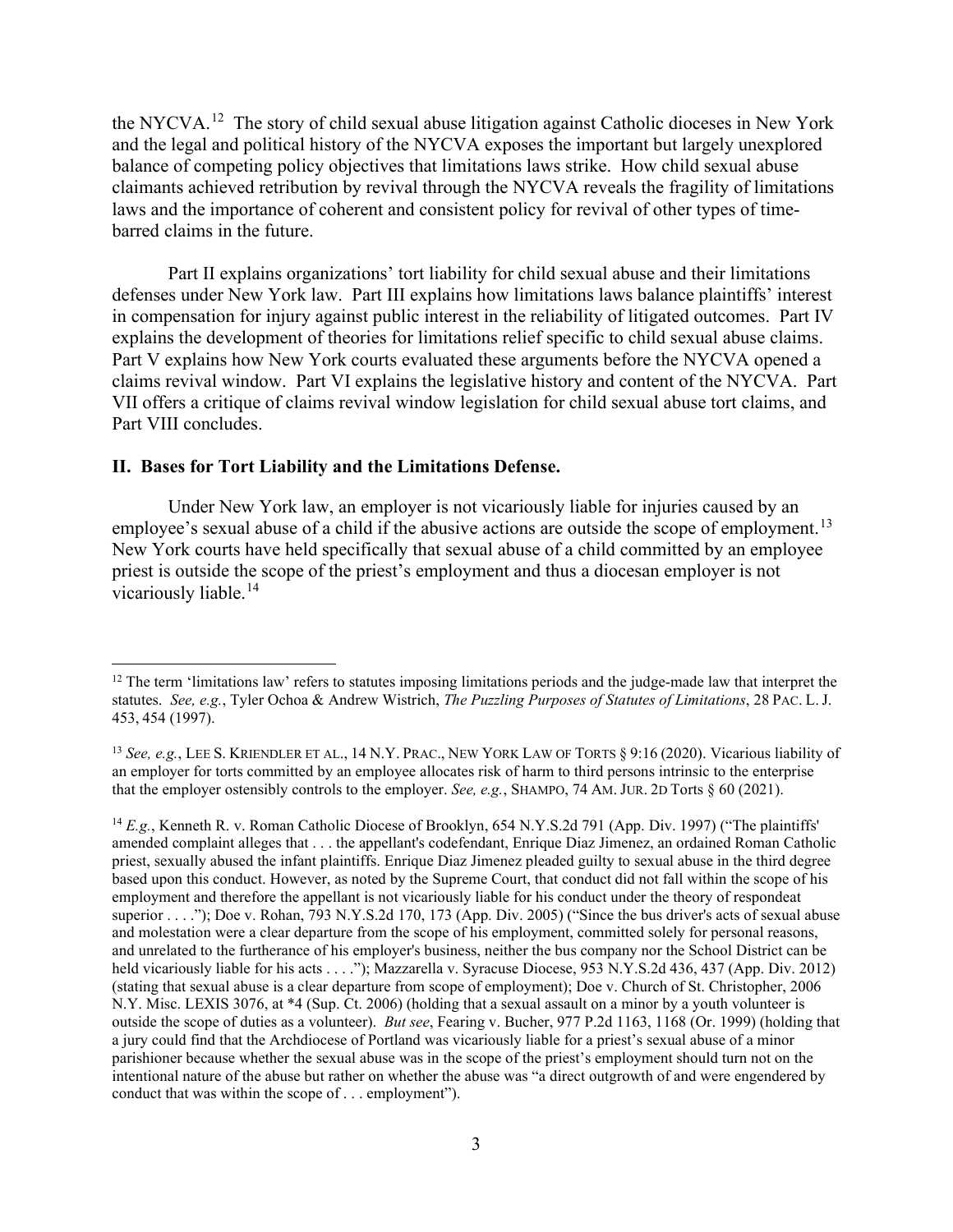An employer can, however, be directly liable for injuries caused by an employee acting outside the scope of employment based on the employer's own negligence in hiring, retaining or supervising the employee.<sup>[15](#page-3-0)</sup> To state a claim under New York law for negligent hiring or supervision, the plaintiff must allege a causal connection between the injury and the employment, and that the employer knew or should have known *before* the injury occurred of the employee's propensity for the conduct which caused the injury.<sup>16</sup>

In a child sexual abuse claim based on negligent supervision of a priest asserted against the Diocese of Brooklyn in 1997, the court held that the diocese had no common law duty to investigate a potential employee before hiring him unless the employer knew facts which would lead a reasonably prudent person to investigate the potential employee's history.<sup>[17](#page-3-2)</sup> With respect to the plaintiff's allegation that the diocese negligently supervised the alleged perpetrator, the court declined to dismiss the plaintiff's claim because the plaintiff had alleged facts sufficient to support an inference that the diocese should have known of the perpetrator's propensity for sexual abuse of children.<sup>18</sup> The plaintiff alleged that the perpetrator made statements about his sexual behavior to other priests which, the court concluded, gave the diocese notice of the priest's propensity for abusive conduct.<sup>[19](#page-3-4)</sup> In 2020, in considering child sexual abuse claims

<span id="page-3-1"></span><sup>16</sup> *See*, Sheila C. v. Povich, 781 N.Y.S.2d 342, 350-51 (App. Div. 2004) ("An essential element of a cause of action for negligent hiring and retention is that the employer knew, or should have known, of the employee's propensity for the sort of conduct which caused the injury."); Werner v. Diocese of Rockville Centre, 2020 N.Y. Misc. LEXIS 2003, at \*23 (Sup. Ct. 2019) (unpublished); Krystal G. v. Roman Catholic Diocese of Brooklyn, 933 N.Y.S.2d 515, 523–24 (Sup. Ct. 2011) (noting that while plaintiff must allege a causal connection between the employment and her injury, however, she need not show that the priest committed the abusive acts on the diocese's premises or with the diocese's property). *See generally*, RESTATEMENT (SECOND) OF TORTS § 302B (AM. L. INST. 1965) (stating liability for negligent supervision exists "where the actor has brought into contact or association with the other a person whom the actor knows or should know to be peculiarly likely to commit intentional misconduct, under circumstances which afford a peculiar opportunity or temptation for such misconduct").

<span id="page-3-2"></span><sup>17</sup> Kenneth R. v. Roman Catholic Diocese of Brooklyn, 654 N.Y.S.2d 791, 795 (App. Div. 1997) (stating there is "no common-law duty to institute specific procedures for hiring employees unless the employer knows of facts that would lead a reasonably prudent person to investigate the prospective employee.").

<span id="page-3-3"></span><sup>18</sup> 654 N.Y.S.2d at 796.

<span id="page-3-4"></span><sup>19</sup> 654 N.Y.S.2d at793, 794–95. *See also*, Bouchard v. Archdiocese of New York City, 719 F. Supp. 255, 262 (S.D. N.Y. 2010) (granting archdiocese's motion for summary judgment on negligent supervision claim because plaintiff failed to allege that Archdiocese had prior knowledge of priest's propensity for sexual abuse; Krystal G. v. Roman

<span id="page-3-0"></span><sup>15</sup> *See, e.g.*, Seiden v. Sonstein, 7 N.Y.S.3d 565, 568 (App. Div. 2015) (noting that hospital may be liable for negligent hiring or retention of an employee "to the extent that the employee committed an independent act of negligence outside the scope of employment, where the hospital was aware of, or reasonably should have foreseen, the employee's propensity to commit such an act"). If the employee was acting within the scope of employment when the injury occurred, the plaintiff is limited to a respondeat superior claim against the employer and may not pursue a claim for negligent hiring, retention or supervision, except when the plaintiff seeks punitive damages for the employer's gross negligence in hiring, retention or supervision of an employee. *See* Quiroz v. Zottola, 948 N.Y.S. 2d 77, 89 (App. Div. 2012); Coville v. Ryder Truck Rental, 817 N.Y.S.2d 179, 180 (App. Div. 2006). To support punitive damages against an employer for injury caused by an employee, the plaintiff must prove that the defendant's conduct "evidences a high degree of moral culpability, is so flagrant as to transcend simple carelessness, or constitutes willful or wanton negligence or recklessness so as to evince a conscious disregard for the rights of others." Evans v. Stranger, 762 N.Y.S.2d 678, 680 (App. Div. 2003).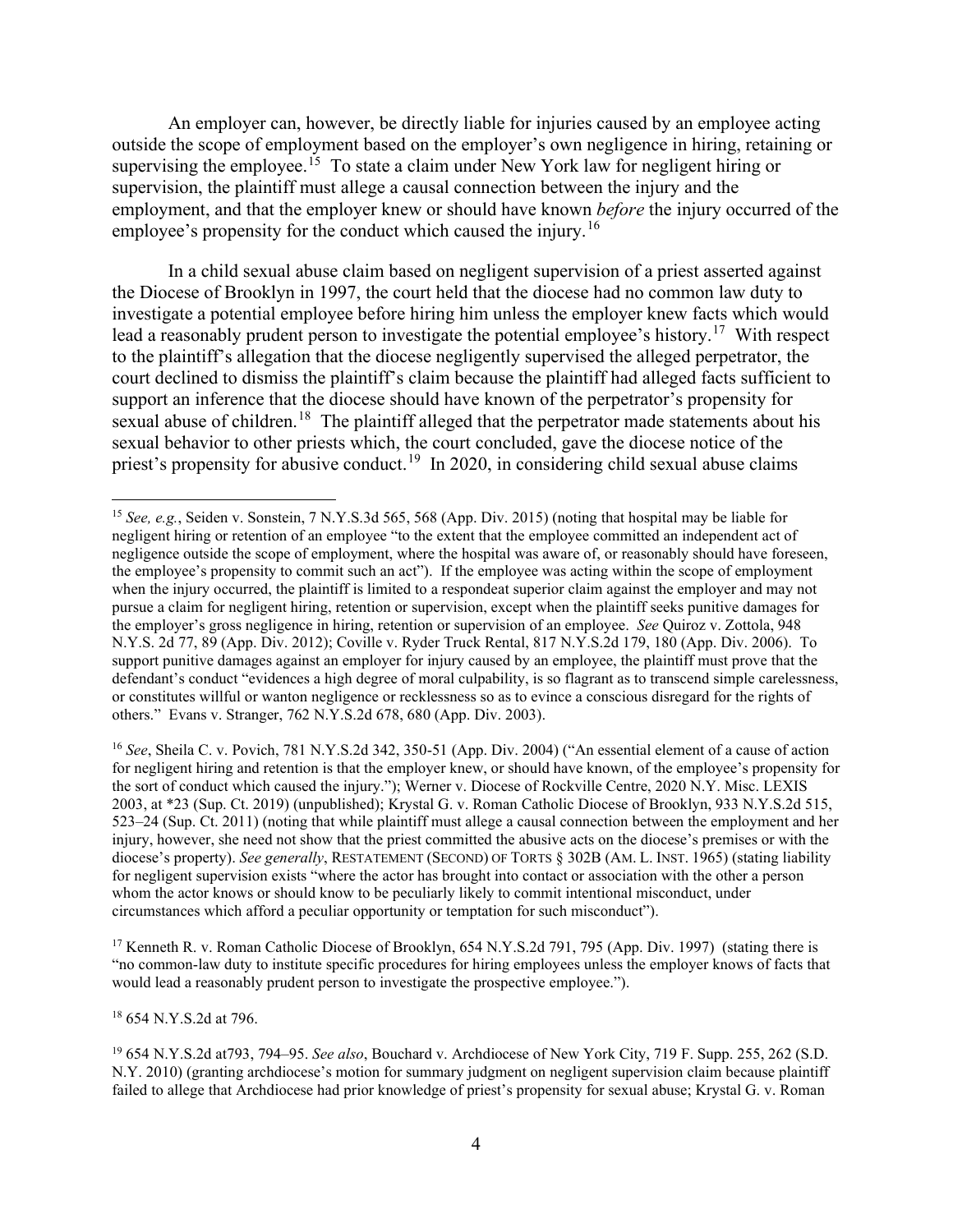brought against the Diocese of Rockville-Centre under the NYCVA revival window, a panel of the New York Supreme Court held that an allegation that a diocese knew about clergy sexual abuse *generally*, absent allegations that a diocese had prior knowledge of the *alleged abuser's propensity*, was insufficient to support a claim for negligent supervision of a particular priest.<sup>20</sup>

Catholic and other religious organizations have contended that the First Amendment bars litigation based on negligent supervision of a priest employee as a prohibited entanglement in religious doctrine.<sup>[21](#page-4-1)</sup> For example, in 2002, in *Malicki v. Doe*,<sup>[22](#page-4-2)</sup> the Florida Supreme Court rejected the Archdiocese of Miami's First Amendment entanglement defense.<sup>[23](#page-4-3)</sup> The Florida Supreme Court held that tort liability "has a secular purpose" and its primary effect "neither advances nor inhibits religion."[24](#page-4-4) Five years earlier, a panel of the New York Supreme Court rejected a similar defense by a Catholic diocese in a priest sexual abuse case.<sup>[25](#page-4-5)</sup> Although legal commentators are divided on the issue, a majority of courts that have considered a religious autonomy defense in this context have rejected it.[26](#page-4-6)

<span id="page-4-2"></span><sup>22</sup> 814 So. 2d 347 (Fla. 2002).

<span id="page-4-3"></span> $^{23}$  Mailcki, 814 So. 2d at 348. The dissenting judge objected to the characterization of the relationships among the church, its bishops and priests as purely secular employment relationships. Id. at 550 (Schwartz, C.J. dissenting).

<span id="page-4-4"></span><sup>24</sup> *Id.* at 364.

<span id="page-4-5"></span><sup>25</sup> *See* Kenneth R. V. Roman Catholic Diocese, 654 N.Y.S.2d 791, 795–97 (Sup. Ct. 1997) (holding that due care in retention or supervision of a priest employee would not implicate any religious doctrine or inhibit religious practices). *See also*, Doe v. Congregation of the Mission of St. Vincent De Paul, 2016 N.Y. Misc. LEXIS 3940, at \*17 (Sup. Ct. 2016) (holding that religious autonomy as defense to liability did not apply to negligent supervision claim against a Catholic religious order).

<span id="page-4-6"></span><sup>26</sup> *See* Angela C. Carmella, *Catholic Institutions in Court: The Religion Clauses and Political-Legal Compromise*, 120 W. VA. L. REV. 1, 49-5, n. 271-276 (2017) (citing cases decided post-2002). *But see*, Doe v. Marianist Province of the United States, 2019 Mo. App. LEXIS 2032 \*13 (Ct. App. 2019) (First Amendment protects religious organization from tort liability for negligent hiring or supervision of a religious employee); Doe v. Roman Catholic Archdiocese of St. Louis, 347 S.W.3d 588, 595 (Mo. Ct. App. 2011) (same); *see, e.g.*, Marci A. Hamilton, *The Waterloo for the So-Called Church Autonomy Theory: Widespread Clergy Abuse and Institutional Cover-Up,* 29 CARDOZO L. REV. 225, 242 (2007) (arguing that a religious organization should be fully subject to tort liability for negligent supervision of its employees because judicial enforcement of reasonable of care does not implicate religious doctrine); Jeffrey R. Anderson, Mark A Wendorf, Frances E. Ballion & Brant D. Penney, *The First Amendment: Churches Seeking Sanctuary for the Sins of the Fathers*, 31 FORDHAM URB. L.J. 617, 618 (2004) (describing Catholic organizations' assertion of the first amendment as the basis of ecclesiastical immunity as "an act of unparalleled audacity and brazen legal maneuvering"). *But see*, Mark Chopko, *Stating Claims Against* 

Catholic Diocese of Brooklyn, 933 N.Y.S.2d 515, 522 (Sup. Ct. 2011) (dismissing the plaintiff's negligent hiring claim on account of missing allegations of facts supporting an inference that at the time of the hiring, the diocese and school [the employer] should have known that the employee would present a sexual threat to children).

<span id="page-4-0"></span><sup>&</sup>lt;sup>20</sup> Doe v. Diocese of Rockville Centre, 2020 N.Y. Misc. LEXIS 1964, at \*24 (Sup. Ct. 2020) (holding that plaintiff sufficiently plead facts which, if proven, would establish the requisite knowledge or notice of the allegedly abusive priest's dangerous propensity for child sexual abuse).

<span id="page-4-1"></span><sup>&</sup>lt;sup>21</sup> *See generally*, Our Lady of Guadalupe School v. Morrissey-Berru, 140 S. Ct. 2049, 2069 (2020) (2020) (holding the ministerial exception to nondiscrimination law applies to teachers at religiously affiliated schools whose job includes some element of religious instruction).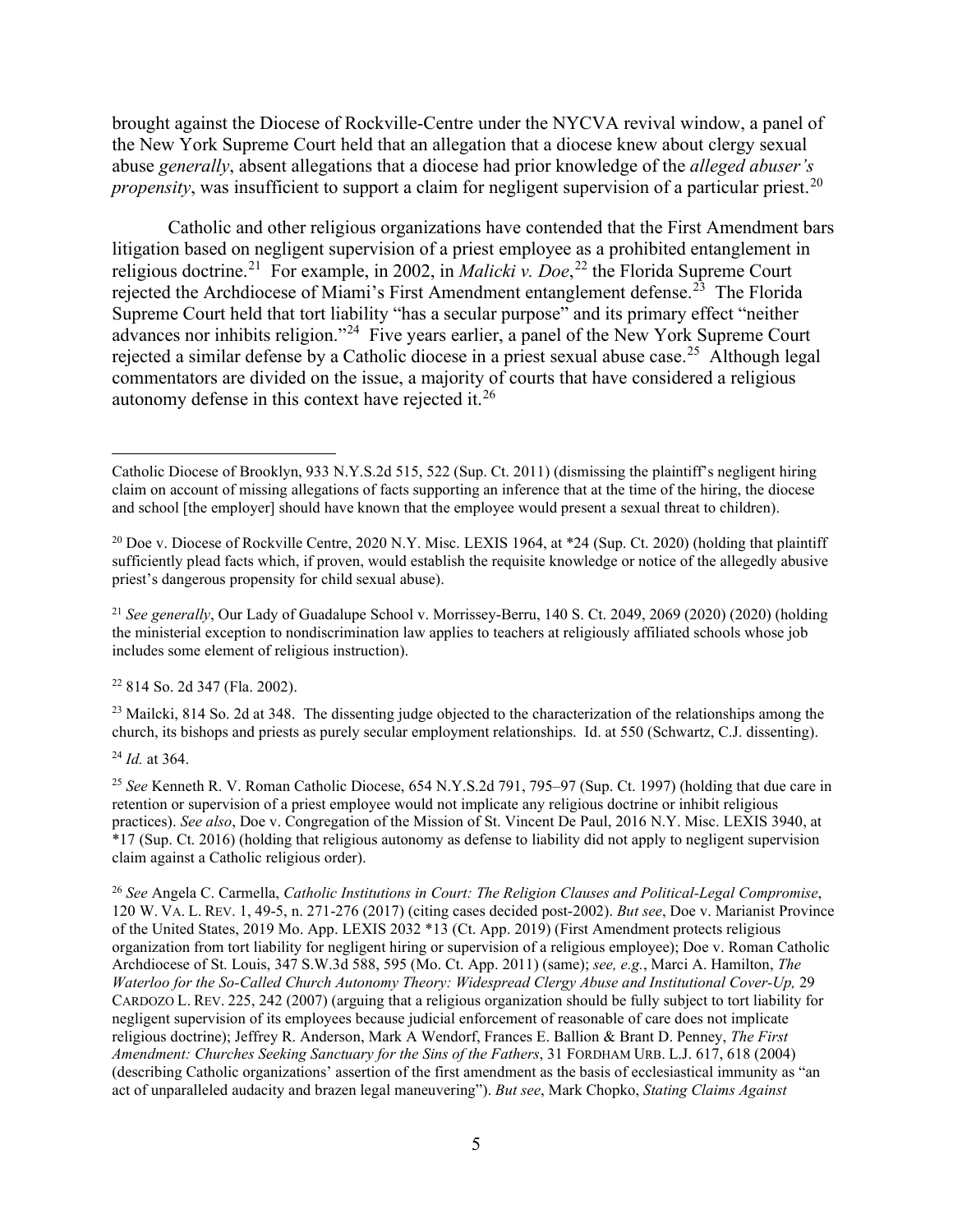## **III. The Purpose of Limitations Law.**

The term 'statute of limitations' refers to a statute that bars litigation of a claim upon expiration of a set interval of time after a cause of action accrues.<sup>[27](#page-5-0)</sup> A claim on which the plaintiff fails to sue within the limitations period is subject to a complete defense on limitations grounds (the time bar). The United States Supreme Court noted that statutes of limitations are not "mere technical rules" but rather are "vital to the welfare of society and are favored in the law."<sup>[28](#page-5-1)</sup> A New York court noted that statutes of limitations are the "result of legislative" evaluation of a variety of considerations, not all of which are easily reconcilable."<sup>29</sup> In 1828, Justice Storey observed that legislatures intend limitations statutes to "suppress fraud . . . by preventing fraudulent and unjust claims from starting up at great distances of time."[30](#page-5-3) Storey's observation, and the often repeated statement that limitations laws bar claims after "after memories have faded, witnesses have died or disappeared, and evidence has been lost,"<sup>[31](#page-5-4)</sup> reveals an enduring judicial intuition that time degrades the reliability of evidence and correspondingly, the reliability of litigated outcomes and the judicial system.<sup>[32](#page-5-5)</sup>

<span id="page-5-1"></span><sup>28</sup> United States v. Oregon Lumber Co, 260 U.S. 290, 299 (1922) (quoting Wood v. Carpenter, 101 US. 135, 239 (1879)).

<span id="page-5-2"></span><sup>29</sup> Bassile v. Covenant House, 575 N.Y.S.2d 233, 235 (Sup. Ct. 1991). *See generally*, Tyler Ochoa & Andrew Wistrich, *The Puzzling Purposes of Statutes of Limitations*, 28 PAC. L. J. 453 (1997) (describing limitations laws as a "*public policy puzzle*").

<span id="page-5-3"></span><sup>30</sup> Sherwood v. Sutton, 5 Mason, 143, 21 Fed. Cas. No. 12, 782 (2d Cir. 1828).

*Religious Institutions*, 44 B.C. L. REV. 1089, 1115 (2003) (noting that judicial determination of the reasonableness of a diocese's hiring or supervision of a priest required a court to consider questions of internal religious beliefs, risks subtle alternation of a church's internal structure, and necessarily offends the First Amendment).

<span id="page-5-0"></span><sup>27</sup> *See Statute of Limitations*, CORNELL L. SCH. LEGAL INFO. INST.,

https://www.law.cornell.edu/wex/statute\_of\_limitations (last visited Feb. 25, 2021). *See generally*, Geoffrey C. Hazard, Jr., *Judicial Redress for Historical Crimes: Procedure*, 5 INT'L L. F. D. INT'L 36, 39 (2003) (noting that all legal systems include a procedural mechanism to deal with undue delay in prosecution, of criminal or civil claims known as statute of limitations in common law systems). In contrast, a statute of repose makes filing a claim within a particular time period a required substantive element of a claim and recognize a substantive defense rather than a purely procedural defense. RESTATEMENT (2D) OF TORTS § 899, comment g (AM. L. INST. 1979).

<span id="page-5-4"></span><sup>&</sup>lt;sup>31</sup> *E.g.*, Chase Sec. Corp. v. Donaldson, 325 U.S. 304, 314 (1945) ( "Statutes of limitations . . . are designed to promote justice by preventing surprises through the revival of claims that have been allowed to slumber…." (citing Order of Railroad Telegraphers v. Railway Express Agency, 321 U.S. 342, 349 (1944)); Toussie v. United States, 397 U.S. 112, 114-15 (declaring that a limitations period for a criminal prosecution "is designed to protect individuals from having to defend themselves against charges when the basic facts may have become obscured by the passage of time").

<span id="page-5-5"></span> $32$  E.g., Stogner v. California, 539 U.S. 607, 615 (2003) (noting that statutes of limitation protect the reliability of evidence); United States v. Eliopoulos, 45 F. Supp. 777, 781 (D. N.J. 1942) (noting that, in a criminal case, "prosecutions should not be allowed to ferment endlessly in the files of the government to explode only after witnesses and proofs necessary to the protection of the accused have by sheer lapse of time passed beyond availability").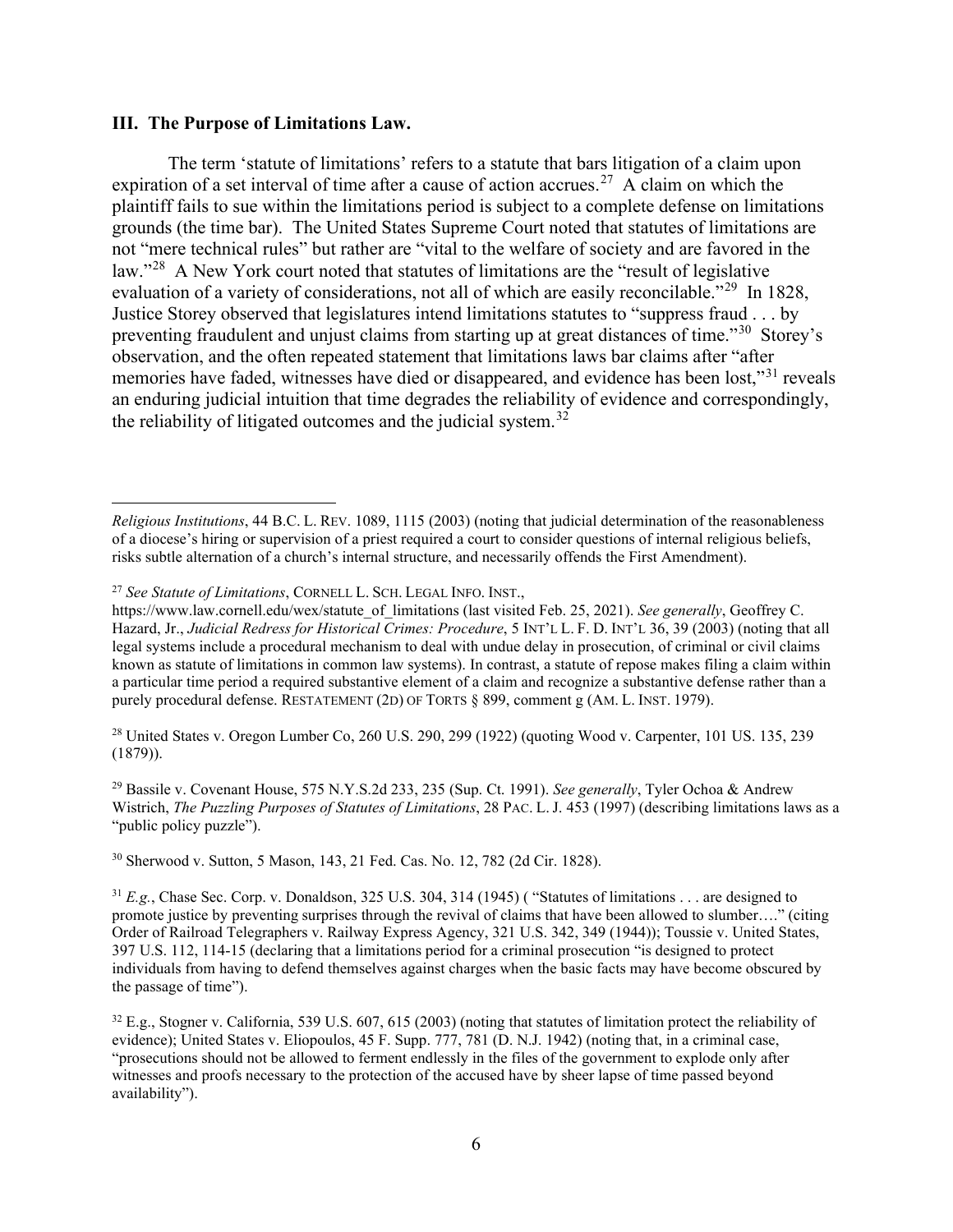The time-bar creates an incentive for potential plaintiffs to diligently investigate and promptly sue on a claim.<sup>33</sup> Further, the time-bar treats claims not asserted within the limitations period as inherently unworthy of the investment of judicial resources.<sup>[34](#page-6-1)</sup> The Supreme Court has noted that stale claims are inherently suspect on the merits. Persons tend not to neglect suing on valid claims and the lapse of years without a suit on the claim "creates…a presumption against its original validity....<sup>"[35](#page-6-2)</sup>

Limitations laws protect defendants from the burden of litigating claims based on evidence that the lapse of time has degraded or destroyed because any outcome based on that evidence is inherently unreliable.<sup>[36](#page-6-3)</sup> At the same time, limitations laws serve social welfare enhancing functions.<sup>37</sup>

First, limitations laws afford defendants an endpoint to potential liability. Without statutes of limitations, tort liability would persist from the time the cause of action accrues until the plaintiff releases it by agreement or dies, and after death by wrongful death or survivor actions. Defendants benefit from a stable and discernable endpoint to their potential liability.<sup>[38](#page-6-5)</sup> In addition, an endpoint to potential liability has a social value as well.<sup>39</sup> An endpoint increases the stability and value of relationships and investments made in reliance onthem.  $40$  And, an endpoint focuses investment in law enforcement and civil litigation on recent or current

<span id="page-6-3"></span><sup>36</sup> *Id.* (noting that as evidence degrades with the passage of time "it might be impossible to establish the truth").

<span id="page-6-4"></span><sup>37</sup> *See e.g.*, Chase Securities Corp. v. Donaldson, 325 U.S. 304, 314 (1945) (noting that statutes of limitations reflect public policy about the privilege to litigate and do not create a right in the defendant); Goad v. Celotex Corp., 831 F.2d 508, 511 (4thCir. 1987) ("Statutes of limitation [] are primarily instruments of public policy and of court management . . . ."); Anthony v. Koppers Co., 425 A.2d 428, 441 (Pa. Super. Ct. 1980), *rev'd on other grounds*, 436 A.2d 181 (Pa. 1981) (noting that limitations laws serve a public purpose by providing repose and protecting the judicial system from dissipation of resources on adjudication of stale claims based on stale evidence).

<span id="page-6-5"></span><sup>38</sup> *See generally*, *Developments in the Law Statutes of Limitations*, 63 HARV. L. REV. 1177, 1185 (1950) ( "The primary consideration underlying such legislation is undoubtedly one of fairness to the defendant.").

<span id="page-6-6"></span><sup>39</sup> *See* Hazard, supra note 32 at 39; Potts v. Celotex Corp., 796 S.W.2d 678, 684 (Tenn. 1990) (noting that limitations laws promote stability in personal and business relationships).

<span id="page-6-0"></span><sup>33</sup> *See* Wood v. Carpenter, 101 U.S. 135, 139 (1879) (stating that the effect of limitations laws is to stimulate plaintiffs to activity and punish their negligence and slumber). *See, e.g.*, Toussie v. United States, 397 U.S. 112, 115 (1970) (noting that, in a criminal case, a time-bar "may also have the salutary effect of encouraging law enforcement officials promptly to investigate suspected criminal activity"); In re Elkay Indus. Inc., 167 B.R. 404, 408 (D. S.C. 1994) ("[L]imitations periods discourage plaintiffs from sitting on their rights.").

<span id="page-6-2"></span>

<span id="page-6-1"></span> $34$  See Wood v. Carpenter, 101 U.S. at 139.<br> $35$  Riddlesbarger v. Hartford Ins. Co., 74 U.S. 386, 390 (1869) (observing the purpose of statute of limitations laws generally and holding that parties to an insurance contract may agree to a notice of claims period to govern their contract rights).

<span id="page-6-7"></span><sup>40</sup> *See* John P. Dawson, *Estoppel and Statutes of Limitation*, 34 MICH. L. REV. 1, 4 (1935) (noting that actors take statutes of limitations into account in their conduct and relationships and "to disturb or disentangle them after a considerable lapse of time is socially undesirable").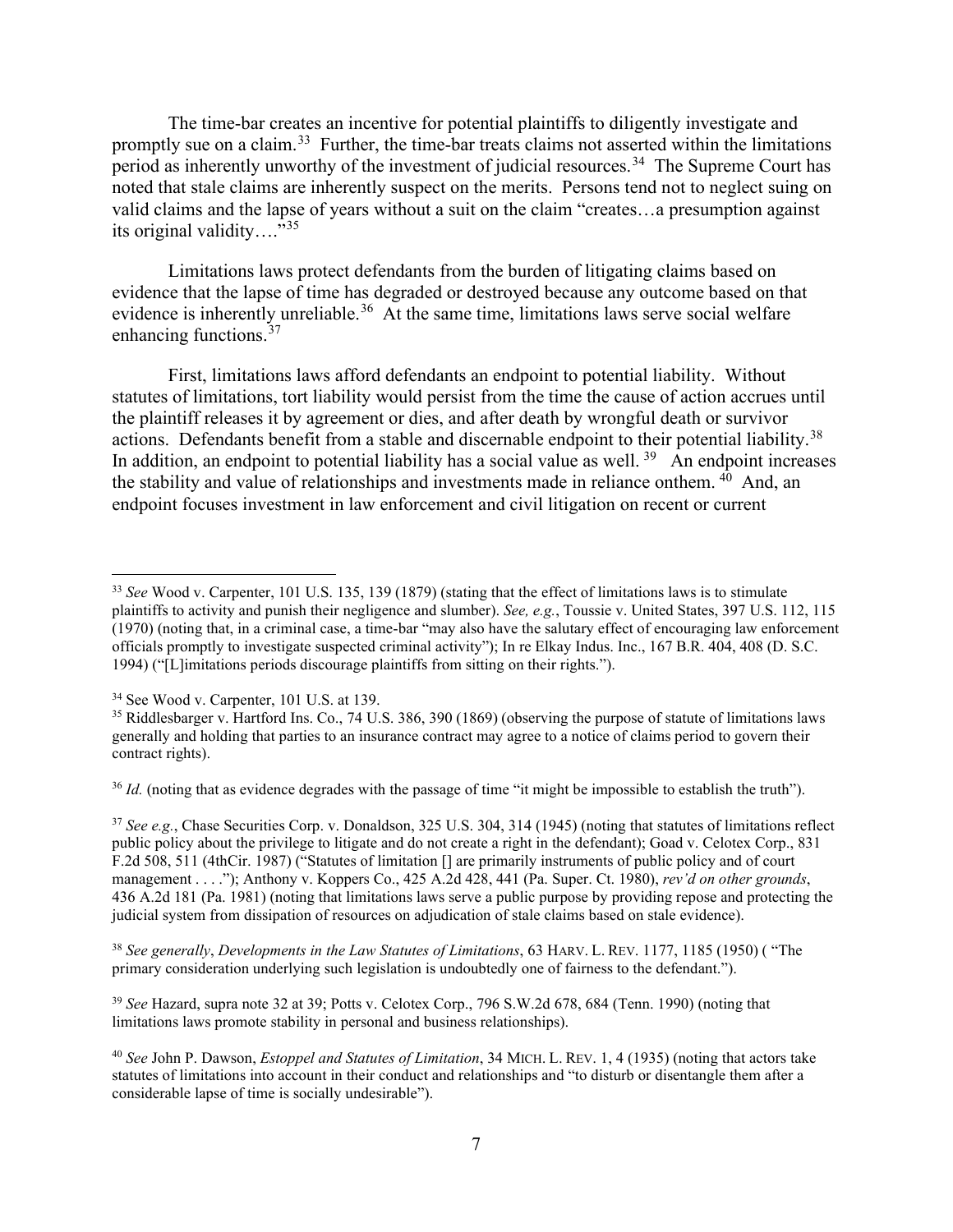wrongdoing. Focusing on recent or current claims likely yields a higher social return than investment in redress of historic wrongdoing.<sup>[41](#page-7-0)</sup>

Second, by setting a time-bar which propels plaintiffs to sue promptly, limitations laws protect the reliability of the legal system from the evidence-degrading effect of the passage of time, "when by loss of evidence from death of some witnesses and the imperfect recollection of others, or the destruction of documents, it might be impossible to establish the truth."[42](#page-7-1) The limitations period sets the time after which a judicial outcome on the merits of the claim is likely to be less reliable than a random determination.<sup>43</sup> The degradation of evidence over time likely also increases the social costs of litigation. As the reliability of evidence declines over time, the cost of evidence-based litigation increases, and the likelihood of settlement decreases.<sup>[44](#page-7-3)</sup> A particular limitations period ideally assigns the risk of an erroneous judicial outcome due to timedegraded evidence (time-risk) to the plaintiff (via the time-bar effect) at the point in time where the risk to the reliability of the judicial system (from an unreliable outcome) outweighs the value of giving plaintiff access to the judicial system.

A person who has been injured controls whether and when to assert a claim. Recognizing this, the limitation period and time-bar effect create an incentive for the injured person to commence litigation with reasonable promptness. The ideal length of a limitations period is the average time it takes a plaintiff acting reasonably to investigate and file a complaint based on a cause of action. The average time to sue varies depending on the circumstances, ostensibly reflecting the legislatures' perceptions of how the passage of time affects the plaintiffs' capacity to investigate and commence suit, and the reliability of litigation, on various types of claims.

When a limitations period ends depends on when it begins to run. A limitations period typically beings to run when the plaintiff's cause of action accrues.<sup>[45](#page-7-4)</sup> The mechanics of limitations periods reflects an implicit assumption that the plaintiff is aware of the injury when it

<span id="page-7-1"></span><sup>42</sup> United States v. Oregon Lumber Co, 260 U.S. 290, 300 (1922); *see also*, Riddlesbarger v. Hartford Ins. Co., 74 U.S. 386, 390 (1868) (noting that limitations laws filter out of the judicial system claims which are "spurious, inconsequential, and unfounded, because meritorious claims are not usually allowed to remain neglected"); Flanagan v. Mount Eden General Hosp., 248 N.E.2d 871, 871–72 (N.Y. Ct. App. 1969), superseded by statute, N.Y. C.P.L.R. 214-A (McKinney 2019).

<span id="page-7-2"></span><sup>43</sup> *See* Richard Epstein, *The Temporal Dimension in Tort Law*, 53 U. CHI. L. REV. 1175, 1181 (1986) (stating that the time interval between the events that generate tort liability and the legal imposition of it by judgment affects the reliability of a litigated liability decision on the merits relative to other means of accomplishing the social goals of tort laws).

<span id="page-7-3"></span><sup>44</sup> *Id.* at 1182.

<span id="page-7-4"></span><sup>45</sup> *See* United States v. Kubrick, 444 U.S. 111, 117 (1979); Chase Sec. Corp. v. Donaldson, 325 U.S. 304, 314 (1945); Bay Area Laundry & Dry Cleaning Pension Tr. Fund v. Ferbar Corp., 73 F.3d 971, 972 (9th Cir. 1996); Goad v. Celotex Corp., 831 F.2d 508, 511 (4th Cir. 1987), *cert. denied*, 487 U.S. 1218 (1988); Gates Rubber Co. v. USM Corp., 508 F.2d 603, 610 (7th Cir. 1975); *see also* Havens Realty Corp. v. Coleman, 455 U.S. 363, 380 (1982).

<span id="page-7-0"></span><sup>&</sup>lt;sup>41</sup> Hazard, supra note 32 at 39 (noting that a legal system's "higher priority" is "dealing with more recent wrongs that disturb the community's peace").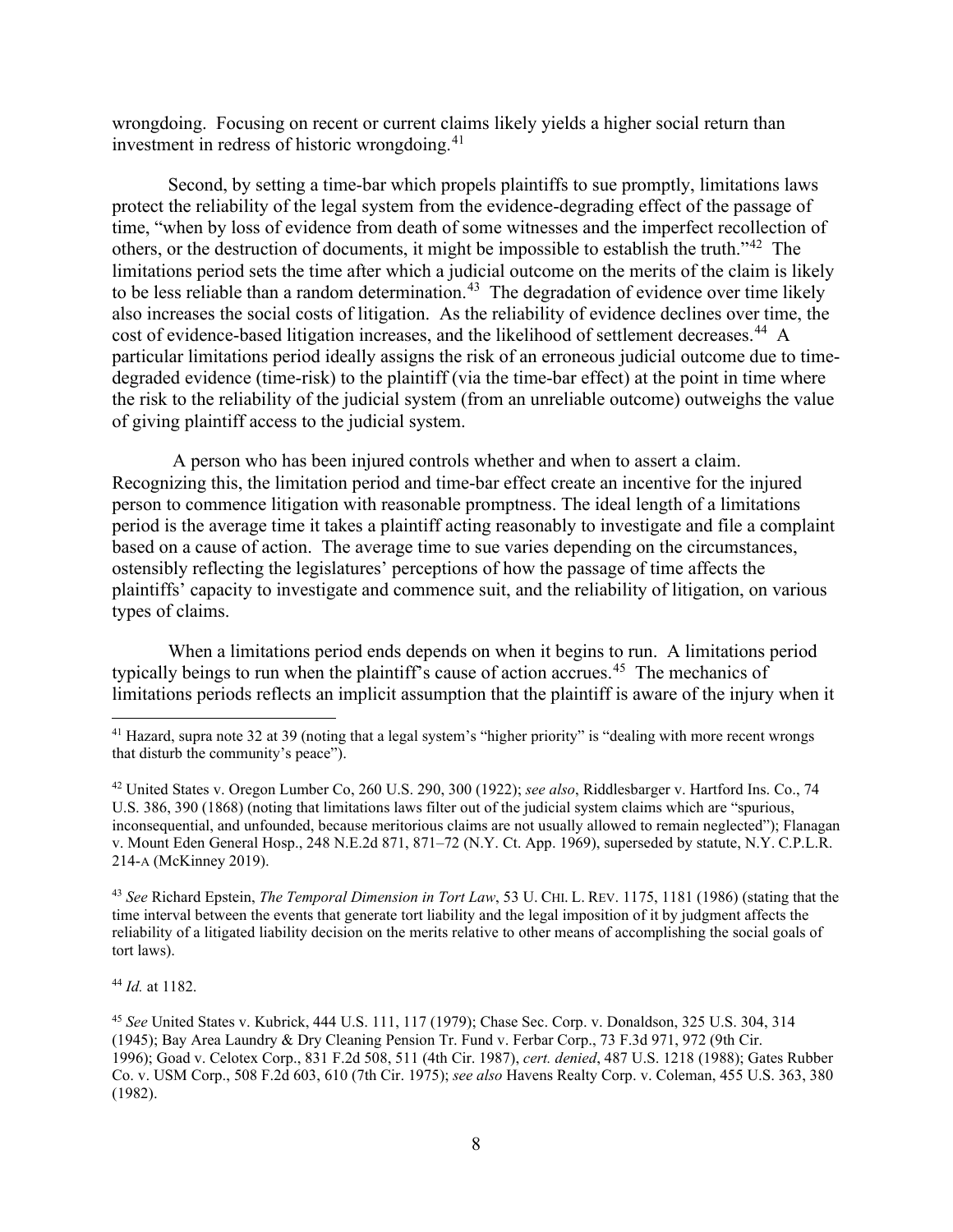occurs and from that moment is able to control whether and when to assert a claim.<sup>[46](#page-8-0)</sup> In tort actions for damages due to intentionally or negligently caused injury, a cause of action for injury of which the plaintiff is immediately aware (traumatic injury) accrues when the injury occurs.<sup>47</sup> For injuries that occur without the plaintiff's awareness (latent injuries), the premise that the plaintiff can control the cause of action from the time of injury is invalid, and a question arises as to when the limitations period should begin to run.

Courts have applied what has come to be known as the delayed discovery doctrine to toll the limitations period for injuries that the plaintiff did not and reasonably could notdiscover until later.<sup>[48](#page-8-2)</sup> The premise for delaying the commencement of the limitations period is that the plaintiff should not be subject to the risk of loss of her claim due to her delay in asserting it until she is on notice of it and thereby has the capacity to control whether and when to assert it. Put another way, tolling the limitations period until the plaintiff has reason to know of her injury and its cause eliminates the penalty incentive that would otherwise arise on a potential plaintiff to undertake inefficient continuous investigation of all possible claims to avoid the time-bar effect. [49](#page-8-3)

The delayed discovery doctrine first appeared in tort actions where because of the defendant's fraud, the plaintiff could not reasonably have discovered that she had been injured until sometime after the injury occurred.<sup>50</sup> Courts reasoned that until the plaintiff reasonably

<span id="page-8-2"></span><sup>48</sup> *See, e.g.*, 1 CACI 455 (2020) (stating, in form jury instruction, when the plaintiff reasonably should have discovered that she was harmed by another person's wrongful conduct).

<span id="page-8-3"></span> $^{49}$  *E.g.*, Gabelli v. SEC, 568 U.S. 442, 450–51 (2013) ("Most of us do not live in a state of constant investigation; absent any reason to think we have been injured, we do not typically spend our days looking for evidence that we were lied to or defrauded.").

<span id="page-8-0"></span><sup>46</sup> Murphy v. Merzbacher, 346 Md. 525, 532, 697 A.2d 861, 864 (1997) (citing Harig v. Johns-Manville Products, 394 A.2d 299, 303 (1978)) ("Ordinarily, our statute of limitations begins to 'accrue' on the date of the wrong. The assumption, of course, is that 'a potential tort plaintiff is immediately aware that he [or she] has been wronged [and] is therefore put on notice that the statute of limitations" is running.'") (alteration in original).

<span id="page-8-1"></span><sup>47</sup> *E.g.*, Dana v. Oak Park Marina, 660 N.Y.S.2d 906, 910 (App. Div. 1997) (stating that the limitations period begins to run in a tort action upon injury).

<span id="page-8-4"></span><sup>50</sup> *E.g.*, Sherwood v. Sutton, 21 F. Cas. 1303, 1303 (C.C. D. N.HY. 1828) (delaying the commencement of the limitations period in a tort action for fraud until the plaintiff reasonably could have discovered the fraud); Veazie v. Williams, 49 U.S. 134, 158–59 (1850) (recognizing an equitable exception to the commencement of a limitations period for a tort action for a fraudulent bidding scheme until the plaintiff reasonably could have discovered the fraud); Rosenthal v. Walker, 111 U.S. 185, 186 (1884) (recognizing equitable exception to a limitations defense to a fraudulent transfer action until the bankruptcy trustee discovered the fraudulent transfer because the transferee hid the transfer from the trustee). *See generally*, Joseph Story, COMMENTARIES ON EQUITY JURISPRUDENCE 739 (2d ed. 1839) ("In cases of fraud, or mistake, [the limitations period] will begin to run from the time of the discovery of such fraud or mistake and not before."); WILLIAM TRICKETT, THE LAW OF LIMITATIONS OF ACTIONS IN PENNSYLVANIA 248 (1888) ("In cases in which fraud is the fact out of which a cause of action arises, the commencement of the statutory term will be postponed until the discovery of this fact.").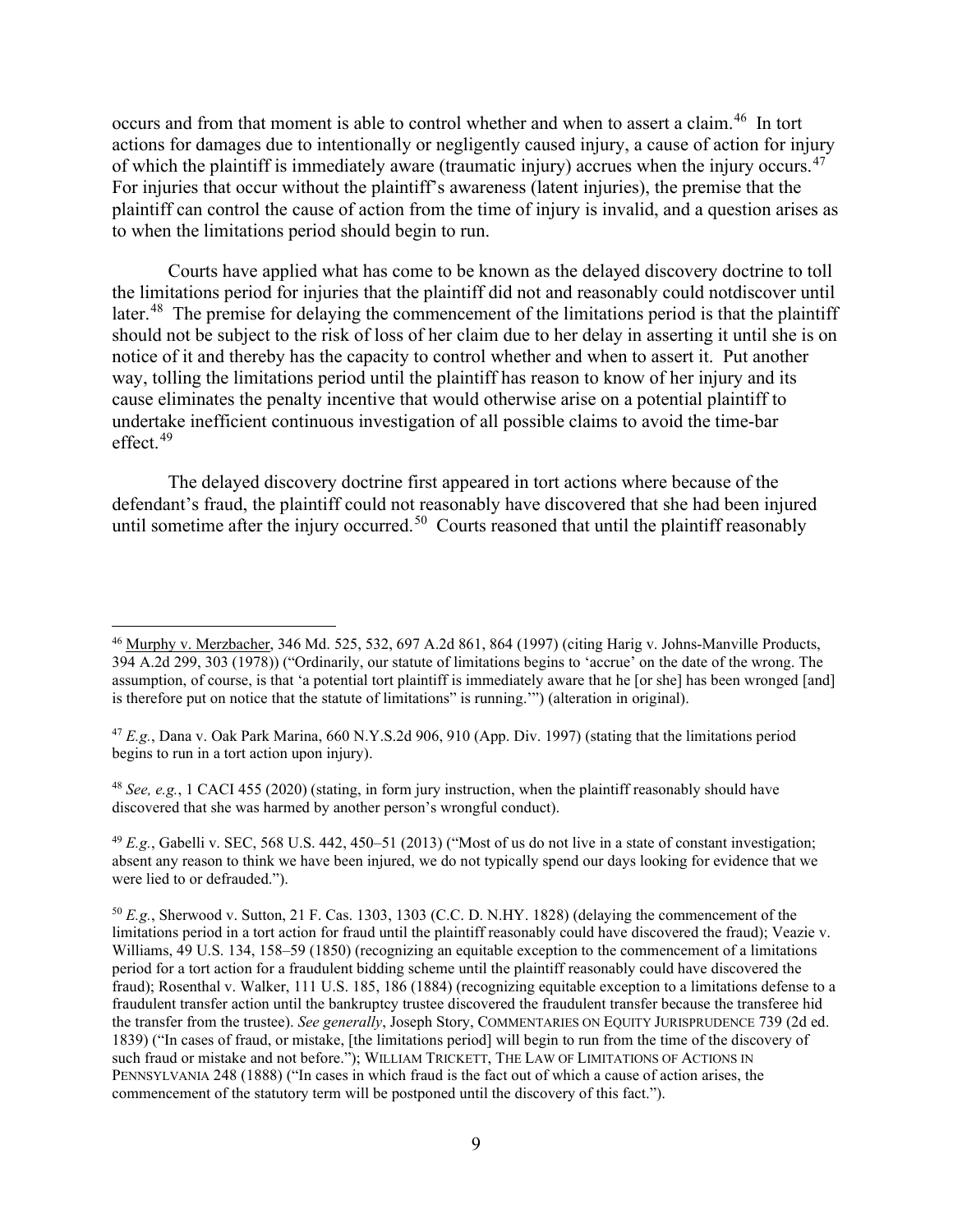could discover the defendant's fraud, the penalty incentive of the time-bar would reward fraudsters "for successfully keeping their victims in the dark for as long as possible."[51](#page-9-0) 

By the beginning of the twentieth century, courts expanded the delayed discovery doctrine beyond tort actions for fraud.<sup>[52](#page-9-1)</sup> For example, in *Urie v. Thompson*,<sup>[53](#page-9-2)</sup> the Supreme Court applied the delayed discovery doctrine as federal common law to delay the running of the limitations period under the Federal Employer's Liability Act until the plaintiff reasonably should have discovered that thirty years of inhaling silica dust in his workplace caused his silicosis.<sup>[54](#page-9-3)</sup> Courts began to use the term "latent injury" (contrast "traumatic injury") to describe a "self-concealing" injury, to which the delayed discovery doctrine applies."<sup>55</sup> Delaying the start of the limitations period until the plaintiff should have discovered the injury in latent injury cases withheld an advantage from a defendant whose tortious conduct, although not fraudulent, happened by its nature to be self-concealing.<sup>[56](#page-9-5)</sup>

In cases of latent injury, as for cases of fraud, courts hold that the limitations period begins to run at the earlier of: 1) the plaintiff's actual discovery of the injury; or 2) the time when the plaintiff with reasonable diligence should have discovered the injury.<sup>57</sup> A cause of action accrues when, in the exercise of *reasonable* diligence, a plaintiff should have discovered both the injury and its cause, without regard to when the plaintiff subjectively knows of all facts regarding the injury and its causes. $58$ 

# **IV. Limitations Defenses in Child Sexual Abuse Cases.**

<span id="page-9-3"></span><span id="page-9-2"></span><sup>53</sup> 337 U.S. 163 (1949); *see also*, United States v. Kubrick, 444 U.S. 111, 113, 123–24 (1979) (applying federal common law to a latent injury); Simmons v. United States, 805 F.2d 1363, 1366 (9th Cir. 1986) (same). <sup>54</sup> Urie v. Thompson, 337 U.S. 163, 168–71 (1949); *see also*, Merck & Co. v. Reynolds, 559 U.S. 633, 645 (2010) ("[S]tate and federal courts have applied forms of the 'discovery rule' to claims other than fraud.").

<span id="page-9-4"></span><sup>55</sup> *E.g.*, United States v. Kubrick, 444 U.S. 111, 122 (1979) (using the phrase "latent injury" to describe latent disease manifesting from earlier injurious exposure to a toxic substance).

<span id="page-9-5"></span>56 *E.g.*, Gabelli v. SEC, 568 U.S. 442, 450 (2013) (noting that "when the injury is self-concealing, private parties may be unaware that they have been harmed.").

<span id="page-9-6"></span><sup>57</sup> *See id.*; Homberg v. Armbrecht, 327 U.S. 392, 397 (1946); *see, e.g.*, Rotella v. Wood, 528 U.S. 549, 560–61  $(2000).$ 

<span id="page-9-0"></span><sup>51</sup> Sherwood v. Sutton, 21 F. Cas. at 1305. *See also*, Bailey v. Glover, 88 U.S. 342, 349 (1874) ("To hold that by concealing a fraud, or by committing a fraud in a manner that it concealed itself until such time as the party committing the fraud could plead the statute of limitations to protect it, is to make the law which was designed to prevent fraud the means by which it is made successful and secure.").

<span id="page-9-1"></span><sup>52</sup> See 2 C. Corman, LIMITATIONS OF ACTIONS §§ 11.1.2.1, 11.1.2.3, 136-42, and nn. 6-13, 18-23 (1991 and 1993 Supp.) (collecting cases). *See generally*, Michael D. Green, *The Paradox of Statute of Limitations in Toxic Substances Litigation*, 76 CAL. L. REV. 965, 972-74 (1988) (noting a latency period between the exposure and the injury, and uncertainty about the causal relationship between the harm and the injury).

<span id="page-9-7"></span><sup>58</sup> *See* 37 AM.JUR. 2D *Fraud and Deceit* § 347 (2001 and Supp. 2009) (noting that in applying the discovery rule, courts charge a plaintiff with discovery of an injury once a reasonably diligent party would be in a position that they should have sufficient knowledge or information to discovery the defendant's fraud).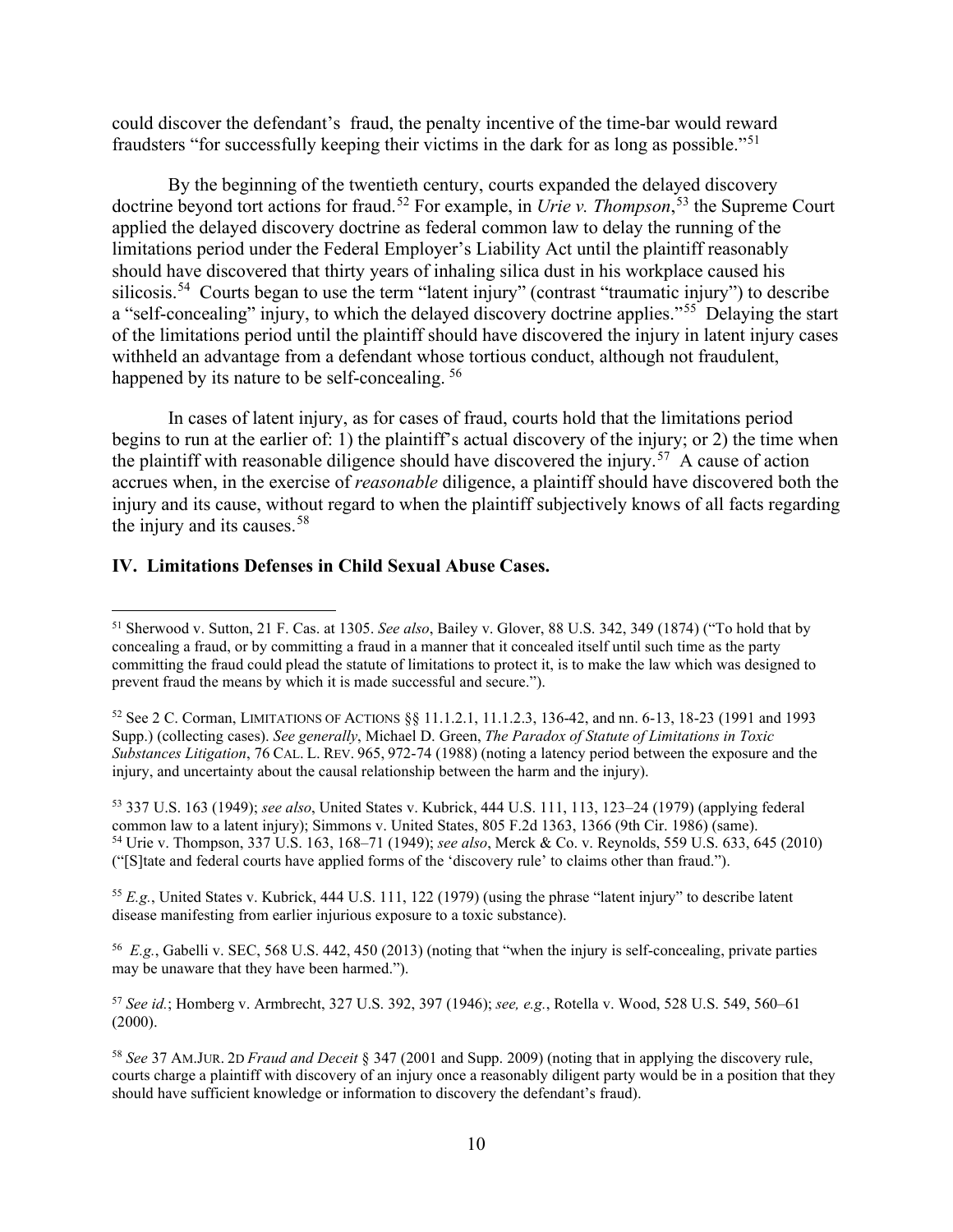The development of legal theories to justify delayed discovery of a child sexual abuse claim has mirrored developments in psychological theories regarding memory and cognition of childhood sexual trauma. Although the scientific basis for limitations relief is controversial, psychological theories have been remarkably successful in distinguishing injury from child sexual abuse from other forms of traumatic abuse, and in affording child sexual abuse claimants with limitations relief.

### **A. Repressed Memory Theory.**

During the late 1980's and early 1990's, the number of adults asserting tort claims against their parents for incestuous sexual abuse they experienced as children rose significantly.<sup>59</sup> The surge may be attributable in part to public fascination with child sexual abuse stimulated by national media attention to the McMartin pre-school criminal sexual abuse trial that began in 1984.<sup>[60](#page-10-1)</sup> In 1988, in *Johnson v. Johnson*, <sup>[61](#page-10-2)</sup> a federal district court in Illinois noted that childhood incest was "a major social problem."[62](#page-10-3)

<span id="page-10-1"></span><sup>60</sup> *See generally*, Clyde Haberman, *The Trial that Unleashed Hysteria Over Child Abuse*, N. Y. TIMES, (March 19, 2014) https://www.nytimes.com/2014/03/10/us/the-trial-that-unleashed-hysteria-over-child-abuse.html (describing New York Times coverage of the McMartin Preschool abuse trial and noting that media coverage "unleashed nationwide hysteria about child abuse and Satanism in schools"); Robert Reinhold, *The Longest Trial- A Post-Mortem: Collapse of a Child Abuse Case: So Much Agony for So Little*, N.Y. TIMES, Jan. 24, 1990, at A1 (describing the trial); Debbie Nation, *The Ritual Sex Abuse Hoax,* THE VILLAGE VOICE, January 12, 1990, at 36–44, *reprinted* in DEBBIE NATHAN, WOMEN AND OTHER ALIENS: ESSAYS FROM THE U.S. MEXICO BORDER (Cinco Puntos Press 1991) (describing the criminal trials against individuals associated with a California pre-school charged with child sexual abuse).

<span id="page-10-2"></span><sup>61</sup> 701 F. Supp. 1363 (E.D. Ill. 1988).

<span id="page-10-3"></span><sup>62</sup> *Id.* at 1370(citing NATIONAL LEGAL RESOURCE CENTER FOR CHILD ADVOCACY AND PROTECTION, CHILD SEXUAL ABUSE: LEGAL ISSUES AND APPROACHES (rev. ed. 1981)). The court cited a law student note for the proposition that "[much] of the sexual abuse of children occurs within the family." 701 F. Supp. At 1370 (citing *Melissa G. Salten, Statutes of Limitations in Civil Incest Suits: Preserving the Victim's Remedy*, 7 HARV. WOMEN'S L.J. 189 (1984)). *See* E. SUE BLUME, SECRET SURVIVORS: UNCOVERING INCEST AND ITS AFTEREFFECTS IN WOMEN xxi (1st trade paperback ed. 1997) (claiming that "incest is so common as to be epidemic…At any given time *more than three quarters of my clients* are women who were molested in childhood by someone they knew.") (alteration in original); Beverly Engle, THE RIGHT TO INNOCENCE: HEALING THE TRAUMA OF CHILDHOOD SEXUAL ABUSE 21 (1st ed. 1989) (citing three studies purporting to estimate frequency of childhood incestuous sexual abuse). Measuring frequency of childhood sexual abuse is notoriously difficult because: 1) what acts or experiences constitute "sexual abuse" are not consistently defined and counted; 2) officially reported incidents of abuse may not account for all abuse; and 3) reporting periods are not consistent across studies. *See* Emily M. Douglas & David Finkelhor, *Childhood Sexual Abuse Fact Sheet*, UNIVERSITY OF NEW HAMPSHIRE CRIMES AGAINST CHILDREN RESEARCH CENTER, http://www.unh.edu/ccrc/factsheet/pdf/CSA-FS20.pdf (last visited Feb. 26, 2021) (discussing statistics of frequency

<span id="page-10-0"></span><sup>59</sup> See Mark MacNamara, *The Rise and Fall of the Repressed Memory Theory in the Courtroom*, 15 CAL. LAW. 36, 38 (1995) (estimating 800 repressed memory childhood incestuous abuse cases between 1985 and 1995); Claire Bernstein, *Some law suits simply therapy,* LONDON (ONTARIO) FREE PRESS, December 21, 1992, at 5 (describing rise in lawsuits for childhood sexual abuse); J.A. McClear, *Therapy helps adults uncover past:then they sue, alleging sex abuse*, DET. NEWS, May 12, 1993, at 1(same); Gary Hood, *The Statute of Limitations Barrier in Civil Suits Brought by Adult Survivors of Child Sexual Abuse:A Simple Solution*, 1994 UNIV. ILL. L. REV. 417, 417 (1994) (noting that incestuous child sexual abuse has "become an issue of great public concern in recent years" and that the "incidence of known child sexual abuse has reached staggering proportions").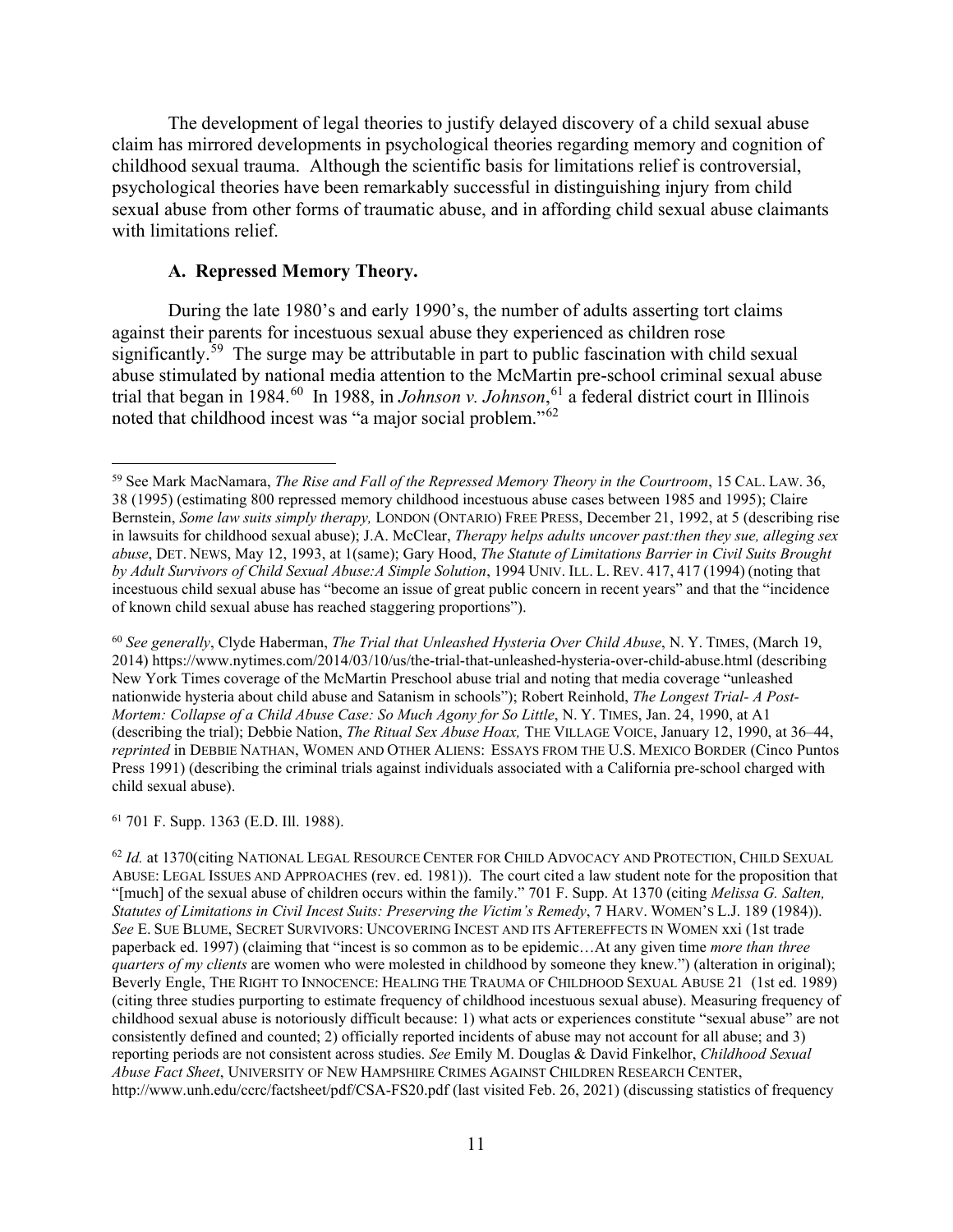During this period, father/daughter incestuous sexual abuse was a topic of intense interest among feminist theorists and psychotherapists as a cause of adult women's depression and other emotional and psychological disorders.<sup>[63](#page-11-0)</sup> In *The Courage to Heal*,<sup>[64](#page-11-1)</sup> a best-selling book in 1988, the authors, a college creative writing instructor and her student, neither of whom had scientific or psychiatric training,<sup>[65](#page-11-2)</sup> asserted that women who presented symptoms of psychological or emotional dysfunction as adults were likely victims of incestuous abuse as children.<sup>[66](#page-11-3)</sup> The authors posited that women with these symptoms who did not remember any incidents of incestuous abuse likely had unconsciously repressed their memories as a protective response to the trauma of the abuse.<sup>67</sup> The authors encouraged women who experienced symptoms of depression or emotional disorders to uncover their repressed memories of childhood incest through therapy and thereby overcome them.<sup>68</sup> One aspect of the recommended therapy was a civil tort action against a parent incest-perpetrator.<sup>69</sup> Another best-selling book in 1990 about incestuous child abuse, *Secret Survivors*, included a section titled "Suing Perpetrators" in which the author noted the psychological benefit to an incest survivor of suing the perpetrator, and that

<span id="page-11-1"></span><sup>64</sup> Ellen Bass & Laura Davis, THE COURAGE TO HEAL: A GUIDE FOR WOMEN SURVIVORS OF CHILDHOOD SEXUAL ABUSE (1st ed., Collins Living 1988). Bass and Davis published three subsequent editions of THE COURAGE TO HEAL, most recently a 20th anniversary edition in 2008. *see also*, Elizabeth Loftus, *The Reality of Repressed Memories,* 48 THE AMERICAN PSYCHOLOGIST 518, 537 (1993) (noting that "all roads on the search for popular writings inevitably lead to [the book]."). The book was described as "the bible of the survivor's movement." B. Tully, *Recovered memories of childhood sexual abuse: a concise social history of the phenomenon, and the key psychological concepts relevant to understanding the disputes concerning such claims*" 3 JOURNAL OF CLINICAL FORENSIC MEDICINE 2, 73-9 (1996).

<span id="page-11-2"></span><sup>65</sup> THE COURAGE TO HEAL, *supra* note 65 at 14.

<span id="page-11-3"></span><sup>66</sup> *Id.* at \_\_\_.

<span id="page-11-4"></span><sup>67</sup> *Id.* at \_\_\_.

of childhood sexual abuse); DAVID M. FERGUSON & PAUL E. MULLEN, CHILDHOOD SEXUAL ABUSE: AN EVIDENCE BASED PERSPECTIVE (Sage Publications 1999); ELIZABETH LOFTUS & KATHERINE KETCHAM, THE MYTH OF REPRESSED MEMORY 142 (St. Martin's Press New York 1994) (noting that the premise that incest is critical social problem is "the first and most forcefully stated principle of the incest-survivor movement").

<span id="page-11-0"></span><sup>63</sup> *See, e.g.*, Diana E. H. Russell, THE SECRET TRAUMA: INCEST IN THE LIVES OF GIRLS AND WOMEN (Basic Books, 1986 and 2d ed. 1999) (arguing that childhood incest was a widespread national crisis based on a survey of 930 adult women, 16% of which reported having been sexually abused by a relative before age 18); Richard P. Kluft, *Ramifications of Incest*, 27 PSYCHIATRIC TIMES 2011 (2011), available at

https://www.psychiatrictimes.com/view/ramifications-incest (noting the contribution of feminist authors and traumatologists in raising awareness within the psychiatric profession regarding the prevalence of father-daughter incest).

<span id="page-11-5"></span><sup>&</sup>lt;sup>68</sup> *Id.* at \_\_\_. See also, ELIZABETH LOFTUS & KATHERINE KETCHAM. THE MYTH OF REPRESSED MEMORY 21-22 (St. Martin's Press New York 1994) (describing psychotherapeutic techniques to stimulate "memories" of childhood sexual abuse among women patients); P. R. McHugh, TRY TO REMEMBER: PSYCHIATRY'S CLASH OVER MEANING, MEMORY, AND MIND 252 (New York Dana Press 2008) (noting that repressed memory theory advanced in THE COURAGE TO HEAL was used primarily by "incompetent therapists").

<span id="page-11-6"></span><sup>69</sup> THE COURAGE TO HEAL, *supra* note 65 at 14.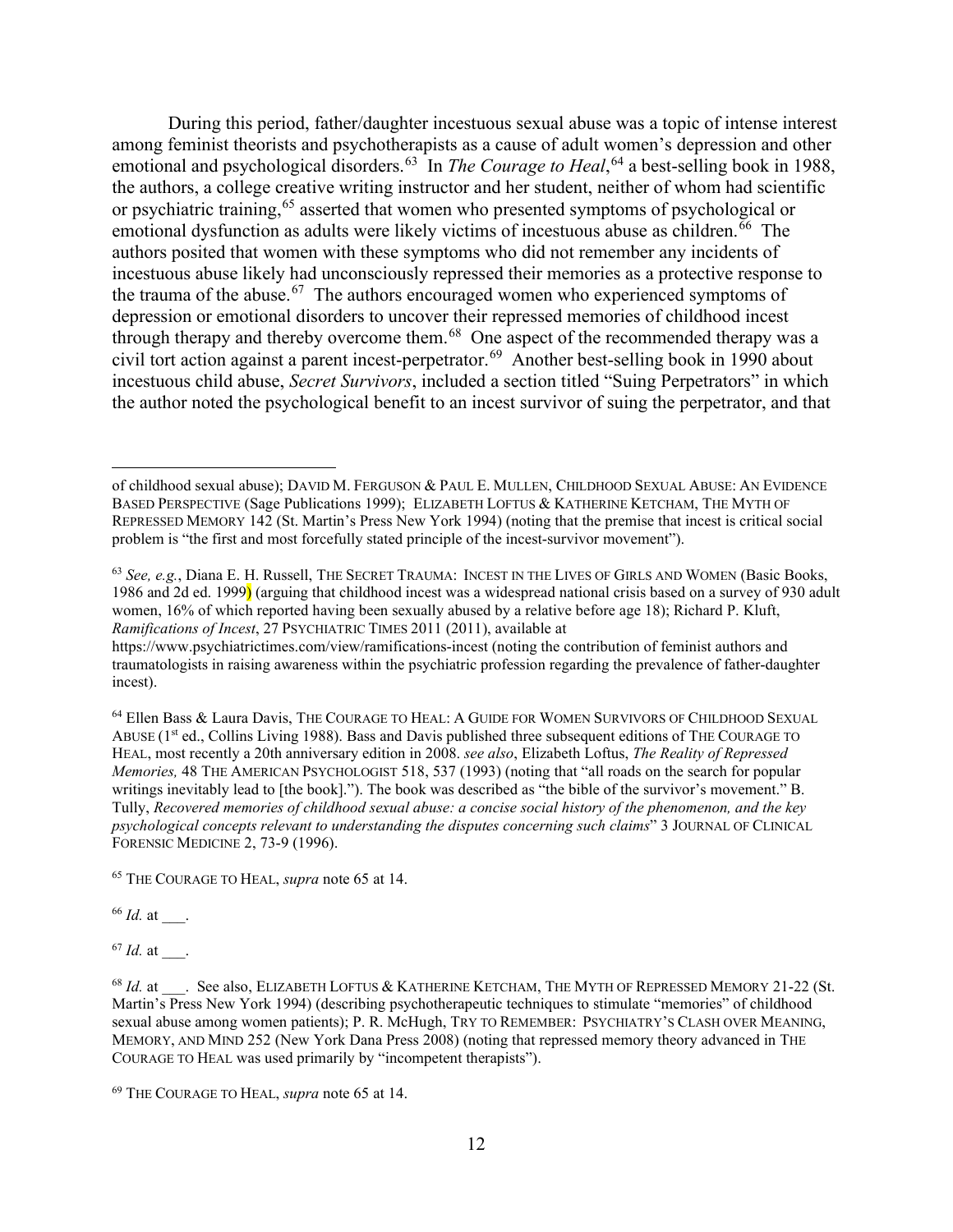settlements can pay for "large medical and psychotherapy expenses."<sup>[70](#page-12-0)</sup> Access to coverage under parents' homeowners' insurance policies may have also been a factor in the increase in tort claims for childhood incestuous abuse against parents.<sup>71</sup>

The use of memory repression theory as basis for application of the delayed discovery doctrine in child incest cases immediately sparked controversy.<sup>72</sup> There is no practical way to distinguish between unconsciously repressed memories of actual abuse revived through therapy and false "memories" of abuse suggested by a therapist.<sup>73</sup> The plaintiff's testimony regarding her recent recovery in therapy of previously repressed memory of abuse was typically uncorroborated except by her treating therapist.<sup>74</sup>

<span id="page-12-0"></span><sup>70</sup> *See* E. SUE BLUME, SECRET SURVIVORS: UNCOVERING INCEST AND ITS AFTEREFFECTS IN WOMEN xxi (1st trade paperback ed. 1997); SANDRA BUTLER, CONSPIRACY OF SILENCE 12–15 (1st ed. 1978) (suing her father can be a step in the incest victim's psychological recovery process); *see also*, ELIZABETH LOFTUS & KATHERINE KETCHAM, THE MYTH OF REPRESSED MEMORY: FALSE MEMORIES AND ALLEGATIONS OF SEXUAL ABUSE 173-74 (St. Martin's Press New York 1996) (describing how authors of popular incest survivor self-help books encouraged lawsuits against perpetrators).

<span id="page-12-1"></span><sup>71</sup> *See, e.g.*, S.V. v. R.V., 933 S.W.2d 1, 13 (Tex. 1996) (noting that adult daughter's allegation against father for incestuous abuse based on negligence rather than intentional tort presumably was to access the parents' homeowner's policy coverage); Bolyes v. Kerr, 855 S.W.2d 593, 601, 604-05 (Tex. 1993) (Gonzalez, J. concurring) (reasoning that plaintiff's counsel's strategy in pursuing a claim based on negligent infliction of emotional distress was to preserve access to defendants' homeowner's insurance); *see also*, Ralph Slovenko, *The "revival of memory" of childhood sexual abuse: is the tolling of the statute of limitations justified?* 21 J. PSYCHIATRY & L. 7, 8, 20 (1993) (noting that with the demise of parental immunity, childhood incest suits "mushroomed" usually with settlement from insurance coverage, and notwithstanding denial of liability by the policyholders, their insurance carrier controls settlement); M. Hull, *Family Secrets*, TEX. LAW. 1, 34-35 (Sept. 16, 1991) (noting that after a Texas court held that homeowners' insurance covered a claim for incestuous sexual abuse, child versus parent incest claims increased).

<span id="page-12-2"></span><sup>72</sup> *See* Gary M. Ernsdorff & Elizabeth F. Loftus, *Let Sleeping Memories Lie? Words of Caution About Tolling the Statute of Limitations in Case of Memory Repression*, 84 J. OF CRIM. L. AND CRIMINOLOGY 129 (1993) (concluding that repressed memory theory raised questions of the reliability and authenticity of evidence particularly in childhood sexual abuse cases in which the plaintiff's testimony regarding recovered memories of the abuse was uncorroborated).

<span id="page-12-3"></span><sup>73</sup> *See* S.V. v. R.V., 933 S.W.2d at 17 (citing American Psychiatric Ass'n*, Statement on Memories of Sexual Abuse* (1993), reprinted in 42 INT'L J. CLINICAL & EXPERIMENTAL HYPNOSIS 261, 261 (1994)) ("It is not known how to distinguish with complete accuracy, memories based on true events from those derived from other sources."); American Medical Ass'n, Council on Scientific Affairs*, Report on Memories of Childhood Abuse* 3, 43-45 (1994), reprinted in 43 INT'L J. CLINICAL & EXPERIMENTAL HYPNOSIS 114, 116 ("there is no consensus about the extent or sources of [memory malleability").

<span id="page-12-4"></span><sup>74</sup> *See, e.g.*, Johnson v. Johnson, 701 F. Supp. 1363, 1370 (E.D. Ill. 1988) (noting that the proof offered to show plaintiff's delayed discovery was the plaintiff's and her therapist's affidavit testimony of plaintiff's memory repression). In *Johnson v. Johnson*, the Illinois federal district court predicted that the Illinois Supreme Court would recognize the delayed discovery rule in a childhood incest repressed memory case and that when the plaintiff should have discovered her injury and its cause was a question of fact for the jury. *Id.* at 1370.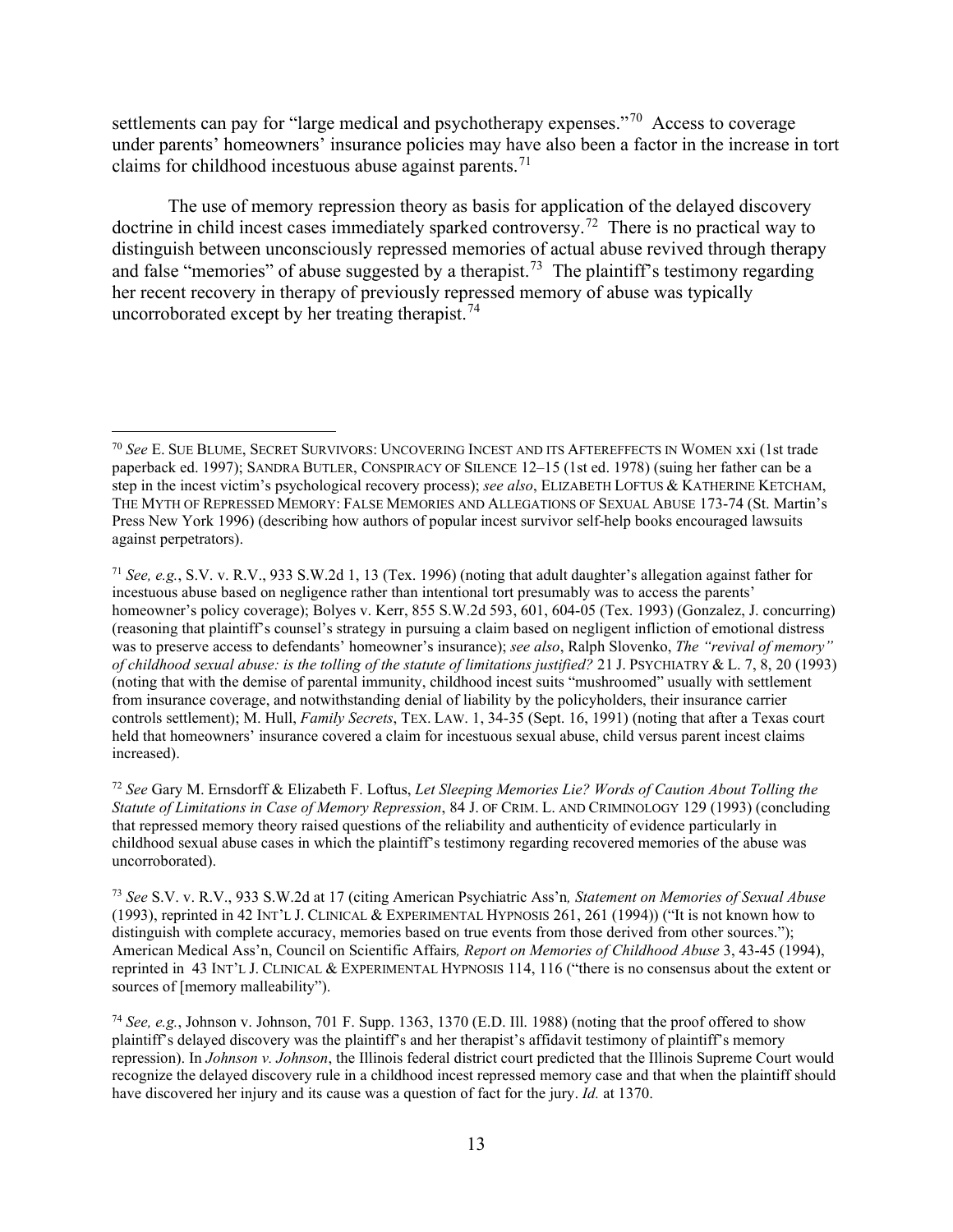Theories about how persons remember—or do not remember—experiences of childhood sexual abuse has been described as the "memory wars"<sup>[75](#page-13-0)</sup> and "one of the most bitter" controversies in psychiatry and psychology . . . ."[76](#page-13-1) Memory repression theory provided an explanation for adult psychological problems such as depression, suicidal behavior, eating disorders, sleep disturbances, drug or alcohol abuse, sexual dysfunction, tendencies towards promiscuity, and a vulnerability towards revictimization. As one court noted, however, although these maladies may be prevalent among people who experienced prior traumas,  $77$  the presence of such maladies does not establish the occurrence of the trauma it presupposes, what kind of trauma occurred, or who caused it.<sup>[78](#page-13-3)</sup> Nonetheless, some courts were persuaded to delay commencement of the limitations period via the delayed discovery doctrine on grounds of repressed memory theory in child sexual abuse cases.<sup>[79](#page-13-4)</sup>

## **B. Trauma and Delayed Connection of Injury and Consequences.**

In 1983, Roland Summit, a psychiatrist studying the effects of child sexual abuse, asserted that the nature of child sexual abuse combined with psychological responses to it (shame, embarrassment, sense of responsibility and allegiance to the perpetrator) may explain why abused children adapt to accept the abuse, fail to remember the abuse they experience, and

<span id="page-13-1"></span><sup>76</sup> Richard J. McNally, *Dispelling Confusion About Traumatic Dissociative Amnesia*, 82 MAYO CLINIC PROCEEDINGS 1083, 1083 (2007) (arguing that the evidence that repressed memory theorists give in support of their theory—to that a sizeable minority of survivors of childhood sexual abuse are unable to remember their trauma--- is subject to other, more plausible interpretations.); s*ee* Roland Summit, *Recognition and Treatment of Child Sexual Abuse*, in COPING WITH PEDIATRIC ILLNESS 116 (1983); Judith L. Herman & Emily Schatzow, *Recovery and Verification of Memories of Childhood Sexual Trauma,* 4 PSYCHOANALYTICAL PSYCH. 1 (1987) (stating that people who experience sexual abuse as children tend to remember both the abuse and the identity of the perpetrator); Jill Blake-White & Christine Madeline Kline, *Treating the Dissociative Process in Adult Victims of Childhood Incest*, THE JOURNAL OF CONTEMPORARY SOCIAL WORK 394 (1985) (same).

<span id="page-13-0"></span><sup>75</sup> E.g., FREDERICK CREWS, ET AL., THE MEMORY WARS: FREUD'S LEGACY IN DISPUTE (New York Review of Books 1995); Lawrence Pathis, Lavinia Y. Ho, et al., *Are the "Memory Wars" Over? A Scientist-Practitioner Gap in Beliefs about Repressed Memory*, 25 PSYCHOL. SCI. 519 (2014)(study concluding that clinicians had a greater tendency to believe that people repress memories than researchers did, that greater critical thinking ability was associated with heightened skepticism about repressed memories, and that clinicians in 2014 were more skeptical about repressed memory theory than clinicians in the 1990's).

<span id="page-13-2"></span><sup>77</sup> *See, e.g.*, *Child Sexual Abuse Statistics: Consequences*, DARKNESS TO LIGHT, 1–4 (2015), https://www.d2l.org/wp-content/uploads/2017/01/Statistics 5 Consequences.pdf (citing to studies); Carolyn B. Handler, *Civil Claims of Adults Molested as Children: Maturation of Harm and the Statute of Limitations Hurdle*, 15 FORDHAM URBAN L.J. 709, 716–17 (1987) (same). <sup>78</sup> *See, e.g.*, S.V. v. R.V., 933 S.W.2d 1, 62 (Tex. 1996).

<span id="page-13-4"></span><span id="page-13-3"></span><sup>79</sup> *E.g.*, Martinelli v. Bridgeport Roman Catholic Diocesan, Corp., 10 F. Supp. 2d 138 (D. Conn. 1998) (noting that the plaintiff's repressed memories of childhood sexual abuse were recovered during a conversation decades later with a childhood friend); Hearndon v. Graham, 767 So.2d 1179 (Fla. 2000) (applying delayed discovery rule to postpone accrual of cause of action due to plaintiff's "traumatic amnesia" caused by childhood sexual abuse); Vesecky v. Vesecky, 880 S.W.2d 804 (Tex. App. 1994) (applying discovery rule to delay accrual on evidence that plaintiff had no knowledge of her father's sexual abuse when it occurred during her childhood and could not reasonably have discovered the abuse until less than two years before she filed).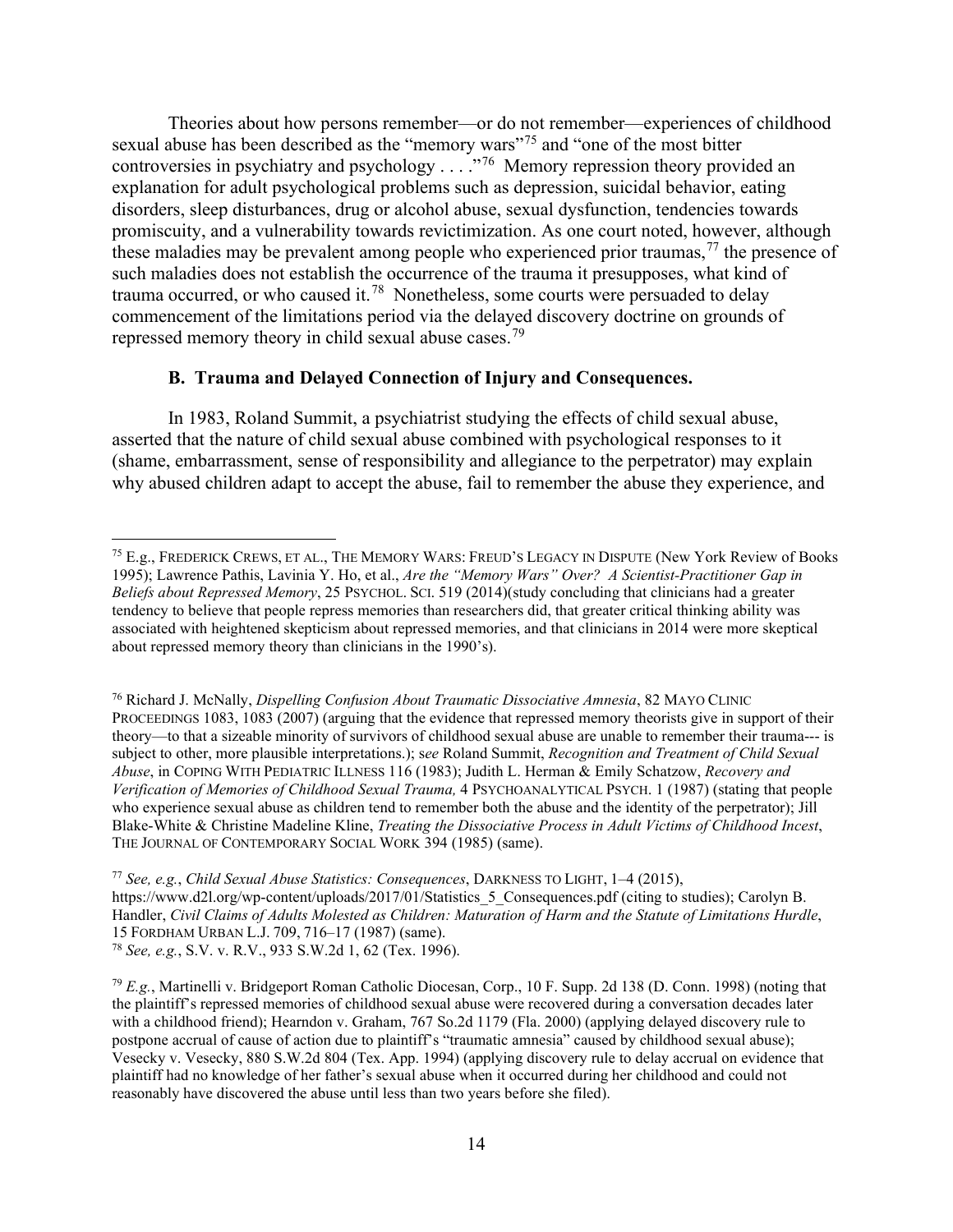either fail to or delay in reporting the abuse.<sup>80</sup> Summit asserted that this adaptive reaction, which he coined the "sexual abuse accommodation syndrome," may explain why children react to sexual abuse differently than adults do.<sup>81</sup> Lawyers for child sexual abuse claimants offered expert testimony on the syndrome with mixed results both to argue that a plaintiff's testimony about memory of child sexual abuse is uniquely reliable (if the child claims to have been abused) or unreliable (if the child denies having been abused), and to justify delay in disclosing the abuse.[82](#page-14-2)

Adults alleging tort claims for childhood sexual abuse relied on research on the psychological and emotional repercussions of child sexual abuse to support an alternative to repressed memory theory as a basis for delayed discovery.<sup>83</sup> This theory asserted that although plaintiffs were aware of the abuse when it occurred and thereafter (no memory repression), plaintiffs could not perceive *the connection between the incidents and their emotional and psychological injury* until later, through therapy or via some other triggering event.<sup>[84](#page-14-4)</sup> Application

[https://www.abusewatch.net/Child%20Sexual%20Abuse%20Accommodation%20Syndrome.pdf.](https://www.abusewatch.net/Child%20Sexual%20Abuse%20Accommodation%20Syndrome.pdf)

<span id="page-14-1"></span><sup>81</sup> *Id.* at 181.

<span id="page-14-2"></span><sup>82</sup> *See, e.g.*, Commonwealth v. Dunkle, 602 A.2d 830, 841 (Pa. 1992) (in a criminal case, admission of expert testimony on the syndrome was reversible error because the theory was not scientifically valid or generally accepted among child psychiatrists), *superseded by statute*, 42 PA. CONS. STAT. § 5920 (2012). *But see*, Wheat v. State, 527 A.2d 269, 275–76 (Del. 1987) (holding that admission of expert testimony on the syndrome was not reversible error because it offered an explanation other than deceit for behavior perceived as inconsistent with a valid claim for child sexual abuse). *See generally*, Michele Meyer McCarthy, *Admissibility of Expert Testimony on Child Sexual Abuse Accommodation Syndrome in Kentucky*, 81 KY. L.J. 727 (1993); Arthur H. Garrison, *Child Sexual Abuse Accommodation Syndrome: Issues of Admissibility in Criminal Trials*, 10 IPT FORENSICS J. (1998), available at http://www.ipt-forensics.com/journal/volume10/j10\_2.htm#enr2; Kenneth J. Weiss & Julia C. Alexander, *Sex, Lies, and Statistics: Inferences from the Child Sexual Abuse Accommodation Syndrome*, 41 J. OF AM. ACADM. OF PSYCHIATRY & L. 1 (2013), available at [http://jaapl.org/content/41/3/412.](http://jaapl.org/content/41/3/412)

<span id="page-14-3"></span><sup>83</sup> Studies showed that adults who experienced childhood sexual abuse exhibited delayed-onset psychological symptoms like those associated with post-traumatic stress disorder (PTSD). *E.g.*, F. Albach & W. Everaerd, *Posttraumatic Stress Symptoms in Victims of Childhood Incest*, 57 PSYCHOTHERAPY AND PSYCHOSOMATICS 143, [PINCITE] (1992) (showing 62% of adult female incest victims met criteria for PTSD); Susan McLeer, *et al.*, *Post-Traumatic Stress Disorder in Sexually Abused Children*, 27 J. OF AM. ACADEMY OF CHILD AND ADOLESCENT PSYCH. 650, 650-54 (1988) (collecting studies reporting 46–66% of sexually abused children demonstrate significant and severe symptoms, and 40–80% of symptoms constitute partial criteria for DSM-III-R (PTSD) (DIAGNOSTIC AND STATISTICAL MANUAL, AMERICAN PSYCHIATRIC SOCIETY (1989); D. FINKELHOR, A SOURCEBOOK ON CHILDHOOD SEXUAL ABUSE 162-63 (1986).

<span id="page-14-4"></span><sup>84</sup> *E.g.*, Pritzlaff v. Archdiocese of Milwaukee, 194 Wis. 2d 302 (1995); *see, e.g.,* Marci A. Hamilton, *The Time Has Come for a Restatement of Child Sex Abuse*, 79 BROOK. L. REV. 397, 399400 (2014) ("Social science studies have shown that children in fact do not fully understand (if they understand at all) what sex is, and certainly have no idea of the lifelong consequences of being sexually assaulted."). For more statistics on child sexual abuse see studies cited in *Child Sexual Abuse Statistics*, DARKNESS TO LIGHT, http://www.d2l.org/wpcontent/uploads/2017/01/all\_statistics\_20150619.pdf (last visted Feb. 26, 2021); Child Sexual Abuse Statistics, DARKNESS TO LIGHT, http://www.d2l.org/wp-content/uploads/2017/01/Statistics 6 Reporting.pdf (last visited Feb. 26, 2021); *Statistics - Child Sexual Abuse*, CRIME VICTIMS CENTER, https://www.parentsformeganslaw.org/statisticschild-sexual-abuse/ (last visited Feb. 26, 2021).

<span id="page-14-0"></span><sup>80</sup> Roland Summit, *The Child Sexual Abuse Accommodation Syndrome,* 7 CHILD ABUSE AND NEGLECT 177, 177 (1983), available at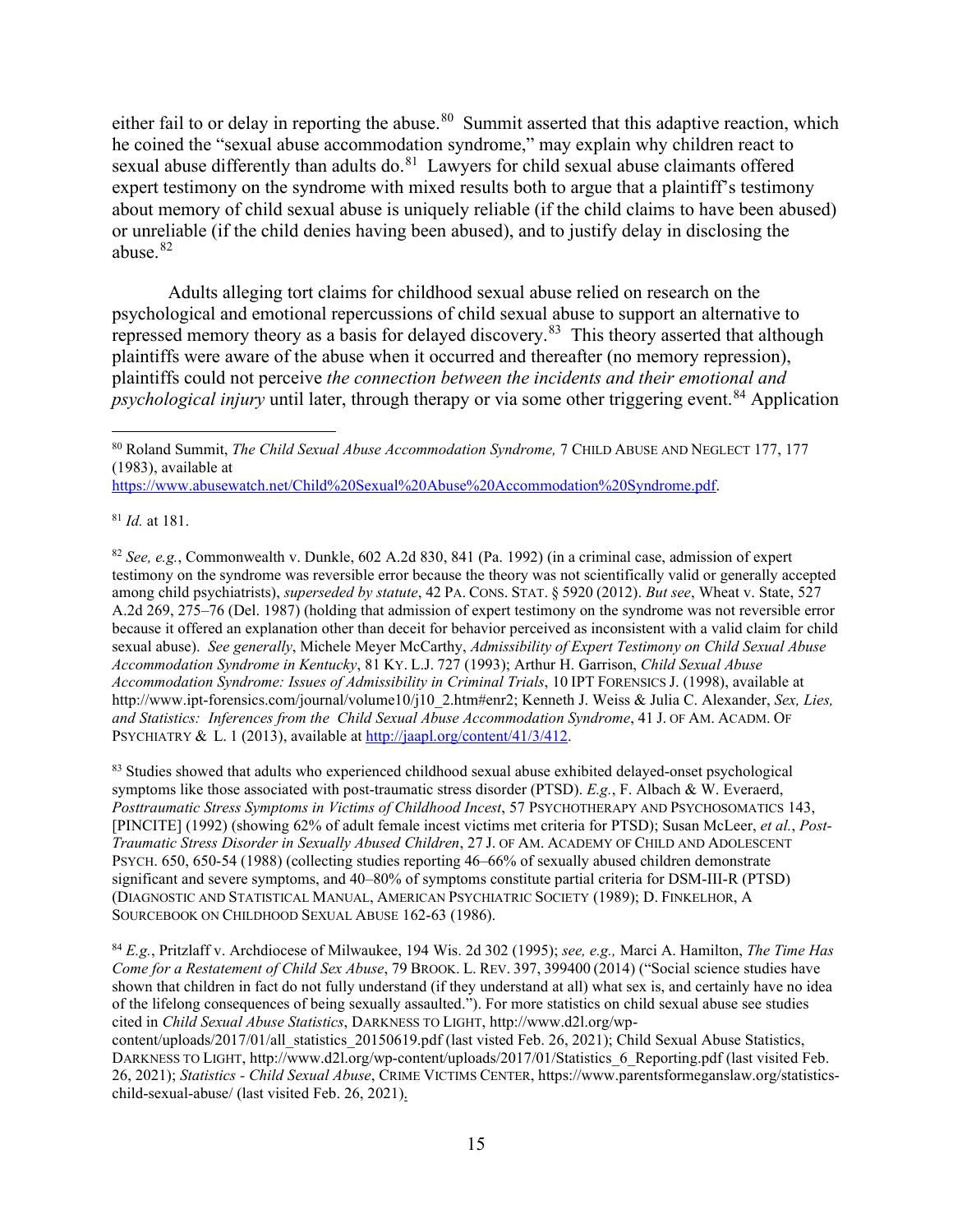of the discovery doctrine was warranted, proponents argued, because child sexual abuse caused psychological trauma, the harmful consequences of which could remain hidden from the plaintiff long after the abusive incidents occurred.<sup>[85](#page-15-0)</sup> The limitations period should therefore be tolled until a triggering event sparks in the plaintiff an understanding of the *connection between* the injury the plaintiff experienced as a child and the plaintiff's current psychological and emotional problems.[86](#page-15-1)

The delayed connection theory posited that the limitations period should commence only when the plaintiff reasonably could have understood fully the psychological, emotional, and legal ramifications of childhood sexual abuse. Therapists and other psychological experts testified as to the events that did or should have triggered the plaintiff's awareness of the connection between the abusive incidents and their psychological and emotional maladies as adults. For example, in *Placette v. M.G.S.L.*, [87](#page-15-2) the plaintiff conceded that she knew she had been sexually abused as a child at the time the abuse occurred.<sup>88</sup> The plaintiff's psychologist testified that the plaintiff could not understand the reason for her ongoing psychological difficulties, or to file a civil action against the person who had abused her, "until the safe environment of the hospital and the understanding and confidence provided by being in law school brought her to the point where she could act on her experience."[89](#page-15-4) In *Wisniewski v. Diocese of Belleville*, [90](#page-15-5) the plaintiff alleged that the trigger for his discovery of a claim against the diocese was media reporting in 2002 about the clergy sexual abuse scandal within the Archdiocese of Boston.<sup>[91](#page-15-6)</sup>

Absent evidence of memory repression, some courts accepted the delayed connection argument.<sup>[92](#page-15-7)</sup> Other courts rejected the argument, concluding that a child sexual abuse claim is a

<span id="page-15-2"></span><sup>87</sup> 2010 Tex. App. LEXIS 2935 (April 22, 2010).

<span id="page-15-0"></span><sup>85</sup> *See, e.g.*, Marci A. Hamilton, *The Time Has Come for a Restatement of Child Sex Abuse*, 79 BROOK. L. REV. 397, 404 (2014) ("Legislation that eliminates the civil SOL or includes a discovery rule is supported by various studies on the long-term effects of child molestation and the likely delay in disclosure."); Doe v. Hartford Roman Catholic Diocesan Corp., 119 A.3d 462, 514 (2015) ("The public policy objective argued by the plaintiff finds support from numerous commentators.").

<span id="page-15-1"></span><sup>86</sup> *E.g.*, Wisniewski v. Diocese of Belleville, 943 N.E.2d 43, 68 (Ill. App. Ct. 2011) (recounting the expert explanation that children and adults "will keep such things inside until something pierces their defense mechanisms and overwhelms their psychological need to look away.").

<span id="page-15-4"></span><span id="page-15-3"></span><sup>88</sup> *See id.* at \*8. 89 *Id.* at \*8. *See generally*, Melissa G. Salten, *Statutes of Limitations in Civil Incest Suits: Preserving the Victim's Remedy*, 7 HARV. WOMEN'S L. J. 189, 202 (1984) ("Generally, it is only when the victim enters therapy that any meaningful understanding of her injuries can be developed."); *id.* At 204 (noting the "recency of authoritative evidence regarding belated manifestation of incest trauma"); Rosemarie Ferrante, *The Discovery Rule: Allowing Adult Survivors of Childhood Sexual Abuse the Opportunity for Redress*, 61 BROOK. L.REV. 199, 224 (1995) (same).

<span id="page-15-5"></span><sup>90</sup> 943 N.E.2d 43 (Ill. App. Ct. 2011).

<span id="page-15-6"></span><sup>91</sup> *See id.* at 65–66.

<span id="page-15-7"></span><sup>92</sup> *See* Russell G. Donaldson, *Running of limitations against action for civil damages for sexual abuse of child*, 9 A.L.R.5TH 321, n.3 (collecting cases); *e.g.*, Johnson v. Johnson, 701 F. Supp. 1363, 1369 (N.D. Ill. 1988)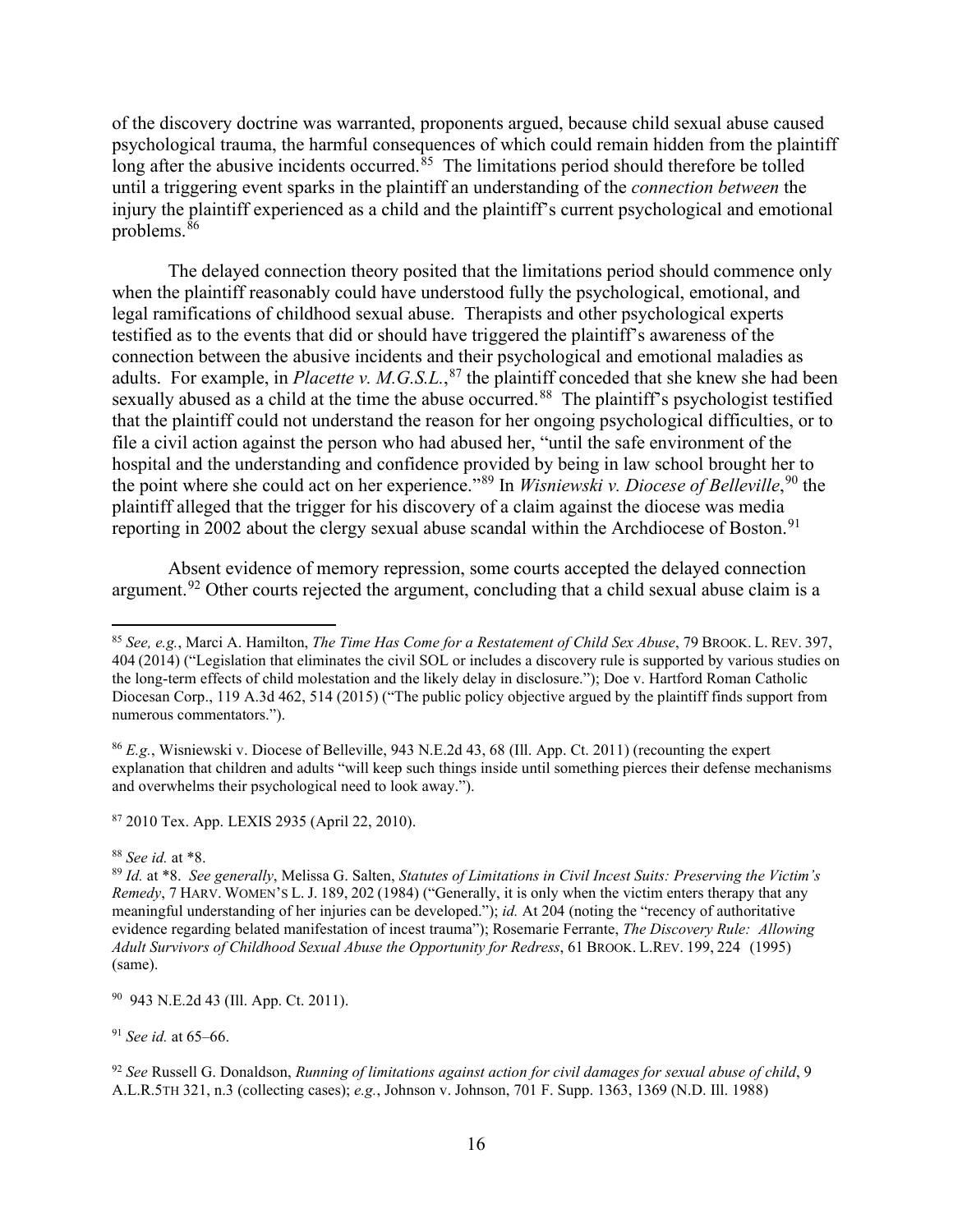traumatic injury that accrues when it occurs, and that any delay in discovering psychological or emotional repercussions from the injury affects only the nature and extent of the plaintiff's damages and not the timing of the accrual of the cause of action.<sup>[93](#page-16-0)</sup>

Several state legislatures amended their statute of limitations expressly to provide for delayed discovery based on delayed connection of the injury with its effect.<sup>[94](#page-16-1)</sup> For example, in

<span id="page-16-0"></span><sup>93</sup> *See, e.g.*, M.H.D. v. Westminster Schools, 172 F.3d 797 (11th Cir. 1999) (applying Georgia law); *see also,*  Donaldson,*Running of limitations*, supra note 94, n.4 (listing cases); *c.f.*, Rotkiske v. Klemm, 140 S.Ct. 355, 360 (2019) (holding that federal courts cannot use delayed discovery doctrine to delay commencement of a limitations period in a federal statute when the statute states that the period commences "on the date the violation occurs"); TRW Inc. v. Andrews, 534 U.S. 19, 37 (2001) (Scalia, J. concurring) (describing the delayed discovery doctrine as "bad wine of recent vintage" by which courts do not interpret a statute but rather alter it).

<span id="page-16-1"></span> $94 E.g., ALASKA STAT. § 09.10.140 (1994)$  (allowing the plaintiff to bring a suit within three years after the plaintiff discovered or through reasonable diligence should have discovered that the act caused the injury); CAL. CIV. PROC. CODE § 340.1 (West 1996) (allowing the plaintiff to bring suit within three years after the plaintiff discovers or reasonably should have discovered that the illness or injury occurring after the age of majority was caused by the sexual abuse); KAN. STAT. ANN. § 60-523 (1994) (allowing a plaintiff to bring suit within three years after the plaintiff discovers or reasonably should have discovered that the injury or illness was caused by childhood sexual abuse); MASS. GEN. LAWS ANN. CH. 260, § 4C (West 1996) (allowing a plaintiff to bring suit within three years after the victim discovered or reasonably should have discovered that an emotional or psychological injury was caused by the sexual abuse); MINN. STAT. ANN. § 541.073 (West 1996) (allowing a plaintiff to bring suit within six years after the plaintiff knew or had reason to know that the injury was caused by the sexual abuse); MO. ANN. STAT. § 537.046 (West 1996) (allowing a plaintiff to bring suit within three years after the plaintiff discovers or reasonably should have discovered that the injury or illness was caused by child sexual abuse); MONT. CODE ANN. § 27-2- 216 (1995) (allowing a plaintiff to bring suit within three years after the plaintiff discovers or reasonably should have discovered that the injury was caused by the act of childhood sexual abuse); NEV. REV. STAT. § 11.215 (1995) (allowing a plaintiff to bring suit within ten years after the plaintiff discovers or reasonably should have discovered that the injury was caused by sexual abuse); N.J. STAT. ANN. § 2A:61B-1 (West 1995) (allowing a plaintiff to bring suit within two years after the reasonable discovery of the injury and its causal relationship to the act of sexual abuse); OKLA. STAT. ANN. TIT. 12, § 95 (West 1996) (allowing a plaintiff to bring suit within two years after the victim discovered or reasonably should have discovered that the injury was caused by the sexual abuse); R.I. GEN. LAWS ANN. § 9-1-51 (West 1995) (allowing a plaintiff to bring a suit within seven years after the victim discovered or reasonably should have discovered that the injury was caused by the sexual abuse); S.D. CODIFIED LAWS § 26-10- 25 (1992) (allowing a plaintiff to bring suit within three years of the time the victim discovered or reasonably should have discovered that the injury was caused by sexual abuse); VT. STAT. ANN. TIT. 12, § 522 (West 1994) (allowing a plaintiff to bring suit within six years of the time the victim discovered that the injury was caused by the act); WASH. REV. CODE ANN. § 4.16.340 (West 1996) (allowing a plaintiff to bring suit within three years of the time the victim discovered or reasonably should have discovered that the injury or condition was caused by the act). *See generally*, Theodore R.A. Ovrom, Note, *Discovery Rule in Civil Actions Based on Childhood Sexual Abuse,*103 IOWA L. REV. 1843 (2018).

<sup>(</sup>predicting that the Illinois Supreme Court would apply the discovery rule to a child incestuous abuse claim where the plaintiff conceded awareness of the abuse when it occurred but inability, due to psychological and emotional trauma, to understand that current psychological and physical maladies were caused by the abuse); Osland v. Osland, 442 N.W.2d 907, 909 (N.D. 1090) (applying the delayed discovery doctrine where plaintiff alleged that the psychological effects of childhood sexual abuse prevented her from "fully understanding" her cause of action during the limitations period); Callahan v. State, 464 N.W.2d 268, 273 (Iowa 1990) (holding a cause of action for child sexual abuse does not accrue until the plaintiff reasonably should have discovered that the abuse caused the emotional and physical maladies); Hammer v. Hammer, 418 N.W. 2d 23, 26–27 (Wis. 1987) (applying delayed discovery doctrine so that a cause of action for child sexual abuse accrues when the plaintiff reasonably should understand that the alleged incidents were abusive and their resultant psychological damage).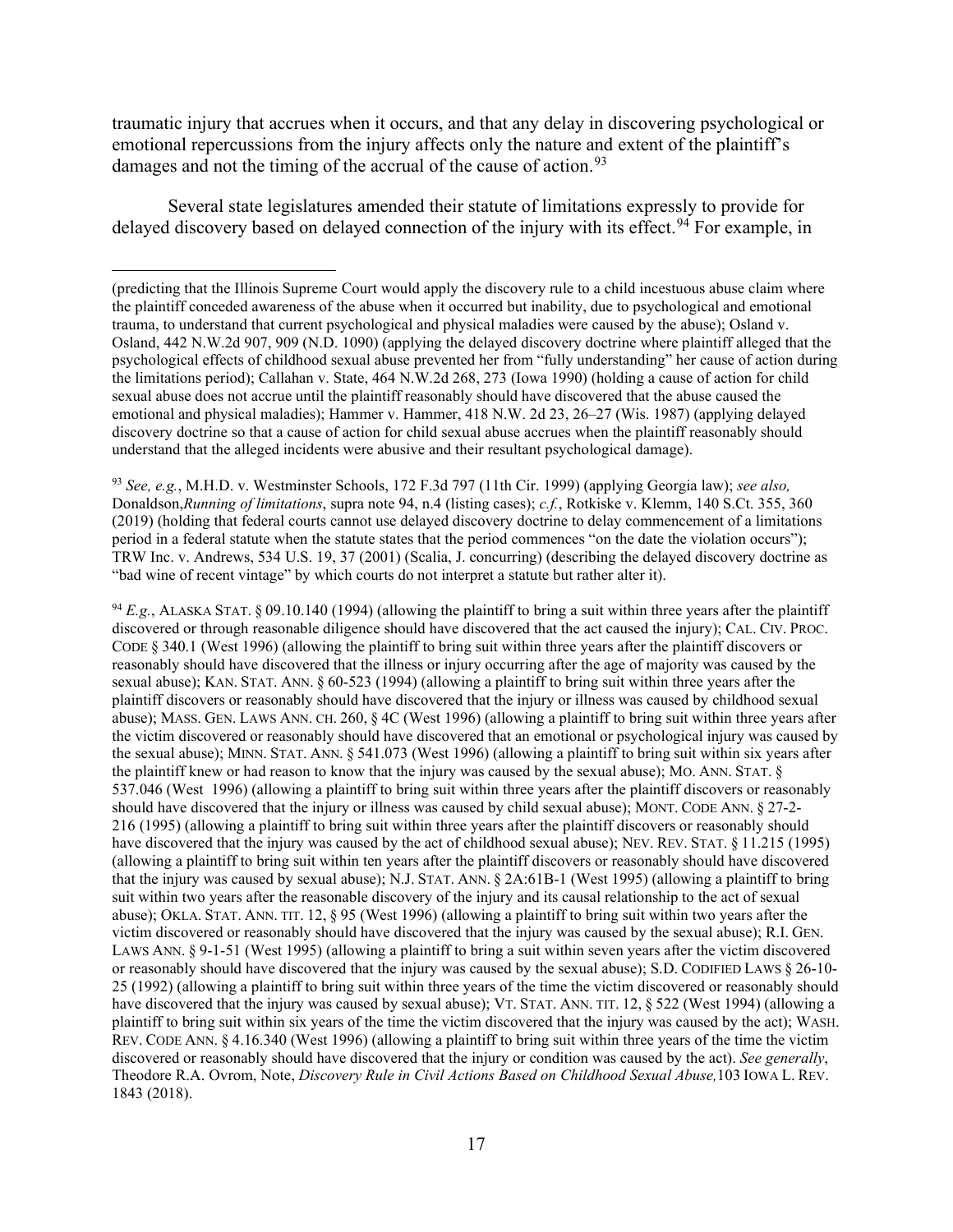*Tyson v. Tyson*,<sup>[95](#page-17-0)</sup> the Washington Supreme Court held that the discovery rule did not apply when the plaintiff contended that she had repressed all memory of the childhood incest until her memory was revived in therapy.<sup>96</sup> Shortly thereafter, Washington amended its statute of limitations applicable to child sexual abuse claims expressly to provide for delayed discovery, superseding the holding in *Tyson v. Tyson*. [97](#page-17-2) Similarly, in *Derose v. Carswell*, [98](#page-17-3) a California court declined to apply the delayed discovery doctrine to a child sexual abuse claim.<sup>[99](#page-17-4)</sup> California later amended its limitation statute to provide that a claim for child sexual abuse is time barred three years "after the plaintiff discovers or reasonably should have discovered that the illness or injury occurring after the age of majority was caused by the sexual abuse."<sup>[100](#page-17-5)</sup>

## **V. New York Limitations Law Before Enactment of the NYCVA**

Before the enactment of the NYCVA in 2019, the limitations period for claims for damages for tort claims for negligence under New York law was three years after the cause of action accrues.<sup>[101](#page-17-6)</sup> If the plaintiff was a minor when the injury occurred, the limitations period commenced three years after the person turns 18 and no later than 10 years after the cause of action accrues.[102](#page-17-7)

New York courts were not receptive to arguments by child sexual abuse advocates to overcome the statute of limitations bar. A New York statute expressly precludes courts from "extending the time limited by law for the commencement of an action."<sup>[103](#page-17-8)</sup> Accordingly, New

<span id="page-17-2"></span><sup>97</sup> WASH. REV. CODE ANN. § 4.16.340 (West 1988).

<span id="page-17-3"></span><sup>98</sup> 242 Cal. Rptr. 368 (Ct. App. 1987).

<span id="page-17-5"></span><span id="page-17-4"></span><sup>99</sup> *Id.* at 372. <sup>100</sup> CAL. CIV. PROC. CODE § 340.1 (West 1996).

<span id="page-17-7"></span><sup>102</sup> N.Y. C.P.L.R. 208(a) (McKinney 2019).

<span id="page-17-8"></span> $103$  N.Y. C.P.L.R. 201 (McKinney 2020) ("An action . . . must be commenced within the time specified within the is article unless a different time is prescribed by law or a shorter time is prescribed by written agreement. No court shall extend the time limited by law for the commencement of an action.").

<span id="page-17-0"></span><sup>95</sup> 727 P.2d 226 (1986), *superseded by statute*, WASH. REV. CODE ANN. § 4.16.340 (West 1988).

<span id="page-17-1"></span><sup>96</sup> *Id.* At 228. *See, e.g.*, Pritzlaff v. Archdiocese of Milwaukee, 533 N.W.2d 780, 794 (Wis. 1995) (holding that evidence of repressed memory of the incident does not justify delayed accrual); Lindabury v. Lindabury, 560 So. 2d 233, 233 (Fla. 1990) (same); Lemmerman v. Fealk, 534 N.W.2d 695, 702 (Mich. 1995) (same); Doe v. Maskell, 679 A.2d 1087, 1092 (1996) (same); Pearce v. Salvation Army, 674 A.2d 1123, 1125–26 (Pa. Super. Ct. 1996) (same).

<span id="page-17-6"></span> $101$  NY CLS CPLR 214(5). The limitations period for a tort action against a priest perpetrator of sexual abuse, an intentional tort, is one year. NY CPLR 215(3). See Tserotas v. Greek Orthodox Archdiocese of N. and S. Am., 673 N.Y. S.2d 1011 (N.Y. Sup. Ct. 1998), Sharon B. V. Reverend S., 665 N.Y.S. 2d 139 (N.Y. Sup. C.t 1997); Langford v. Roman Catholic Diocese of Brooklyn, 705 N.Y.S.2d 661 (N.Y. Sup. Ct. 2000). See, e.g., Restatement (Second) of Torts § 899, comment c (1979).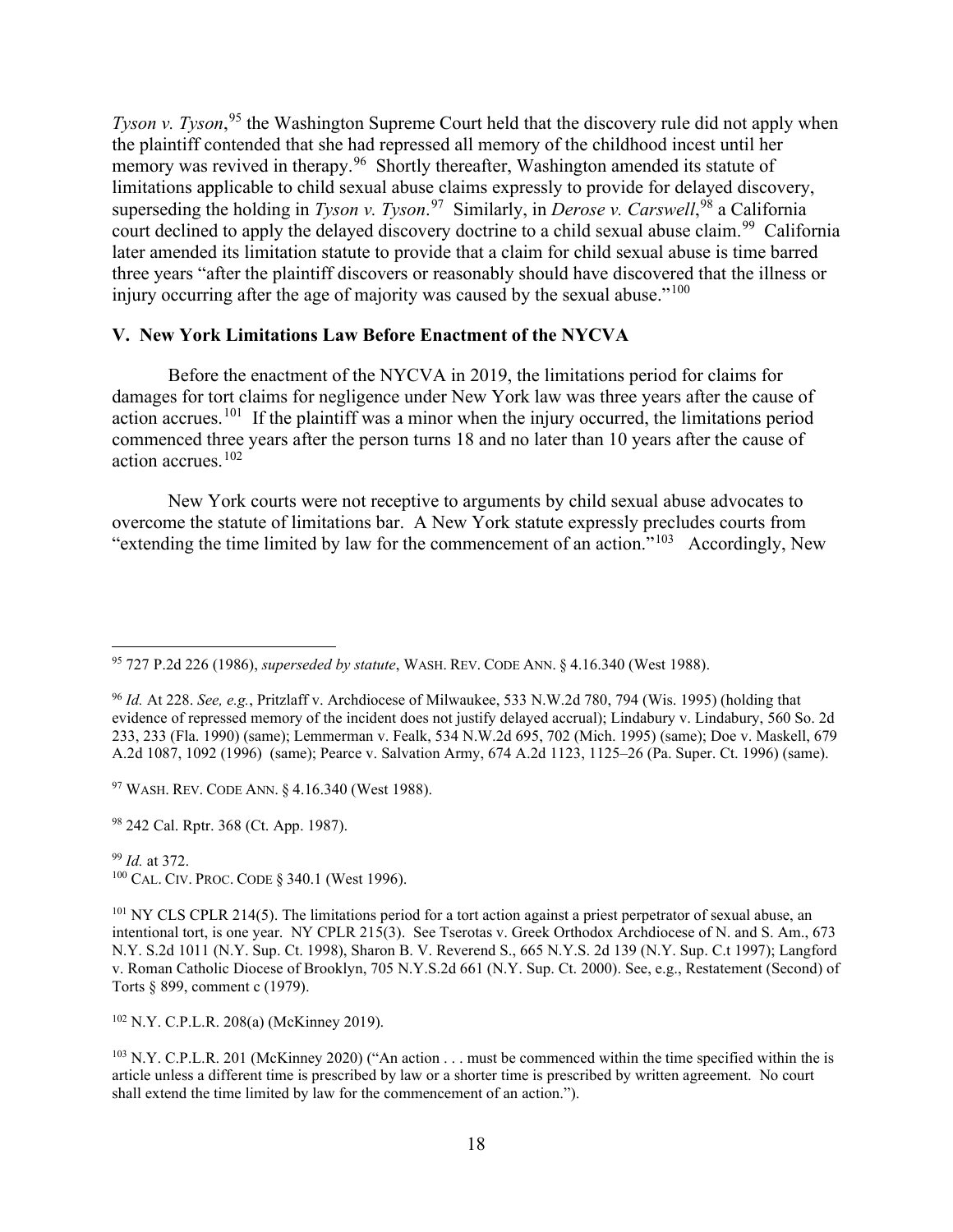York courts have declined to delay accrual of a cause of action except where the Legislature has expressly provided for it.  $104$ 

## **A. Delayed Discovery.**

Other than tolling during a person's minority,  $105$  the New York Legislature has expressly provided for delayed discovery of a claim in several situations. For example, delayed discovery is permitted in cases involving "foreign objects" left in a patient during surgery in medical malpractice cases (until the plaintiff could have reasonably discovered the malpractice),  $^{106}$  $^{106}$  $^{106}$ exposure to Agent Orange during Vietnam War era military service,  $107$  exposure to toxic substances,<sup>[108](#page-18-4)</sup> and certain actions for fraud against a fiduciary or for misrepresentation by an agent as to his authority.<sup>[109](#page-18-5)</sup> For example, for so-called "toxic tort" claims, the limitations period begins "from the date of the discovery of the injury or the date when through the exercise of reasonable diligence such injury should have been discovered by the plaintiff, whichever is earlier."<sup>[110](#page-18-6)</sup>

In *Bassile v. Covenant House*, [111](#page-18-7) a panel of the New York Supreme Court declined to apply the delayed discovery doctrine by analogy to delay running of the limitations period for plaintiff's claim against a Catholic religious order for negligence in connection with sexual abuse by a friar when he was a 14-year-old at a group home operated by the order.<sup>112</sup> The plaintiff alleged that the sexual abuse caused psychological and emotional injury, resulting in his inability to perceive "the existence or nature of his psychological and emotional injuries and their

<span id="page-18-1"></span><sup>105</sup> *See supra* note 104.

<span id="page-18-2"></span><sup>106</sup> N.Y. C.P.L.R. 214 (McKinney 2019); *see, e.g.*, Rodriguez v. Manhattan Med. Group., P.C., 77 N.Y.2d 217, 218 (1990).

<span id="page-18-3"></span><sup>107</sup> N.Y. C.P.L.R. 214-B (McKinney 2019).

<span id="page-18-4"></span><sup>108</sup> N.Y. C.P.L.R. 214-C (McKinney 2019); *e.g.*, Matter of New York County DES Litigation, 89 N.Y.2d 506, 511, 512 (1997); Blanco v. AT&T, 689 N.E.2d 506, 509–10 (N.Y. Ct. App. 1997) (noting that the legislative history describes the amendment as a "toxic torts" bill).*.* 

<span id="page-18-8"></span><sup>112</sup> *Id.* at 238.

<span id="page-18-0"></span><sup>104</sup> *See id.*; Gerschel v. Christensen, 40 N.Y.S.3d 41 (App. Div. 2016); Blanco v. A.T.&T., 689 N.E.2d 506, 512–513 (N.Y. Ct. App. 1997) (stating that New York courts cannot delay accrual of a cause of action to account for delayed discovery, even to avoid injustice); Fritzhand v. Discover Fin. Servs., N.Y.S.2d 316, 319 (Sup. Ct. 2005) (holding that limitations period for negligence other than for latent injury due to exposure to toxic substances begins to run when the injury first occurs even though the injured party may be ignorant of the existence of the wrong or injury); Playford v. Phelps Mem. Hosp. Ctr., 680 N.Y.S.2d 267, 268 (Sup. Ct. 1998) (reasoning that, until the legislature provides otherwise, the limitations period on a negligence claim begins to run when the injury occurs, not on the date when the plaintiff discovers the injury).

<span id="page-18-5"></span><sup>&</sup>lt;sup>109</sup> NY C.P.L.R. 206 (McKinney 1966).

<span id="page-18-6"></span><sup>110</sup> N.Y. C.P.L.R. 214-C (McKinney 2019).

<span id="page-18-7"></span><sup>111</sup> 575 N.Y.S.2d 233 (N.Y. Sup. Ct. 1991).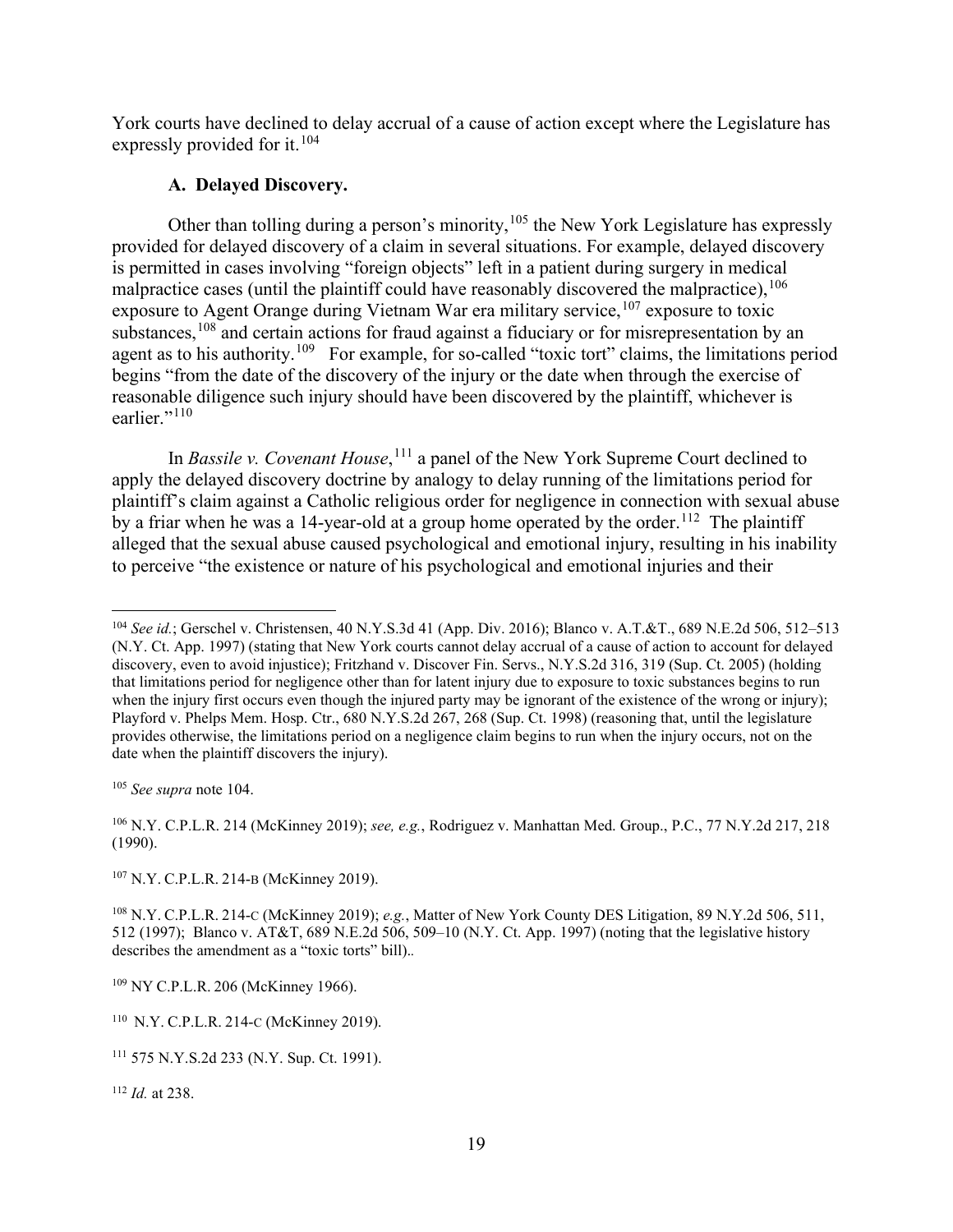connection to the sexual exploitation" until 17 years later, when he was 31 years old.<sup>113</sup> The panel noted that New York courts are "not empowered to extend the statutory periods out of sympathy for a plaintiff or regret at a possible claim raised too late."<sup>114</sup> It held that under New York law, unless the Legislature has provided otherwise, a tort action for damages based on child sexual abuse accrues, and the limitations period begins to run, when the injury occurs, even though the plaintiff has not yet discovered that he has been injured, and even if the plaintiff has not yet connected the injury with its negative emotional and psychological consequences.<sup>[115](#page-19-2)</sup>

# **B. Cover-Up and Equitable Estoppel for Breach of a Fiduciary's Duty to Disclose.**

After the Boston Globe coverage of the cover-up of clergy sexual abuse within the Archdiocese of Boston, sexual abuse of children by Catholic priests changed from a perpetrator-centered, local problem, to an institution-centered scandal.<sup>[116](#page-19-3)</sup> Advocates for child sexual abuse claimants described Catholic bishops as "motivated by image and self-preservation," who abused their power "in calculated ignorance of the clear risks to children" by deciding to "protect abusive priests instead of vulnerable children."[117](#page-19-4) 

Recall that to plead a claim for negligence against an employer based on injury caused by an employee's intentional sexual assault, the plaintiff must allege that the employer's negligence in supervising or retaining the employee was a proximate cause of the assault and the injuries it caused.[118](#page-19-5) An employer's liability for negligent supervision of an employee depends on proof that the employer was on notice before the assault occurred of the employee's propensity for the type of assault that injured the plaintiff.<sup>[119](#page-19-6)</sup>

<span id="page-19-1"></span><sup>114</sup> *Id.* at 235.

<span id="page-19-3"></span><sup>116</sup> *See, e.g.*, Marci A. Hamilton, *Child Sex Abuse in Institutional Settings: What is Next*, 89 U. DET. MERCY L. REV. 421, 424 (2012) (noting various institutions accused of covering up knowledge of child sexual abuse by employees to protect institutional reputation and discussing the shift in public attention toward institutional culpability for child sexual abuse and away from cases of individual abuse within families or among acquaintances); Ellen M. Bublick, *Who is Responsible for Child Sexual Abuse? A View from the Penn State Scandal*, 17 GENDER RACE & JUST. 297, 310 (2014) (arguing that accountability of third party facilitators of child sexual abuse is essential to prevent it).

<span id="page-19-0"></span><sup>113</sup> 575 N.Y.S. 2d at 234–35.

<span id="page-19-2"></span><sup>115</sup> *Id.*; *see also*, Zumpano v. Quinn, 849 N.E.2d 926, 930 (N.Y. Ct. App. 2006); Doe v. Archdiocese of Cincinnati, 849 N.E. 2d 268, 275–76 (Ohio 2006) (holding that a cause of action against a diocese accrues as a matter of law when plaintiff knows that he is assaulted by a priest and the priest is an employee of the diocese); Doe v. Catholic Bishop for the Diocese of Memphis, 306 S.W.3d 712, 722 (Tenn. Ct. App. 2008) (holding that defendant's alleged fraudulent concealment could not toll the limitations period as a matter of law and discussing cases in other jurisdictions).

<span id="page-19-4"></span><sup>117</sup> *See* Hamilton, *supra* note 9.*.*

<span id="page-19-5"></span><sup>118</sup> See *supra* text accompanying note 20.

<span id="page-19-6"></span><sup>&</sup>lt;sup>119</sup> See *supra* text accompanying note 51.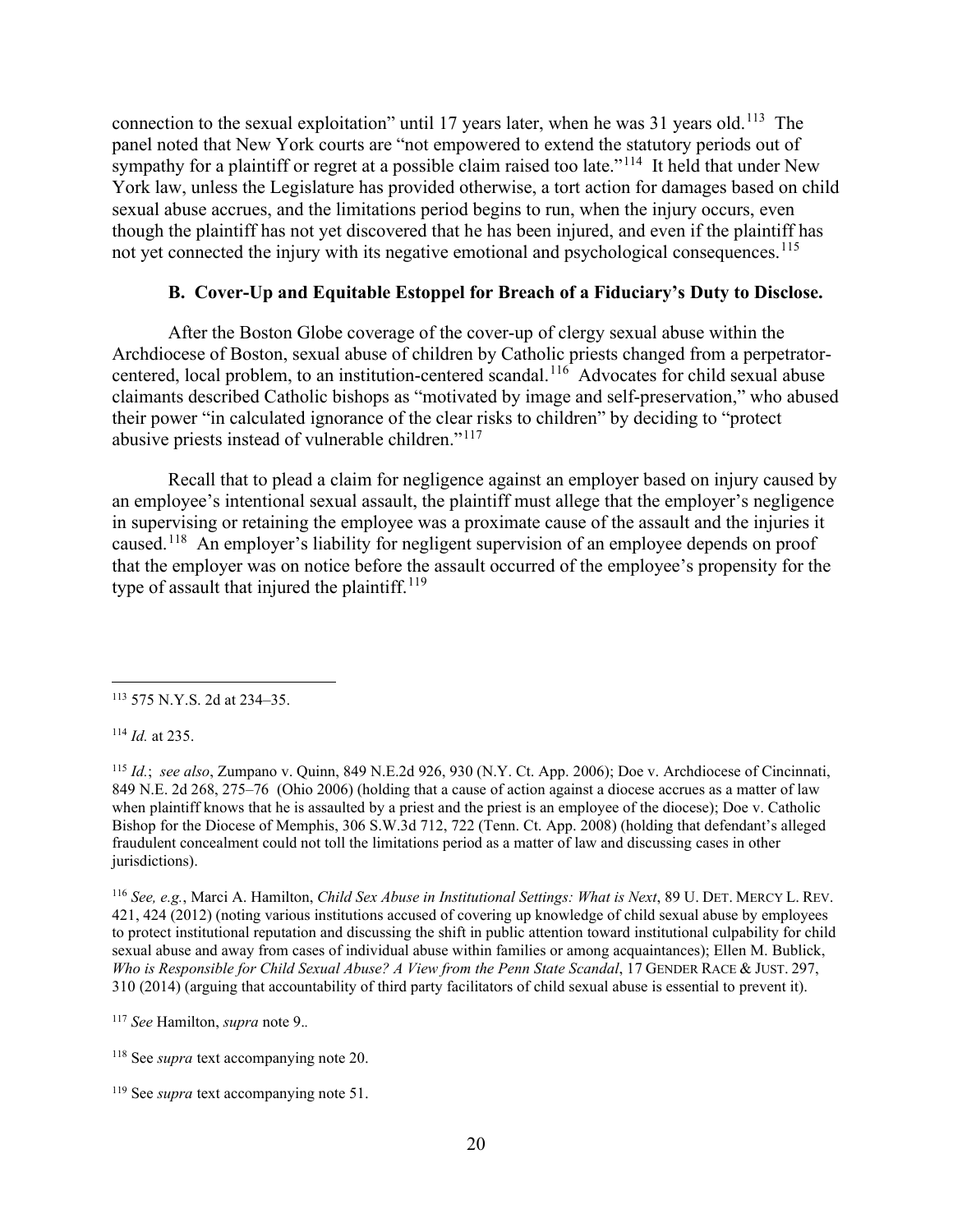Advocates for child sexual abuse claimants characterized dioceses' cover up as fraud. In *Mars v. Diocese of Rochester*,<sup>[120](#page-20-0)</sup> the court rejected the theory of liability, holding that to sustain a claim for fraud against the diocese separate from a negligent supervision claim, the fraud must "occur separately from and subsequent to the abuse, and then only where the fraud claim gives rise to damages separate and distinct from those flowing from the abuse."<sup>[121](#page-20-1)</sup>

Advocates tried to use Catholic dioceses' cover up to justify plaintiffs' failure to sue within the limitations period. Advocates argued that a diocese's concealment of its knowledge of abusive priests, coupled with its position of trust and authority, prevented the plaintiff from ascertaining that the diocese could be a secondary proximate cause of his injury, and provided grounds for equitable estoppel of the diocese's limitations defense.<sup>[122](#page-20-2)</sup> In general, a court can equitably estop a defendant from asserting a limitations defense "where it is the defendant's affirmative wrongdoing . . . which produced the long delay between the accrual of the cause of action and the institution of the legal proceeding." $12\overline{3}$  Equitable estoppel is not appropriate, however, where, notwithstanding the defendant's fraud, the plaintiff had "knowledge sufficient to place him under a duty to make inquiry and ascertain all the relevant facts" pertaining to the claim before the limitation period expires.<sup>124</sup> When the doctrine applies, it tolls the limitations period only during the period that the defendant's misrepresentation prevents the plaintiff from filing suit.<sup>[125](#page-20-5)</sup> The premise for estoppel to assert a limitations defense is that a defendant should not benefit from his own wrongdoing.[126](#page-20-6) Put another way, tolling the commencement of the limitations period while the defendant fraudulently concealed key information from the plaintiff that would obstruct a reasonable plaintiff's discovery of her claim recognizes that while the defendant's fraudulent concealment scheme is working, the defendant, not the plaintiff, is the cheaper bearer of time risk.

<span id="page-20-3"></span><sup>123</sup> General Stencils v. Chiappa, 219 N.E.2d 169, 170 (N.Y. Ct. App. 1966).

<span id="page-20-4"></span><sup>124</sup> *E.g.*, Gleason v. Spota, 599 N.Y.S.2d 297, 298 (App. Div.1993); McIvor v. Di Benedetto, 503 N.Y.S.2d 836, 837 (N.Y. App. Div. 1986).

<span id="page-20-5"></span><sup>125</sup> Doe v. Holy See, 793 N.Y.S.2d 565, 569 (App. Div. 2005).

<span id="page-20-6"></span><sup>126</sup> *E.g.*, General Stencils v. Chiappa, 219 N.E.2d 169, 171 (N.Y. Ct. App. 1966) ("The principle that a wrongdoer should not be able to take refuge behind the shield of his own wrong is a truism.").

<span id="page-20-0"></span><sup>120</sup> 763 N.Y.S.2d 885 (Sup. Ct. 2003).

<span id="page-20-1"></span> $121$  *Id.* at 889; *see also*, Doe v. Roe, 596 N.Y.S. 2d 620 (App. Div. 1993) (holding that plaintiff did not sufficiently plead a cause of action for fraud against the alleged perpetrator of sexual abuse distinct from the intentional tort claim, even if the defendant's alleged fraud facilitated his access to plaintiff and concealed the assault from third parties).

<span id="page-20-2"></span><sup>&</sup>lt;sup>122</sup> *E.g.*, Meehan v. Archdiocese of Philadelphia, 870 A.2d 912, 918-18 (Pa. Sup. Ct. 2005) (explaining that child sex abuse plaintiffs alleged that the archdiocese's cover up of its knowledge of clergy sexual abuse reasonably prevented their discovery of that the diocese's negligence was a proximate cause of their injuries); Cevenini v. Archbishop of Washington, 707 A.2d 768, 770 (D.C. Ct. App. 1998) (explaining that plaintiffs alleged that due to the archdiocese's fraudulent concealment, they could not reasonably have known of its negligence until the archdiocese disclosed its knowledge of an abusive priest's propensity before assigning him to plaintiffs' parish).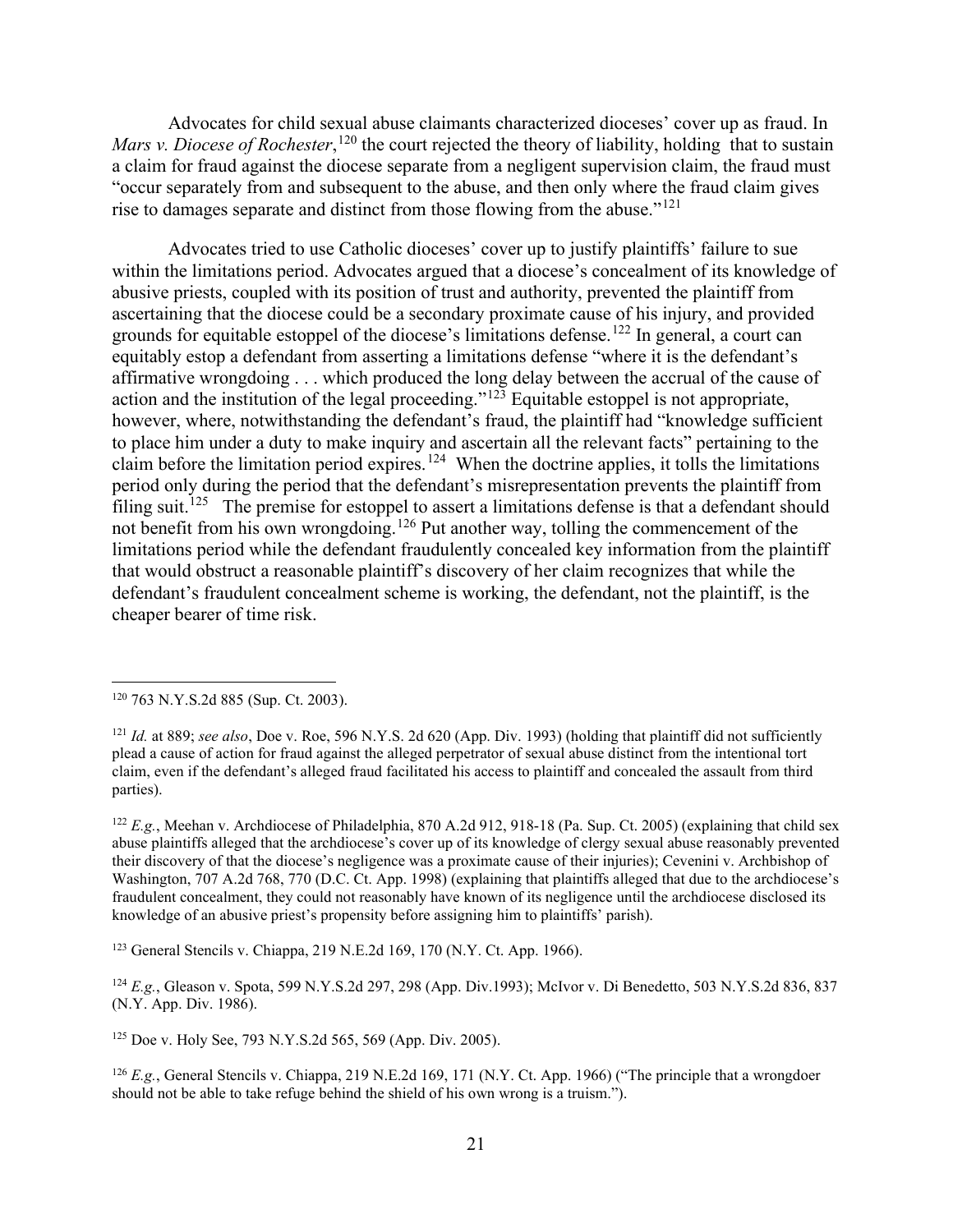Outside of New York, courts reached different conclusions on whether an organization's cover up of its knowledge of abusive employees justified equitable estoppel of its limitations defense. For example, in *Meehan v. Archdiocese of Philadelphia*, [127](#page-21-0) the court held that the plaintiffs' argument regarding fraudulent concealment "missed the mark."[128](#page-21-1) The court reasoned that once a plaintiff became aware of the abuse, he should have known that the archdiocese, as the abusive priest's employer, was potentially liable.[129](#page-21-2) Similarly, in *Doe v. Catholic Bishop for the Diocese of Memphis*, [130](#page-21-3) the court rejected the plaintiff's cover up estoppel argument, noting that the plaintiff never sued the priest perpetrator, never sought discovery regarding the priest's prior history of sexual abuse and the diocese's knowledge of it, and never inquired of the diocese about its knowledge of the priest's history.<sup>[131](#page-21-4)</sup> The court held that the plaintiff failed to exercise reasonable diligence, the diocese's non-disclosure was irrelevant, and the trial court erred in denying the diocese's motion to dismiss on limitations grounds.<sup>[132](#page-21-5)</sup> In contrast, some courts allowed the issue of whether the defendant's cover up justified a plaintiff's failure to sue within the limitations period to go to the jury.<sup>[133](#page-21-6)</sup>

Although a New York statute precludes courts from modifying a limitations period, <sup>[134](#page-21-7)</sup> the Court of Appeals has held that courts have discretion to invalidate a limitations defense on grounds of equitable estoppel.<sup>[135](#page-21-8)</sup> Equitable estoppel to assert a statute of limitations defense based on the defendant's fraud requires an affirmative fraudulent act by the defendant after the

<span id="page-21-3"></span><sup>130</sup> 306 S.W.3d 712 (Tenn. Ct. App. 2008).

<span id="page-21-4"></span><sup>131</sup> *Id.* at 730.

<span id="page-21-5"></span><sup>132</sup> *Id.* 730-31.

<span id="page-21-6"></span> $^{133}$  *E.g.*, Wisniewski v. Diocese of Belleville, 943 N.E.2d 43, 92 (Ill. App. Ct. 2011) (holding that the jury could find that the plaintiff had no reason to suspect that the diocese knew of the priest's history of child abuse and nonetheless assigned him to the plaintiff's parish until the Boston Globe story about clergy sexual abuse in 2002); Matthews v. Roman Catholic Diocese of Pittsburgh, 67 Pa. D. & C. 4th 393, at \*407 (Ct. Com. Pl. 2004) ("A jury may find that there is a loud ring of truth to plaintiff's statement that he and his family never approached Diocesan officials to ask whether they had knowingly assigned to their church, to work directly with the parishioners, including young boys, a priest with a history of sexually molesting children, because it would never cross their minds that the church would do so."); Martinelli v. Bridgeport Roman Catholic Diocesan Corp., 196 F.3d 409, 432 (2d Cir. 1999) (affirming trial court's denial of diocese's motion to dismiss on limitations grounds because the effect of the diocese's concealment on the plaintiff's diligence in prosecuting his claim was an issue of fact for the jury).

<span id="page-21-7"></span><sup>134</sup> *See* discussion *supra* Part V, subheading 1.

<span id="page-21-8"></span><sup>135</sup> General Stencils v. Chiappa, 219 N.E.2d 169, 170 (Ct. App. 1966) (noting that the doctrine of equitable estoppel of a limitations defense is "deeply rooted in our jurisprudence").

<span id="page-21-0"></span><sup>127</sup> 870 A.2d 912 (Pa. Super. Ct. 2005).

<span id="page-21-1"></span><sup>128</sup> Id. at 922 (quoting Kelly v. Marcantonio, 187 F.3d 192, 201 (1st Cir. 1999)).

<span id="page-21-2"></span><sup>129</sup> *Id.*; *see also*, Cevenini v. Archbishop of Washington, 707 A.2d 768, 773 (D.C. Ct. App. 1998) (holding that plaintiffs' knowledge of the priest's misconduct and that he was an employee of the archdiocese put them on notice of claims against the archdiocese)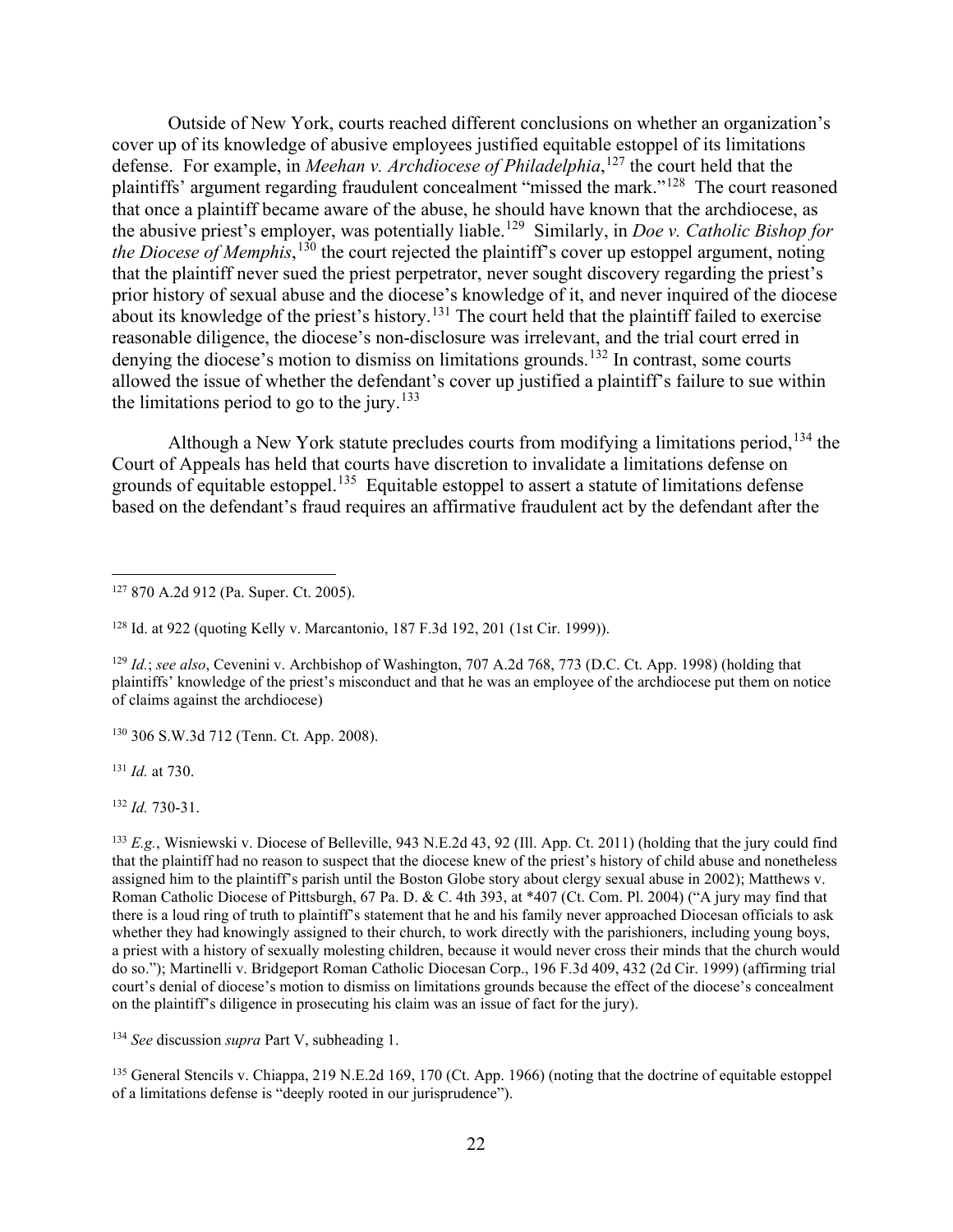injury that is the subject of the claim.<sup>[136](#page-22-0)</sup> An obstacle for child sexual abuse claimants was that the dioceses' cover up was at most non-disclosure or concealment, and not an affirmative false representation about the state of its knowledge on which the plaintiff could justifiably rely.

New York courts recognize an exception to the "subsequent affirmative fraudulent act" requirement in cases of non-disclosure or active concealment of information, where the defendant is a fiduciary to the plaintiff and under a duty to disclose.<sup>137</sup> Failure by a fiduciary to discharge that affirmative duty to disclose is grounds for estoppel.<sup>[138](#page-22-2)</sup> A fiduciary relationship exists where one party justifiably reposes confidence in the other (the fiduciary) and reasonably relies on the fiduciary's superior expertise or knowledge.<sup>139</sup> When a fiduciary conceals facts he has a duty to disclose and the plaintiff relies on that non-disclosure in a decision to abandon diligent investigation of her claim, the fiduciary is estopped from asserting a limitations defense, although it did not actively defraud the plaintiff by misrepresentation.<sup>[140](#page-22-4)</sup>

In 2006, in *Zumpano v. Quinn*, <sup>[141](#page-22-5)</sup> the New York Court of Appeals rejected the argument that the Diocese of Brooklyn's cover up was grounds for estoppel of the diocese's statute of limitations defense.<sup>[142](#page-22-6)</sup> The plaintiff did not allege that the diocese made any specific misrepresentation to the plaintiff, or any "separate and subsequent acts of wrongdoing beyond the sexually abusive acts themselves...."<sup>[143](#page-22-7)</sup> Because the plaintiff was aware of the abuse and was aware that the priest abuser was a diocesan employee, when the abuse occurred, the diocese's subsequent cover up was causally unrelated to the plaintiff's failure to sue the diocese

<span id="page-22-2"></span><sup>138</sup> Zumpano v. Quinn, 849 N.E.2d at 929 ("Where concealment without actual misrepresentation is claimed to have prevented a plaintiff from commencing a timely action, the plaintiff must demonstrate a fiduciary relationship…which gave the defendant an obligation to inform him or her of facts underlying the claim." (quoting Gleason v. Spota, 599 N.Y.S.2d 297, 298 (App. Div. 1993)).

<span id="page-22-3"></span>139Doe v. Holy See, 793 N.Y.S.2d 565, 568 (App. Div. 2005).

<span id="page-22-6"></span><sup>142</sup> *Id.* at 927.

<span id="page-22-7"></span><sup>143</sup> *Id.* at 930.

<span id="page-22-0"></span><sup>136</sup> *See* Zumpano v. Quinn, 849 N.E.2d 926, 929 (N.Y. Ct. App. 2006) (holding that plaintiff must show that defendant's "subsequent and specific actions" prevented the plaintiff from asserting his claim within the limitations period).

<span id="page-22-1"></span><sup>137</sup> *E.g.*, Horn v. Politopylos, 628 Fed. Appx. 33, 34 (2d Cir. 2015) ("To merit equitable estoppel, a plaintiff must allege either active fraudulent concealment or a fiduciary relationship giving rise to the defendant's obligation to inform the plaintiff of the facts underlying the claim.").

<span id="page-22-4"></span><sup>&</sup>lt;sup>140</sup> *See* Chiarella v. United States, 445 U.S. 222, 228 (1980) ("[T]he duty to disclose arises when one party has information "that the other [party] is entitled to know because of a fiduciary or other similar relation of trust and confidence between them.") (citations omitted).

<span id="page-22-5"></span><sup>&</sup>lt;sup>141</sup> Zumpano v. Quinn, 849 N.E.2d 926, 929 (N.Y. Ct. App. 2006). Plaintiff alleged that the diocese knew of clergy sexual abuse of children for over 40 years and failed to report the abuse to police, reassigned known priest abusers without disclosing the abuse, and settled victims' complaints about abuse subject to non-disclosure agreements. *Id.* at 929–30.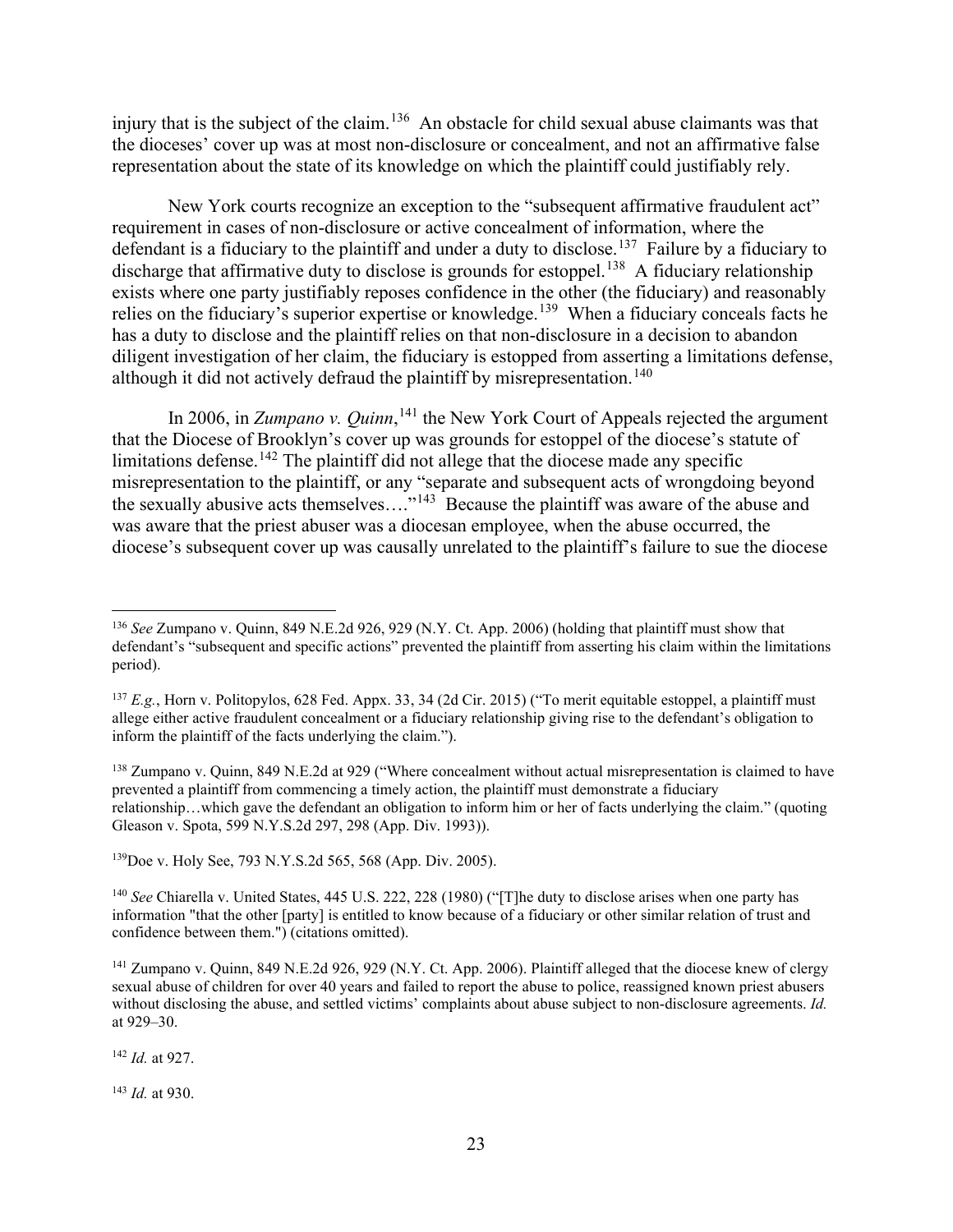within the limitations period.<sup>[144](#page-23-0)</sup> The court declined to decide whether a Catholic diocese was a fiduciary to members of the faithful in a parish within the diocese.<sup>145</sup> The court noted that even if it found that the diocese was a fiduciary to the plaintiff, the plaintiff failed to allege how the diocese's failure to disclose its wrongdoing prevented the plaintiff from suing within the limitations period.<sup>146</sup> Nothing the diocese might have done or failed to do after the incidents of sexual abuse affected the plaintiff's knowledge at the time of the abuse of his injury and its cause. [147](#page-23-3)

Three years later, in *Doe v. Roman Catholic Diocese of Rochester*, [148](#page-23-4) the Court of Appeals considered whether a Catholic priest had a fiduciary duty to an adult congregant who alleged that the priest sexually abused her within a counselling relationship.<sup>[149](#page-23-5)</sup> The court held that to show a fiduciary duty, the congregant must "set forth facts and circumstances in the complaint demonstrating that the congregant became uniquely vulnerable and incapable of selfprotection regarding the matter at issue."<sup>150</sup> The court concluded that the plaintiff's allegations did not meet the standard.<sup>[151](#page-23-7)</sup>

New York courts have held that to establish a diocese's fiduciary duty to a sex abuse claimant, the plaintiff "may not rely on the church's status in general" but must show that his relationship with the diocese was unique from the diocese's ordinary relationship with other parishioners so as to justify the plaintiff's confidence in and reasonable reliance on the diocese's superior expertise or knowledge as to his affairs.<sup>[152](#page-23-8)</sup> Allegations that the diocese provided pastoral services and held out parish schools as religious education institutions with programs for

<span id="page-23-1"></span><sup>145</sup> *Id.* at 930.

<span id="page-23-2"></span><sup>146</sup> *Id.* at 927.

<span id="page-23-3"></span><sup>147</sup> *Id.* at 930. "Plaintiffs possessed timely knowledge of the actual misconduct and the relationship between the priests and their respective diocese to make inquiry and ascertain relevant facts pr4ior to the running of the statute of limitations." *Id.*; *see also*, Baselice v. Fransciscan Friars Assumption BVM Province, Inc., 879 A.2d 270, 278–79 (Sup. Ct. Pa. 2005) (holding that fraudulent concealment as grounds for estoppel did not apply in sex abuse claim because diocese did not cause plaintiff's failure to sue within the limitations period); Doe v. Roman Catholic Archbishop of Archdiocese of Detroit, 692 N.W. 2d 398, 405 (Mich. Ct. App. 2004) (same); Mark K. V. Roman Catholic Archbishop of Los Angeles, 79 Cal. Rptr. 2d 73, 78 (1998) (same); Doe v. Archdiocese of Washington, 689 A.2d 634, 638(Md. Ct. Spec. App. 1977) (same).

<span id="page-23-4"></span><sup>148</sup> 907 N.E.2d 683 (N.Y. Ct. App. 2009).

<span id="page-23-5"></span><sup>149</sup> *Id.* at 683.

<span id="page-23-6"></span><sup>150</sup> *Id.* at 684.

<span id="page-23-7"></span><sup>151</sup> *Id.*

<span id="page-23-8"></span><sup>152</sup> *E.g.*, Doe v. Holy See, 793 N.Y.S.2d 565, 568 (App. Div. 2005) Hoatson v. New York Archdiocese, 901 N.Y.S.2d 907 (Sup. Ct. 2009).

<span id="page-23-0"></span><sup>144</sup> *Id.* at 929.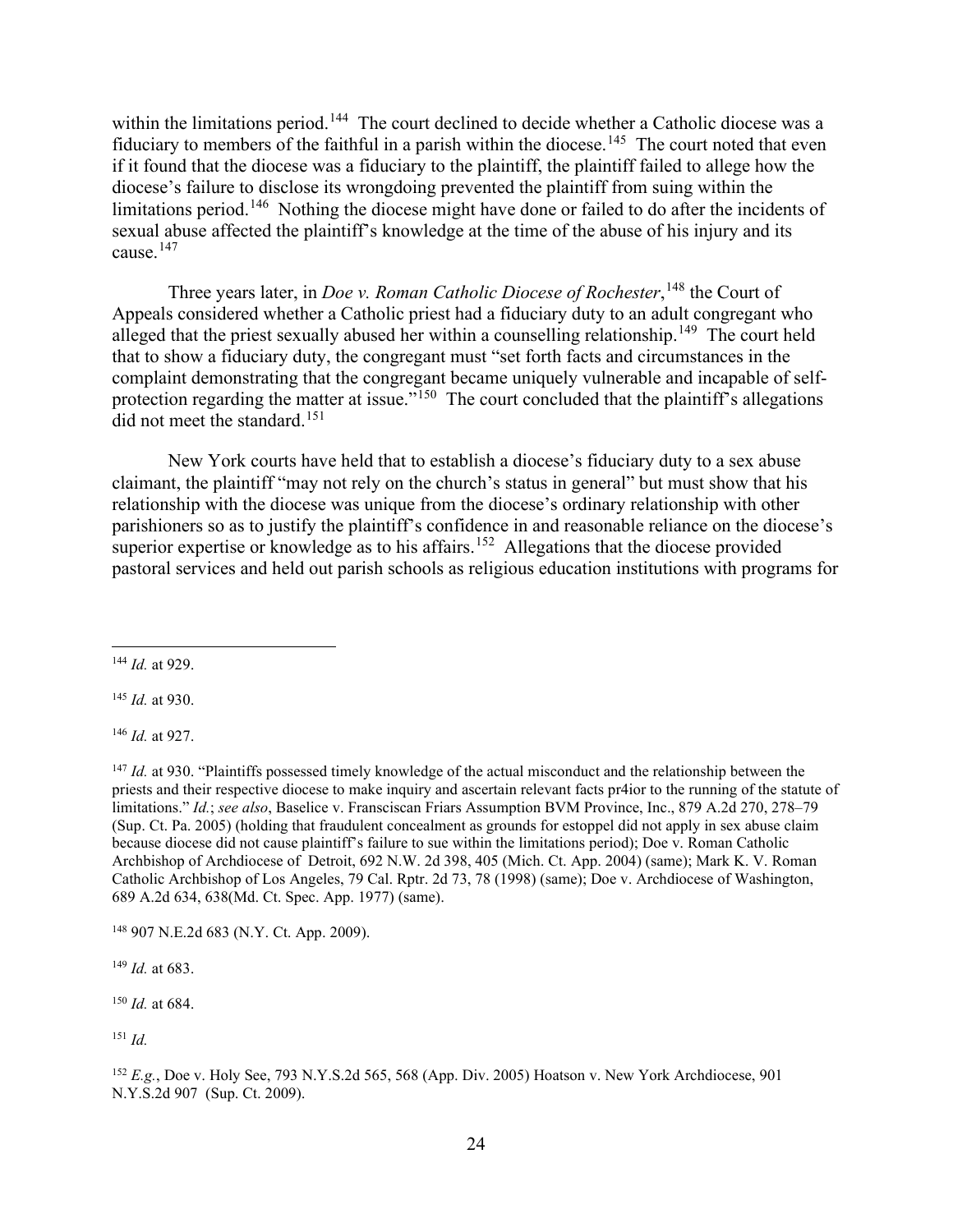children were insufficient to establish the requisite fiduciary relationship.<sup>[153](#page-24-0)</sup> New York courts have noted and declined to follow decisions in other jurisdictions that recognized a fiduciary relationship between a diocese and a plaintiff parishioner based on allegations that the plaintiff attended a parish Catholic school, participated in parish-sponsored activities or was the object of the priest perpetrator's individual attention.<sup>[154](#page-24-1)</sup>

New York courts have also rejected an alternative argument for estoppel based on "religious duress." For example, in *Doe v. Holy See*, [155](#page-24-2) plaintiffs sued the Diocese of Syracuse, various parishes within the diocese, and the Holy See for sexual abuse committed by diocesan priests.<sup>[156](#page-24-3)</sup> In response to the defendants' limitations defense, the plaintiffs unsuccessfully alleged equitable estoppel based on fraudulent concealment.<sup>157</sup> The plaintiffs argued alternatively that, due to the hierarchical structure and required obedience to ecclesiastical authority under Catholic canon law, they were afraid to sue the diocese, and that their fear justified their failure to sue within the limitations period.<sup>[158](#page-24-5)</sup> The court held that factual inquiry into the plaintiffs' claim of religious duress would entangle the courts in a religious matter.<sup>159</sup> In

<span id="page-24-2"></span><sup>155</sup> 793 N.Y.S.2d at 569–70.

<span id="page-24-3"></span><sup>156</sup> *Id.* at 567.

<span id="page-24-4"></span><sup>157</sup> *Id.* at 569.

<span id="page-24-0"></span><sup>153</sup> *See* Doe v. Holy See, 793 N.Y.S.2d 565, 568–69. *But see*, Doe v. Holy See, 793 N.Y.S.2d at 570 (Peters, J., dissenting) (arguing for a fiduciary relationship with the diocese based on allegations that plaintiffs attended a Catholic parish school, were singled out for individualized instruction or special attention, and their families permitted them to participate in church-sponsored extra-curricular activities).

<span id="page-24-1"></span><sup>154</sup> *See, e.g.*, Martinelli v. Bridgeport Roman Catholic Diocesan Corp., 196 F.3d 409, 430 (2d Cir. 1999) (holding that plaintiff showed a fiduciary relationship based in part on allegations that the diocese knew of and ignored reports of sexual abuse by the priest); Doe v. Roman Catholic Diocesan Corp., 309 F. Supp. 2d 247, 252 (D. Conn. 2004) (finding a fiduciary relationship based on allegations that plaintiff participated in parish-sponsored activities, sang in the parish choir with the abuser's encouragement, ate dinner with the abuser, and consulted with the abuser for spiritual counseling with the diocese's encouragement); Moses v. Diocese of Colorado, 863 P.2d 310, 321 n.13 (Colo. 1993) (finding a fiduciary duty where the diocese "occupied a position of superiority, assumed a duty to act in good faith, and then breached their duty").

<span id="page-24-5"></span><sup>158</sup> *Id.* at 569–70 (alleging duress arising from "the beliefs of the Roman Catholic Church and in the nature of a fear of excommunication or eternal damnation resulting from the pursuit of a civil action against church officials.").

<span id="page-24-6"></span><sup>159</sup> *E.g.*, *id.*; Langford v. Roman Catholic Diocese of Brooklyn, 705 N.Y.S.2d 661, 662 (App. Div. 2000); *see also*, Teadt v. St. John's Evangelical Church, 603 N.W.2d 816, 823 (Mich. Ct. App. 1999) (refusing to recognize a fiduciary relationship between an adult and her minister because allegations of an imbalance of power or the existence of a special relationship of trust or confidence would require judicial entanglement in religious doctrine); H.R.B. v. J.L.G., 913 S.W.3d 92, 98 (Mo Ct. App. 1995) (refusing to recognize a claim for breach of fiduciary duty against a church for clergy sexual abuse because defining the scope of the duty of clergy to congregants would require excessive entanglement). *See generally*, Ira C. Lupu v. Robert W. Tuttle, *Sexual Misconduct and Ecclesiastical Immunity*, 2004 B.Y.U. L. REV. 1789, 1827–28 (arguing that judicial determination of whether a fiduciary relationship existed between a clergy member and a congregant requires impermissible entanglement).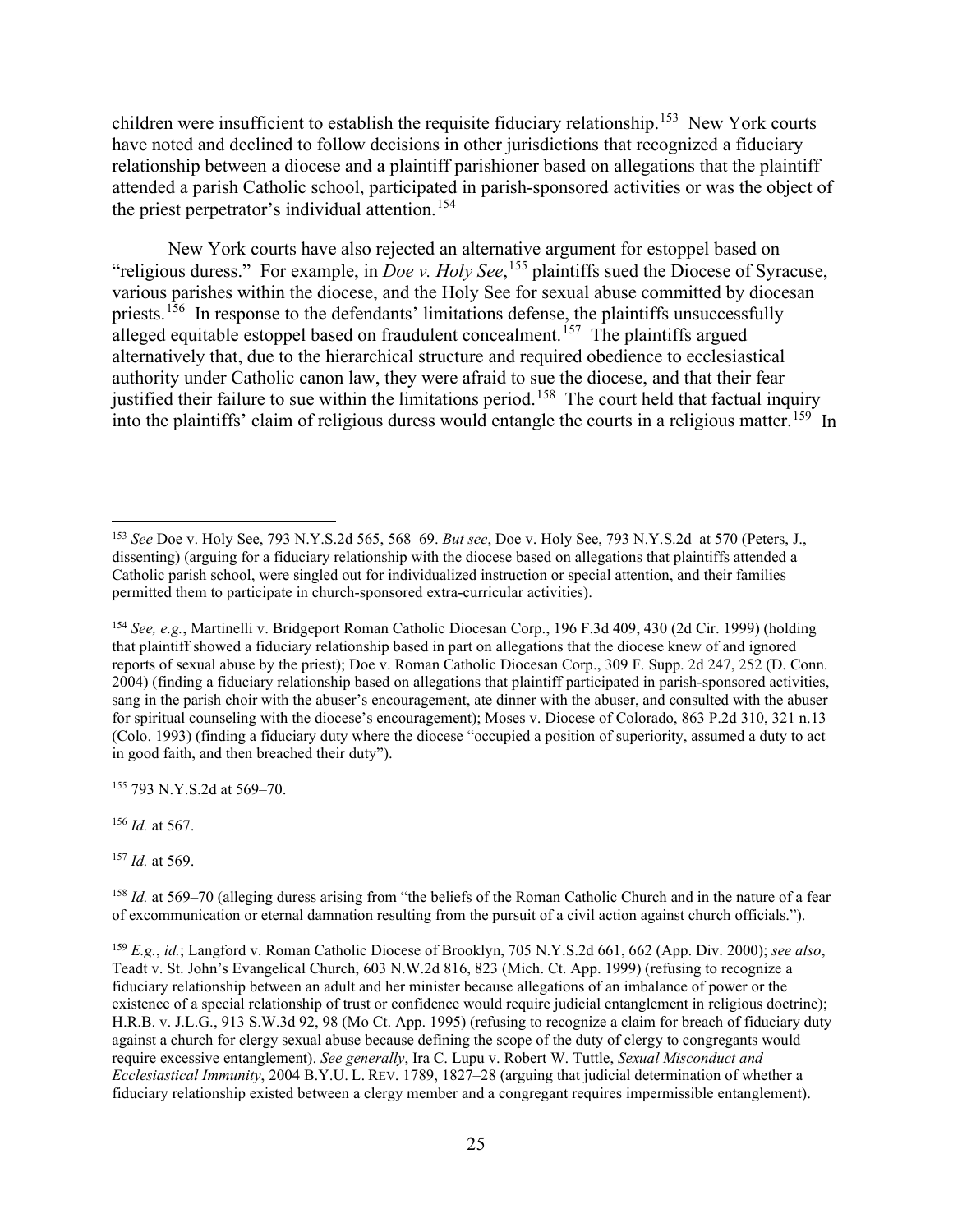any event, the plaintiff failed to allege facts to explain how any such duress continued after they reached the age of majority or separated from the Catholic church.<sup>[160](#page-25-0)</sup>

### **VI. The New York Child Victims Act.**

In 2019, the New York legislature enacted law that provided both prospective and retrospective relief from the time bar under prior limitations laws.

#### **A. Prospective Extension of the Limitations Period.**

The NYCVA extended the limitations period prospectively for criminal charges for certain sexual offenses against a child victim (the covered sexual offenses) until the victim turns 23 years old.<sup>[161](#page-25-1)</sup> As to civil claims, the NYCVA provided two types of prospective limitations relief. First, the NYCVA extended the limitations period for certain civil claims until the plaintiff turns 55, and, second, the NYCVA relieved the plaintiff from the burden of complying with notice of claim requirements against state entity defendants.<sup>[162](#page-25-2)</sup>

The NYCVA defines the set of civil claims entitled to prospective limitations relief by reference to two factors: 1) the type of injury the plaintiff alleges (the covered claims); and 2) the defendants whose limitations or notice defenses are prospectively altered (the covered defendants).<sup>163</sup> The covered claims are "civil claims or causes of action brought by any person for physical, psychological or other injury or condition suffered by such person as a result of conduct which would constitute" a covered sexual offense.<sup>[164](#page-25-4)</sup> The covered defendants are "any party whose intentional or negligent acts or omissions are alleged to have resulted in the commission of said conduct."<sup>[165](#page-25-5)</sup>

The NYCVA eliminates only limitations and notice of claim defenses and only for tort claims for personal injury "as a result of" certain forms of child sexual abuse.<sup>166</sup> The NYCVA does not eliminate any defenses to covered claims other than limitations and, for public

<span id="page-25-2"></span><sup>162</sup> N.Y. S.B. 2440 § 2, § 5-8, 242 Legis. Sess. (N.Y. 2019); N.Y. C.P.L.R. 208-b (West 2019).

<span id="page-25-3"></span><sup>163</sup> N.Y. S.B. 2440 § 2, § 5-8, 242 Legis. Sess. (N.Y. 2019)

<span id="page-25-4"></span><sup>164</sup> *Id.*

<span id="page-25-5"></span><sup>165</sup> *Id.*

<span id="page-25-0"></span><sup>160</sup> Doe v. Holy See, 793 N.Y.S.2d at 568.

<span id="page-25-1"></span><sup>161</sup> N.Y. CRIM. PROC. LAW § 30.10 (McKinney 2019). The affected sexual offenses are: i) offenses listed in New York Penal Law § 130, excluding the offense listed in § 30.10(3)(f)(2)(a) committed against a child less than 18 years old, incest in the first, second or third degree as defined in Penal Law § 255.25-27, if committed against a child less than 18 years old; ii) and use of a child in a sexual performance as defined in Penal Law § 263.05 (the covered sexual offenses). *Id.*

<span id="page-25-6"></span><sup>166</sup> N.Y. C.P.L.R. 214-G (McKinney 2019); *see* Doe v. Diocese of Rockville Centre, 2020 N.Y. Misc. LEXIS 1964, at \*16 (holding that the NYCVA revived all claims against any defendant "as a result of" certain forms of child sexual abuse, including claims against an employer other than for its intentional or negligent misconduct, such as recklessness or gross negligence).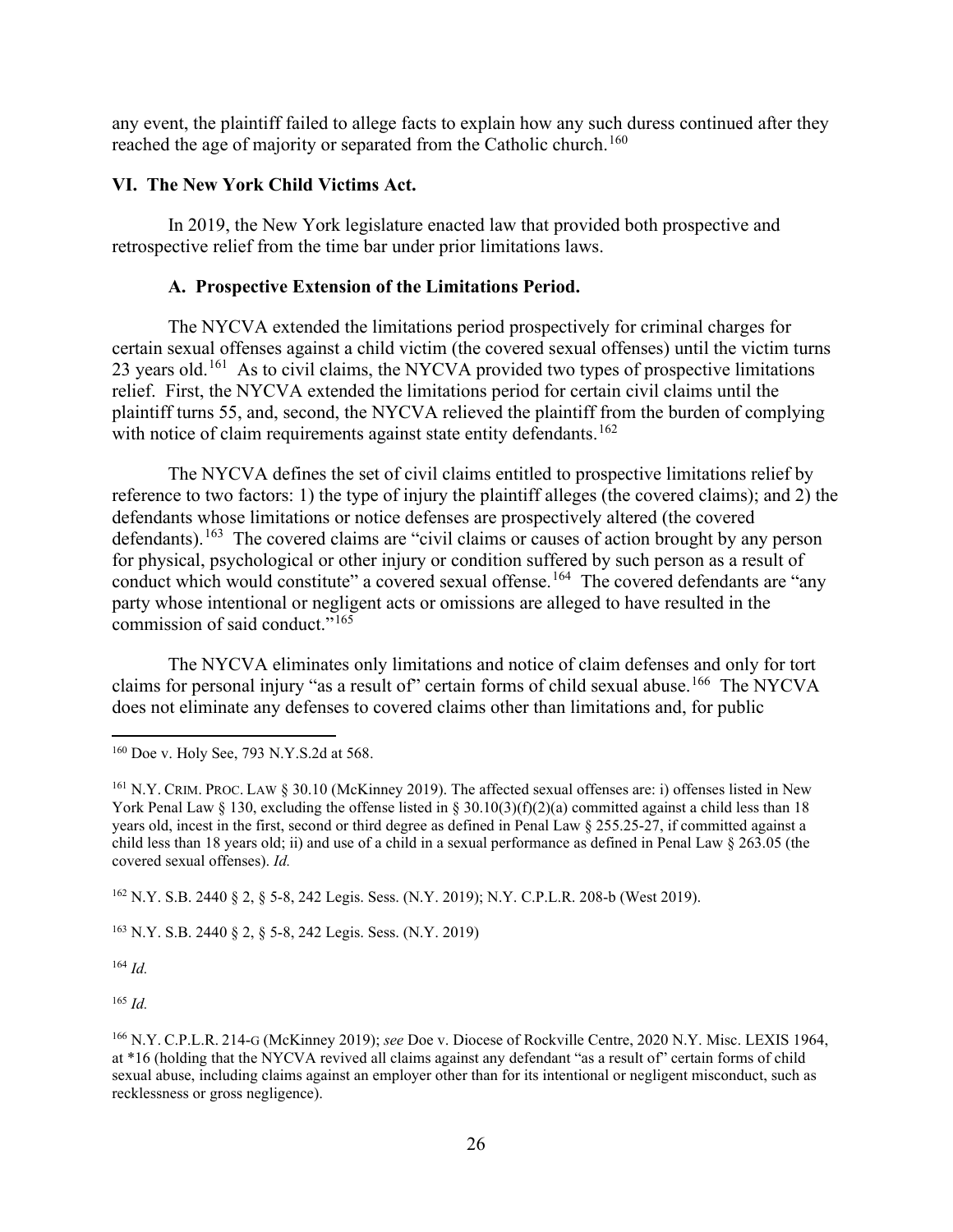organization defendants, notice of claim. Elimination of the limitations and notice defenses applies only against the perpetrator and defendants other than the perpetrator whose conduct "results" in the commission by the perpetrator of covered offenses.<sup>[167](#page-26-0)</sup>

The NYCVA does not alter the pleading or proof requirements for a tort claim based on negligent hiring or supervision against an employer or other entity responsible for the perpetrator of the abuse.<sup>168</sup> As explained above, the plaintiff must allege and ultimately prove by a preponderance of the evidence that the abuse occurred, and that the defendant employer knew or should have known of the abusive propensities of a particular priest abuser before the abuse occurred.[169](#page-26-2)

## **B. Retroactive Limitations Relief by Revival of Time-Barred Claims.**

The NYCVA retroactively revives covered claims against covered defendants, provided that plaintiffs asserted the claims within the designated window of time.<sup>[170](#page-26-3)</sup> The NYCVA originally established a one-year window for filing otherwise time-barred claims free of a defense based on limitations or notice of claim requirements. The original window commenced on August 14, 2019 and ended on August 14, 2020.<sup>[171](#page-26-4)</sup> On May 8, 2020, Governor Cuomo issued an executive order extending the window until January 14, 2021 as part of emergency action to account for the impact of COVID-19.<sup>[172](#page-26-5)</sup> On May 28, 2020, the New York Legislature passed a

<span id="page-26-2"></span><sup>169</sup> *See* Golden v. The Diocese of Buffalo, NY, 125 N.Y.S.3d 813 (App. Div. 2020) (requiring an allegation that the defendant knew or should have known that the priest was a danger to children for a claim for damages for negligence under NYCVA); Doe v. Diocese of Rockville Ctr., 2020 N.Y. Misc. LEXIS 1964, at \*15 (Sup. Ct. 2020) (holding that the claims against diocese for negligent hiring, retention, and supervision were properly pleaded).

<span id="page-26-3"></span><sup>170</sup> S.B. 2440 § 3, 242 Legis. Sess. (N.Y. 2019); N.Y. C.P.L.R. 214-g (McKinney 2019). ("Notwithstanding any provision of law which imposes a period of limitation to the contrary and the provisions of any other law pertaining to the filing of a notice of claim or a notice of intention to file a claim as a condition precedent to commencement of an action or special proceeding, every civil claim or cause of action brought against any party alleging intentional or negligent acts or omissions by a person for physical, psychological, or other injury or condition suffered as a result of conduct which would constitute a sexual offense [as defined in the penal code] committed against a child less than eighteen years of age, incest [as defined in the penal code], or the use of a child in a sexual performance [as defined in the penal code] . . . which conduct was committed against a child less than eighteen years of age, which is barred as of the effective date of this section because the applicable period of limitation has expired . . . is hereby revived . . . .And dismissal of a previous action . . . on grounds that such previous action was time barred . . . shall not be grounds for dismissal of a revival action pursuant to this section.").

<span id="page-26-4"></span><sup>171</sup> N.Y. C.P.L.R. 214-g (McKinney 2019). Other defenses, however, remain valid, for example, release by settlement, or equitable laches. N.Y. C.P.L.R. 214-g (McKinney 2019).

<span id="page-26-0"></span><sup>167</sup> S.B. 2440 § 3, 2019-2020 Legis. Sess. (N.Y. 2019) (expressly preserving certain defenses to criminal charges set out in the penal law and "any other defenses and affirmative defense that may be available in accordance with law").

<span id="page-26-1"></span><sup>168</sup> *See* Doe v. McFarland, 2019 N.Y.L. J. LEXIS 4437, \*3 n3 (Sup. Ct. 2019) (noting that the NYCVA does not create a new cause of action for tort claims based on child sexual abuse).

<span id="page-26-5"></span><sup>172</sup> Executive Order No. 202.29, May 8, 2020 available at https://www.governor.ny.gov/news/no-20229-continuingtemporary-suspension-and-modification-laws-relating-disaster-emergency. *See Amid Ongoing COVID-19 Pandemic, Governor Cuomo Announces State Will Extend Window for Victims to File Cases under the Child Victims Act until January 14th*, NEW YORK STATE (May 8, 2020), https://www.governor.ny.gov/news/amid-ongoing-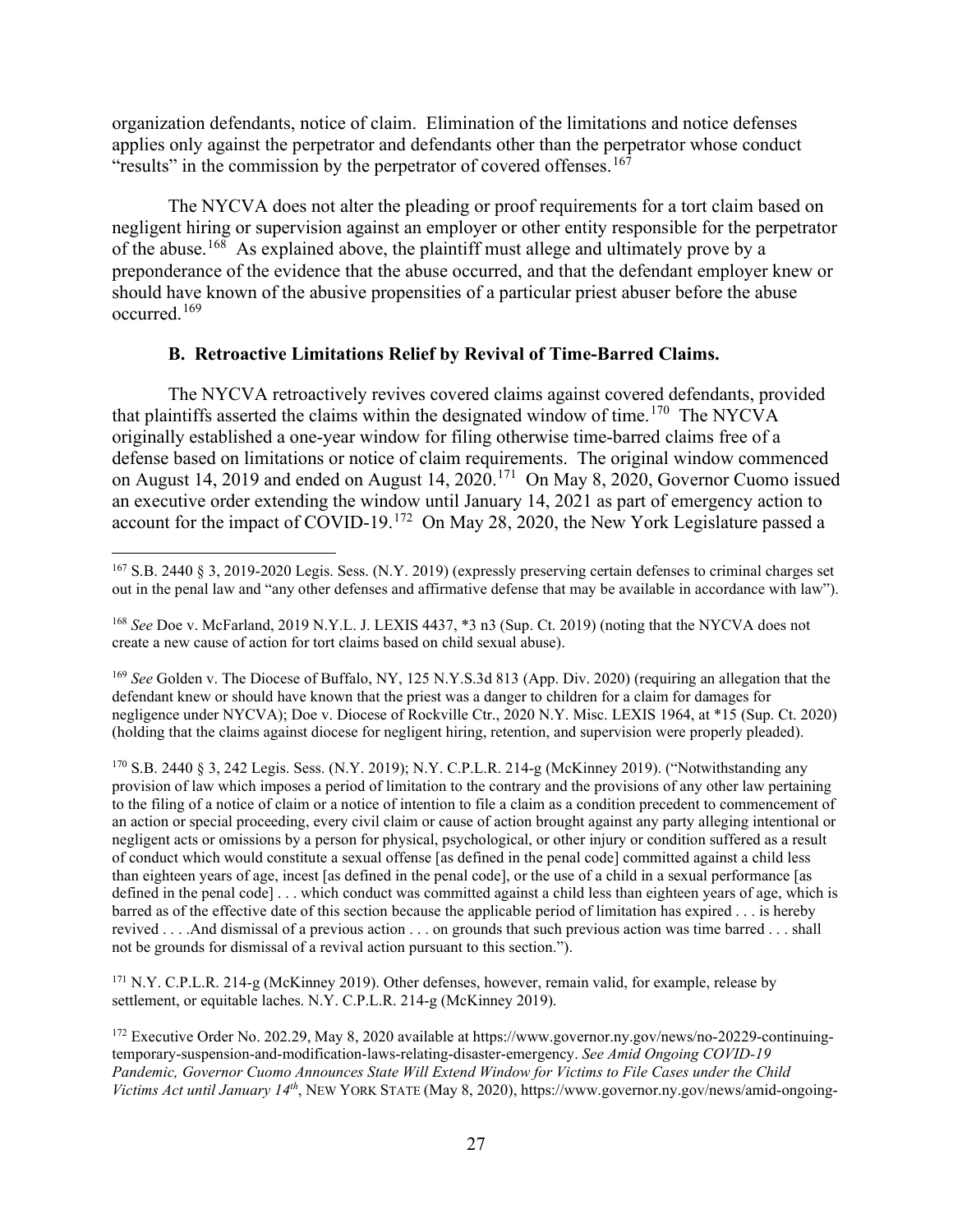bill that extended the window through August 14, 2021.<sup>[173](#page-27-0)</sup> Governor Cuomo signed the bill and the extension became effective on August 3, 2020.<sup>174</sup> The Sponsor's Memorandum explained that the window extension would "provide more time to notify New Yorkers about the [claims revival window] and allow more survivors to seek the justice that was denied them by New York's formerly prohibitive civil statute of limitations."<sup>[175](#page-27-2)</sup>

### **C. Legislative History.**

In 2019 when the bill that would become the NYCVA was pending in New York, window legislation to revive time-barred claims for child sexual abused already had a long history elsewhere. In 2002, California passed the first claims revival legislation, opening a 3-year window.<sup>[176](#page-27-3)</sup> In 2013, Minnesota enacted a claims revival statute, known as the Minnesota Child Victims Act, which opened a three-year window for filing time barred child sexual abuse claims.[177](#page-27-4)

For more than a decade before success in 2019, proponents of limitations reform for child sexual abuse civil claims in New York introduced limitations reform bills that passed in the Democratic-controlled Assembly but failed to win support in the Republican-controlled Senate.<sup>178</sup> The New York State Catholic Conference (NYSCC) lobbied against these early versions of the NYCVA.<sup>[179](#page-27-6)</sup> The insurance industry lobbied against the claims revival aspect of

<span id="page-27-2"></span><sup>175</sup> 2019 Legis. Bill. His. S.B. 7082 (N.Y. 2020).

<span id="page-27-3"></span><sup>176</sup> S.B. 1779, 2001-2002 Legis. Sess. (Ca. 2002). California has recently enacted legislation opening a second claims revival window. CAL. CIV. PROC. CODE § 340.1(Q) (West 2020).

<span id="page-27-4"></span><sup>177</sup> MINN. STAT. ANN. § 541.073 (West 2013). Over 900 claims were filed within the window. Todd Melby, *Sex abuse victims say Minn. Law brought hope, chance for justice*, MPR NEWS (May 25, 2016, 9:00 AM), [https://www.mprnews.org/story/2016/05/25/sex-abuse-victims-say-minnesota-law-brought-hope.](https://www.mprnews.org/story/2016/05/25/sex-abuse-victims-say-minnesota-law-brought-hope)

<span id="page-27-5"></span><sup>178</sup> *E.g.*, 2019 Legis. Bill Hist. S.B. 2440 (N.Y. 2020) (explaining the prior legislative history as follows: S.B. 6575 of 2017-18, sponsored by New York State Senator Brad Hoylman died in Codes; A.B. 5885-A of 2017-18, sponsored by New York State Assemblymember Linda B.Rosenthal passed Assembly; S.B. 63-A of 2015-16, sponsored by New York State Senator Brad Hoylman died in Codes, which was similar legislation to NYCVA; A.B. 2872-A of 2015-16, sponsored by New York State Assemblymember MargaretMarkey died in Codes, which was similar legislation to NYCVA; A.B. 1771-A of 2013-14, sponsored by New York State Assemblymember Margaret Markeydied in Codes, which was similar legislation to the NYCVA; A.B. 10814-B of 2012, sponsored by New York State Assemblymember Margaret Markey died in Codes, which was similar legislation to the NYCVA).

covid-19-pandemic-governor-cuomo-announces-state-will-extend-window-victimsfile#:~:text=Amid%20the%20ongoing%20COVID%2D19,months%20until%20January%2014%2C%202021.

<span id="page-27-0"></span><sup>173</sup> N.Y. C.P.L.R. 214-g (McKinney 2019).

<span id="page-27-1"></span><sup>174</sup> L.202, c. 130, § 1, eff. Aug. 3, 2020.

<span id="page-27-6"></span><sup>179</sup> *See, e.g.*, Marci A. Hamilton, *Reforming the Statute of Limitations for Child Sex Abuse: New York's Child Victims Act Shouldn't Be Political, But It Is*, FINDLAW (June 10, 2010), https://supreme.findlaw.com/legalcommentary/reforming-the-statute-of-limitations-for-child-sex-abuse-new-yorks-child-victims-act-shouldnt-bepolitical-but-it-is.html (asserting that "the most virulent opposition" to the bill was the New York Catholic Conference of Bishop); *see* Augusta Anthony, *New York Passes Child Victims Act, allowing child sex abuse*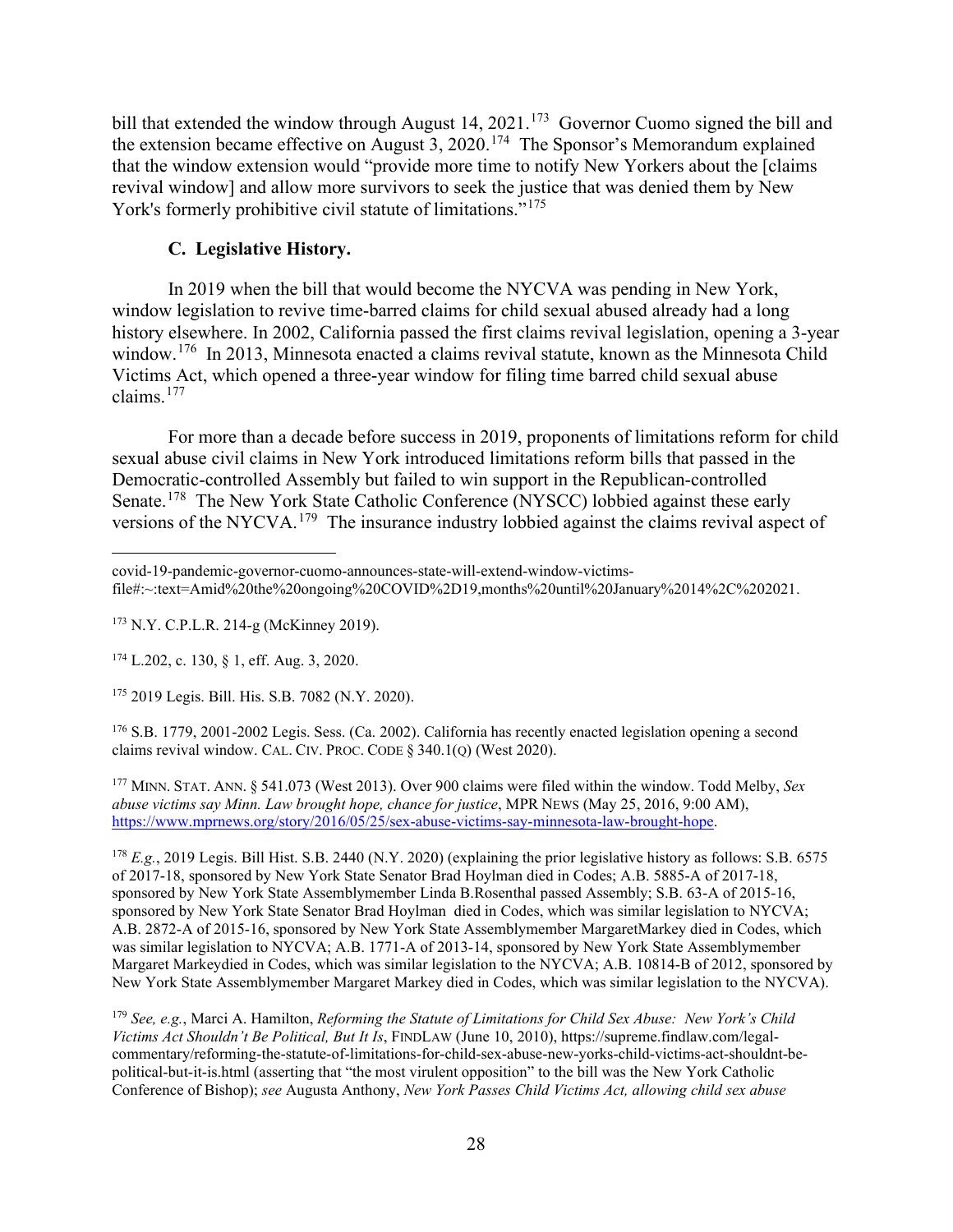the proposed legislation, too.<sup>180</sup> Insurers were understandably concerned about the financial impact of coverage claims on decades-old policies. In 2019, ratings firm A.M. Best noted that claims revival legislation in New York and other states posed a significant and growing risk to insurance companies.[181](#page-28-1)

Many Catholic dioceses in New York and in other states had implemented voluntary, independently administered claims mediation and settlement processes called Independent Reconciliation and Compensation Programs (IRCPs) to provide compensation and other support to persons who claimed to have been abused by diocesan clergy.<sup>[182](#page-28-2)</sup> IRCPs were modeled after the September 11th Victim's Compensation Fund, administered by lawyer and mediator Kenneth Feinberg.<sup>[183](#page-28-3)</sup> In general, under IRCPs, claims deemed by independent administrators to be meritorious without regard to any limitations defenses received an offer of compensation

*survivors to sue their abusers,* CNN (January 28, 2019, 10:46 PM), https://www.cnn.com/2019/01/28/us/new-yorkchild-victims-act/index.html (quoting Cuomo noting opposition of the New York Catholic Conference); Joseph, *supra* note 158 (quoting Cuomo). *See generally*, James O'Reilly & Margaret Chalmers, THE CLERGY SEX ABUSE CRISIS AND THE LEGAL RESPONSES 66 (2014); Kathleen E. Carey, *Bill Extending Statute of Limitations For Sexual Abuse Fails to Pass PA House*, T. HERALD (Oct. 26, 2016), https://www.timesherald.com/news/bill-extendingstatute-of-limitations-for-sexual-abuse-fails-to-pass-pa-house/article\_18b3308b-2caf-5d42-a39d-

<sup>005</sup>b146a84a0.html; George Joseph, *US Catholic Church Has Spent Millions Fighting Clergy Sex Abuse Accountability*, THE GUARDIAN (May 12, 2016), https://www.theguardian.com/us-news/2016/may/12/catholicchurch-fights-clergy-child-sex-abuse-measures ("The U.S. Catholic Church has poured millions of dollars over the past decade into opposing accountability measures for survivors of clergy sex abuse."); Marisa Kwaiatkowski & John Kelly, *The Catholic Church and Boy Scouts are lobbying against child abuse statutes. This is their playbook*, USA TODAY (updated April 23, 2020), https://www.usatoday.com/in-

depth/news/investigations/2019/10/02/catholic-church-boy-scouts-fight-child-sex-abuse-statutes/2345778001/. One commentator opined that the Catholic bishops' opposition to limitations reform throughout the US may have caused erosion of political support for existing limitations laws that precluded suits on time-barred claims. Mayo Moran, *Cardinal Sins: How the Catholic Sexual Abuse Crisis Changed Private Law*, 21 GEO. J. GENDER & L. 95, 119–20 (2019).

<span id="page-28-0"></span><sup>180</sup> *See* Chris Glorioso & Evean Stulberger, *I-Team: Insurance Industry Helped Squash Child Sex Abuse law in New York*, NBC NEW YORK (March 29, 2018), https://www.nbcnewyork.com/news/local/child-victims-act-sex-abuselaw-insurance-industry-new-york-albany/456181/ (reporting that the American Insurance Association spent \$130,000 on lobbying in the New York Legislature on various subjects including the 2018 version of the Child Victims Act).

<span id="page-28-1"></span><sup>181</sup> See Nicole Friedman*, Insurers Face Risk of child Sex-Abuse Claims*, WALL ST. J. (July 21, 2019) https://www.wsj.com/articles/child-sex-abuse-claims-are-a-growing-risk-to-insurance-firms-11563710520 (noting reaction of insurance companies to the financial impact of increase claims exposure for revived claims under the NYCVA).

<span id="page-28-2"></span><sup>182</sup> *See* John Woods, *Archdiocese Opens Independent Reconciliation, Compensation Program for Victim-Survivors of Clergy Sexual Abuse*, CATHOLIC N. Y. (October 6, 2016) https://www.cny.org/stories/archdiocese-opensindependent-reconciliation-compensation-program-for-victim-survivors-of-clergy,14547 (reporting on Cardinal Dolan's remarks on the Archdiocese of New York IRCP program and prior programs offered by Catholic dioceses).

<span id="page-28-3"></span> $183$  Congress created the September  $11<sup>th</sup>$  Victim Compensation Fund by statute to compensate the families of victims of the September 11th attacks in exchange for their releases of airline corporations. 49 U.S.C. § 40101 (2015). *See generally*, Department of Justice, September 11th Victim Compensation Fund: Compensation of Claims, 83 Fed. Reg. 49,946 (October 3, 2018) (describing the fund and the role of the Special Master); Kenneth Feinberg, WHAT IS LIVE WORTH?: THE UNPRECEDENTED EFFORT TO COMPENSATE THE VICTIMS OF 9/11 (Peseus Books Group 2005).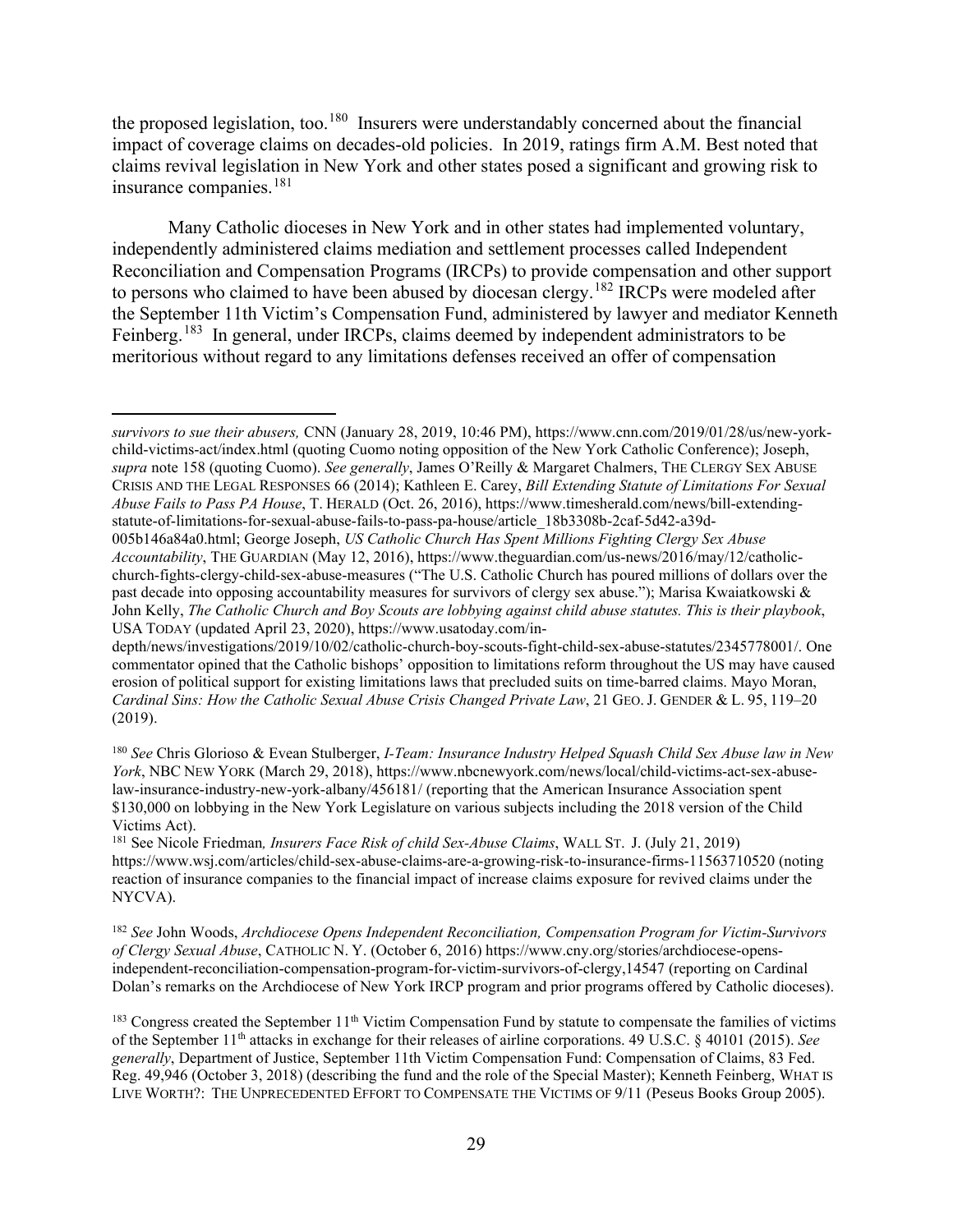(amount determined by the administrators) in exchange for a release from liability for the diocese. [184](#page-29-0) 

In August 2018, Joel Shapiro, the Pennsylvania Attorney General, released an investigative grand jury report on the results of a two-year investigation of child sexual abuse against six Catholic dioceses in Pennsylvania (the Pennsylvania Report).<sup>185</sup> The report recounted in detail the allegations of hundreds of persons who reported sexual abuse as children by diocesan clergy, and how dioceses responded to those allegations. The report concluded that the dioceses "brushed aside" reports of abuse to protect the abusers and the dioceses.<sup>[186](#page-29-2)</sup> It offered recommendations for legislative reform to Pennsylvania's limitations laws, including enactment of a claims revival window.<sup>[187](#page-29-3)</sup> The Pennsylvania report was the subject of national media reporting,[188](#page-29-4) and likely galvanized political support for claims revival legislation in New York. $189$ 

A sticking point for the NYSCC over the 2018 version of the bill had been the disparate treatment for private organizations like Catholic dioceses (who would lose the limitations defense) and public organizations who would remain protected from liability by New York's notice of claim rules. Under New York law, as a condition precedent to suit, a plaintiff seeking

<span id="page-29-2"></span><sup>186</sup> Pennsylvania Report, *supra* note 189 at 1. *But see*, Peter Steinfels, *The PA Grand-Jury Report: Not What It Seems*, COMMW MAG. (January 25, 2019), https://www.commonwealmagazine.org/pa-grand-jury-report-not-what-itseems (concluding based on a review of material presented in the Pennsylvania Report and testimony presented to the grand jury that the conclusion that dioceses routinely and universally covered up reports of clergy sexual abuse of children is "grossly misleading, irresponsible, inaccurate, and unjust").

<span id="page-29-3"></span><sup>187</sup> Pennsylvania Report, *supra* note 189 at 7-8.

<span id="page-29-4"></span><sup>188</sup> *E.g.*, Laurie Goodstein & Sharon Otterman, *Catholic Priests Abused 1,000 Children in Pennsylvania, Report Says*, N. Y. TIMES, (August 14, 2018) https://www.nytimes.com/2018/08/14/us/catholic-church-sex-abusepennsylvania.html; Editorial Board, *The Catholic Church's Unholy Stain*, N. Y. TIMES (September 13, 2018) https://www.nytimes.com/2018/09/13/opinion/pope-catholics-sexual-abuse.html (calling the Pennsylvania Report "gut-wrenching" and opining that the crisis is "devouring the Roman church").

<span id="page-29-5"></span><sup>189</sup> *See* Hamilton, *supra* note 9(describing limitations reform accomplished in 2019 as the result of three "historic developments" occurring in 2018, release of the 2019 Pennsylvania Report, media video coverage of claimants' testimony against accused child abuser Larry Nassar, and print media coverage of alleged child sex-trafficker Jeffrey Epstein); Sean Carlson, *A Grand Jury Investigation into Sex Abuse by New York Clergy Could Fall Short*, WNYC NEWS (August 22, 2018), https://www.wnyc.org/story/state-lawmaker-wary-grand-jury-would-bring-justice-sexabuse-victims/ (reporting that NY State Assembly member Linda Rosenthal said that NY should follow the recommendation in the Pennsylvania Grand Jury's report regarding enactment of a claims revival window).

<span id="page-29-0"></span><sup>&</sup>lt;sup>184</sup> For example, the Diocese of Pittsburgh explained that compensation was available under the IRCP for "those who had been harmed, no matter how long ago that happened." IRCP FAQ, Catholic Diocese of Pittsburgh, https://diopitt.org/ircp-faq (last visited Feb. 26, 2021).

<span id="page-29-1"></span><sup>&</sup>lt;sup>185</sup> Report I of the 40th Statewide Investigating Grand Jury Redacted, Pa. Att'y Gen. Op. (July 27, 2018), available for download at https://www.attorneygeneral.gov/report/ (hereinafter "Pennsylvania Report"). The Pennsylvania Report recounted allegations of sexual abuse perpetrated by clergy affiliated with the Dioceses of Allentown, Erie, Greensburg, Harrisburg, Pittsburgh, Scranton and the Society of St. John. *Id.* Allegations against clergy associated with the Dioceses of Altoona-Johnstown and Philadelphia were not included in the 2018 report because allegations against clergy associated with those dioceses had been the subject of earlier investigative grand jury reports. *Id.*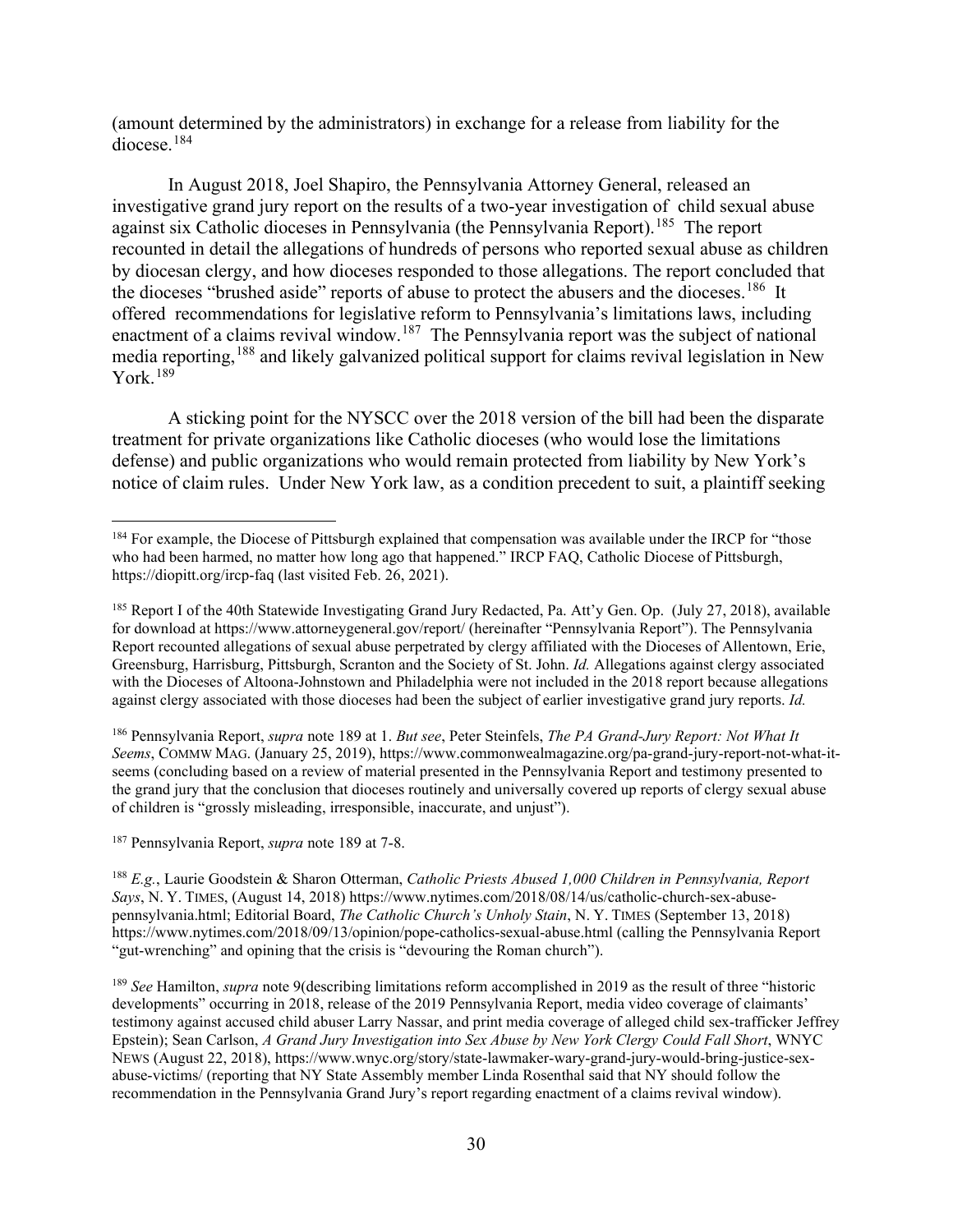to sue a public corporation for negligence must submit to the agency a notice of suit within 90 days after the injury occurred.<sup>190</sup> The 2019 legislation eliminated this distinction by expressly eliminating any limitations defense for claims filed within the revival window and, for public corporations, the notice of claim defense. The NYSCC withdrew its opposition to the 2019 bill, ostensibly because the bill treated private and public defendants equally with respect to liability for time-barred claims.<sup>[191](#page-30-1)</sup>

As a result of the 2018 election, Democrats controlled both houses of the New York Legislature.<sup>192</sup> Governor Cuomo, a Democrat, made passage of the NYCVA a part of his agenda for his first 100 days in office.<sup>[193](#page-30-3)</sup> Child advocacy and public interest organizations expressed their support for the NYVCA.<sup>[194](#page-30-4)</sup> On February 14, 2019, Cuomo signed the NYCVA into law.<sup>195</sup> Speaking to adults who experienced childhood sexual abuse who were present at the signing of the legislation, Governor Cuomo said, "This is society's way of saying we are sorry . . . that it took us so long to acknowledge what happened to you."<sup>[196](#page-30-6)</sup>

The Senate Committee Report for the bill that became the NYCVA explained that the statute, if enacted, "would open the doors of justice to the thousands of survivors of child sexual abuse in New York State . . . help the public identify hidden child predators through civil

<span id="page-30-2"></span><sup>192</sup> Vivian Want, *Democrats Take Control of New York Senate for First Time in Decade*, N. Y. TIMES (Nov. 7, 2018), https://www.nytimes.com/2018/11/07/nyregion/democrat-ny-senate.html.

<span id="page-30-3"></span><sup>193</sup> *Governor Cuomo Unveils Agenda for First 100 Days - 2019 Justice Agenda*, GOVERNOR ANDREW M. CUOMO (December 17, 2018), https://www.governor.ny.gov/news/governor-cuomo-unveils-agenda-first-100-days-2019 justice-agenda..

<span id="page-30-4"></span><sup>194</sup> The following organizations submitted letters of support: Citizens' Committee for Children of New York, Inc.; Kol V'Oz; New York State Children's Alliance, Inc.; New York State Coalition Against Domestic Violence; New York State Coalition Against Sexual Assault; The New York Society for the Prevention of Cruelty to Children; Planned Parenthood; Safehorizon; The Sexual Addiction Treatment and Training Institute; YWCA Brooklyn; Za'akah; and Legislature of Erie County, New York.

<span id="page-30-5"></span><sup>195</sup> *See* N.Y. C.P.L.R. 214-g (McKinney 2019); N.Y. Crim. Proc. Law §20.10-3 (McKinney 1971); S.B. 2440, 242 Legis. Sess. (N.Y. 2019); *see* Augusta Anthony, *New York passes Child Victims Act, allowing child sex abuse survivors to sue their abusers*, CNN (January 28, 2019), https://www.cnn.com/2019/01/28/us/new-york-childvictims-act/index.html (quoting Marci Hamilton as saying that the passage in both houses "represents over 15 years of work by survivors and advocates trying to get around the stiff opposition from the Catholic bishops and the insurance industry").

<span id="page-30-0"></span><sup>190</sup> NY GEN. MUN. LAW § 50-E (McKinney 2019) (amended by NYCVA to exclude claims for child sexual abuse).

<span id="page-30-1"></span><sup>191</sup> *NYS Bishops Statement on Passage of Child Victims Act*, NEW YORK STATE CATHOLIC CONFERENCE (January 28, 2019), https://www.nyscatholic.org/nys-bishops-statement-on-passage-of-child-victims-act/; S.B. 2440 § 2(b), 242 Legis. Sess. (N.Y. 2019); *see* Letter from Susan Phillips Read, former Associate Judge of the New York Court of Appeals and Of-Counsel at Greenberg Traurig, LLP to Richard Barnes on New York State Assembly Bill A5885-A and New York State Senate Bill S6575, p.4 (May 21, 2018) (available at https://www.nyscatholic.org/wpcontent/uploads/2018/06/2018-analysis-of-Susan-Read.pdf).

<span id="page-30-6"></span><sup>196</sup> Elizabeth Joseph*, 'This is society's way of saying we are sorry,' New York Governor tells survivors of sex abuse before signing Child Victims Act into law,* CNN (February 14, 2019), https://www.cnn.com/2019/02/14/us/newyork-child-victims-act-signed/index.html.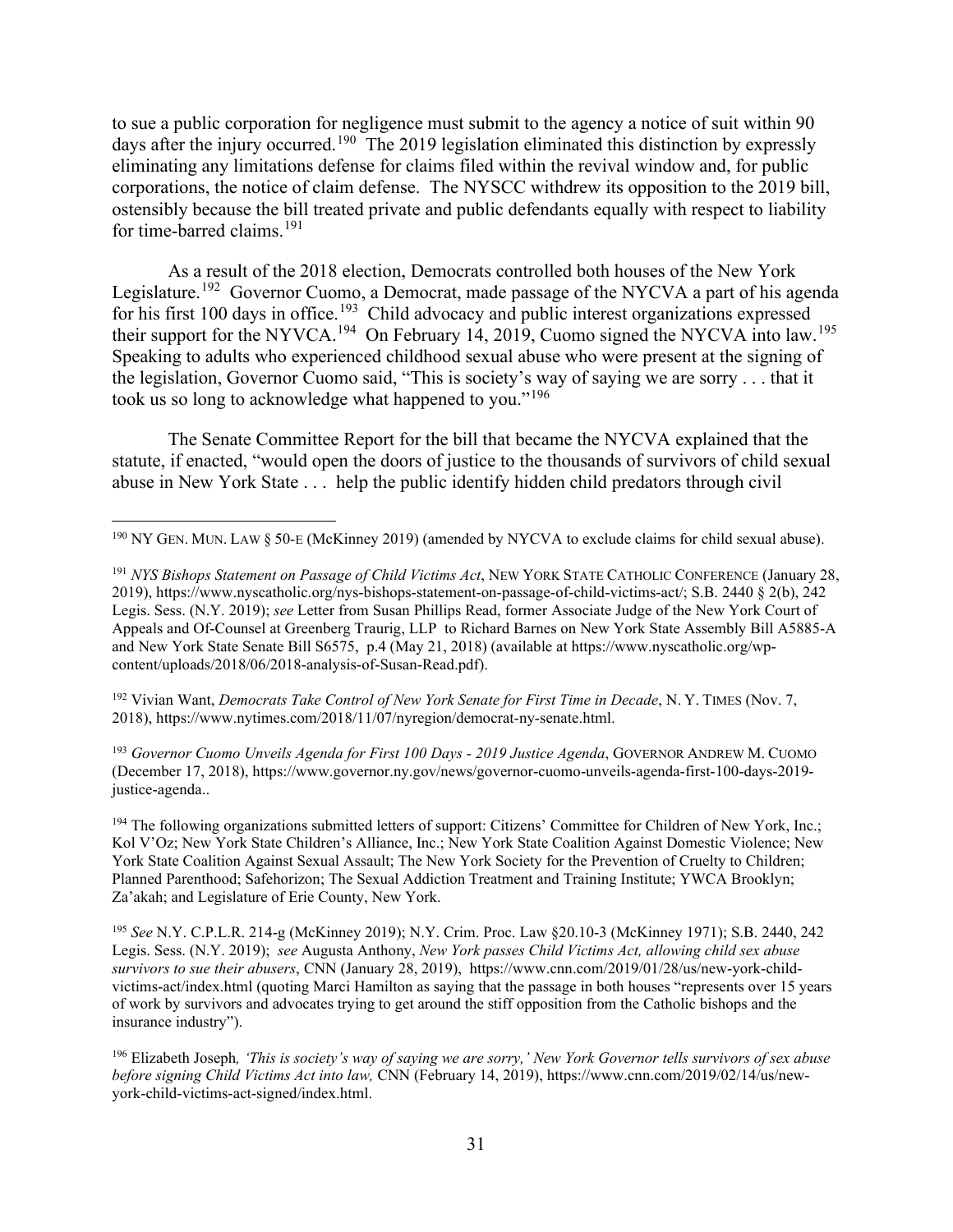litigation discovery, and shift the significant and lasting costs of child sexual abuse to the responsible parties."[197](#page-31-0) The Assembly Committee Report asserted: "The societal plague of sexual abuse against minors is now well-documented. Also well-established is how certain abusers—sometimes aided by institutional enablers and facilitators—have been successful in covering up their heinous acts against children, either by guile, threats, intimidation, and/or attacks on child victims."[198](#page-31-1) It notes that the bill "is a legislative acknowledgement of the unique character of sex crimes against children, which can have a multitude of effects upon victims, including being justifiably delayed in otherwise timely taking action against their abusers and/or those who facilitated their abuse."[199](#page-31-2) Neither the Senate nor Assembly Committee Reports refer to facts or cite to authoritative sources to support such assertions.

## **V. The Lessons and Legacy of Revival.**

Retroactive claims revival legislation effectively shifts to defendants and the judicial system *all risks* associated with adjudication based on time-degraded evidence. Whereas limitations relief by application of the delayed discovery doctrine gives a child sexual abuse claimant a chance to persuade the finder of fact that her delay in suing is justified, a statutory claim revival window eliminates the defendant's limitations defense against any plaintiff who files a covered claim within the window, without regard to any plaintiff's justification for delay.

Claim revival window legislation upends defendants' expectations as to the duration of their liability for past wrongdoing. But, because limitations defenses are a legislative creation, the legislatures who create them can retract them, even retroactively, subject to constitutional limitations.<sup>[200](#page-31-3)</sup> The Supreme Court has concluded that the Fourteenth Amendment does not prohibit states from passing legislation to revive claims that previous legislation had time-barred.<sup>[201](#page-31-4)</sup> Due process protection against retroactive retraction of limitations defenses under state constitutions varies.<sup>202</sup> The Diocese of Rockville-Centre challenged the NYCVA under the New York Constitution. In *Werner v. Diocese of Rockville-Centre*, [203](#page-31-6) the Superior Court held that due process required only that the retroactive legislation "remedy an identifiable injustice,"

<span id="page-31-2"></span><sup>199</sup> *Id.*

<span id="page-31-0"></span><sup>197</sup> S.B. 2440, 242 Legis. Sess. (N.Y. 2019), S. 242 Sess., 2019 Legis. Bill Hist. NY S.B. 2440 (2019).

<span id="page-31-1"></span><sup>198</sup> A.B. No. 2683 (N.Y. 2019), 2019 Legis. Bill Hist. NY A.B. 2683 (2019).

<span id="page-31-3"></span><sup>&</sup>lt;sup>200</sup> Consideration of constitutional constraints on retroactive limitations relief like claim revival windows is beyond the scope of this article.

<span id="page-31-4"></span><sup>201</sup> Chase Sec. Corp. v. Donaldson, 325 U.S. 304, 314 (1945).

<span id="page-31-5"></span><sup>202</sup> Doe v. Hartford Roman Catholic Diocesan Corp., 119 A.3d 462, 471 (Conn. 2014) (holding that retroactive application of amendments to limitations law to extend the limitations period for child sexual abuse claims did not violate substantive due process protections under the Connecticut Constitution, and surveying the constitutional law of other states on retroactive limitations relief).

<span id="page-31-6"></span><sup>203</sup> 2020 N.Y. Misc. LEXIS 2003, at \*11 (Sup. Ct. 2020).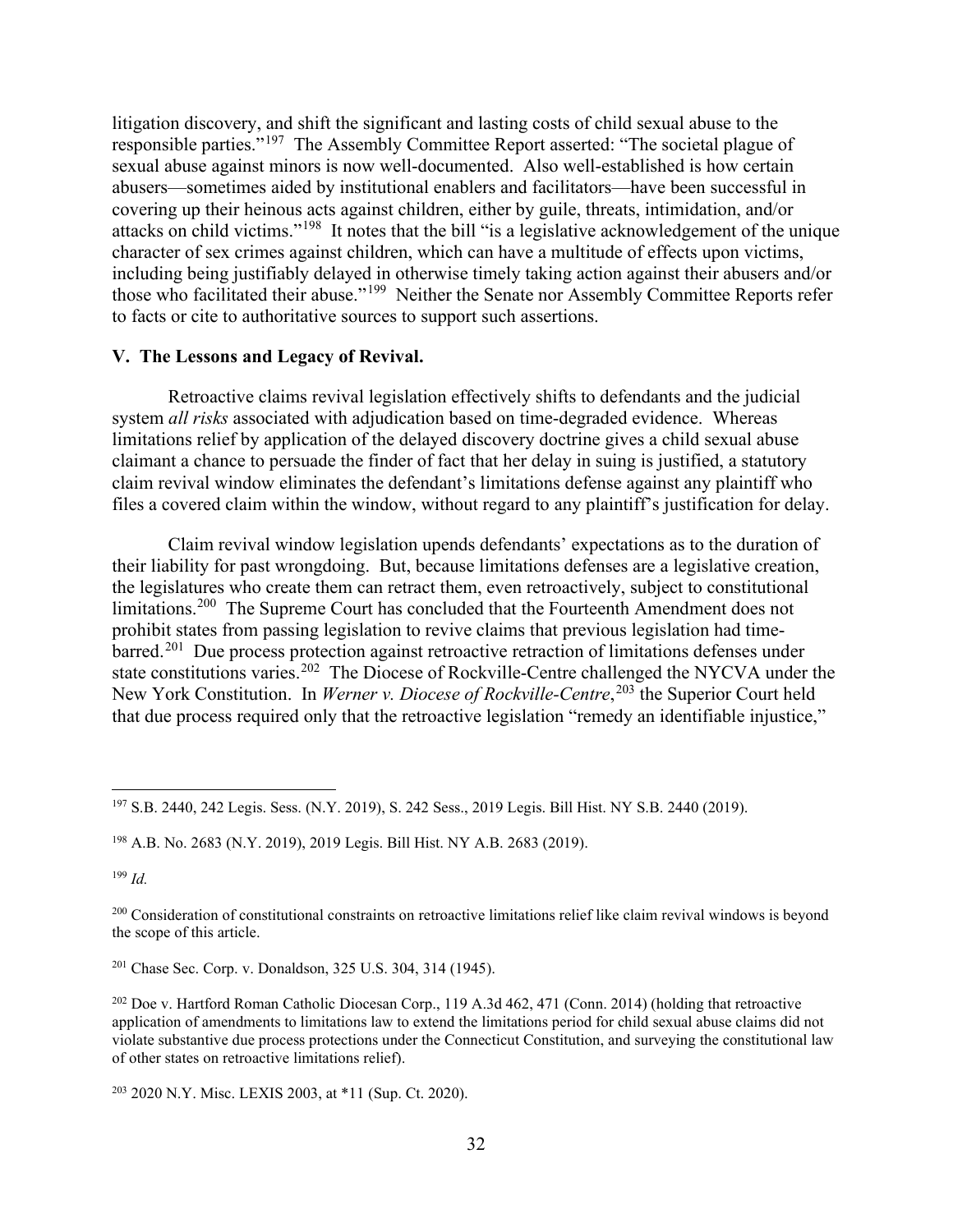and that the legislature's revival of claims "was reasonable in light of that injustice."<sup>[204](#page-32-0)</sup> Applying this very low standard, the court held that the claims revival window in the NYCVA passed constitutional muster.[205](#page-32-1) 

The legislative reports accompanying the NYCVA articulate the "injustice" that motivated the passage of the law.<sup>206</sup> The statements highlight the arguments advocates advanced before the courts. First, they contended that child sexual abuse is a *sui generis* form of injury, causing a unique form of trauma which justifies an exception from the otherwise applicable limitations period.[207](#page-32-3) In addition, defendants' cover up of clergy sexual abuse justified plaintiffs' failure to sue within the limitations period. Together, the unique psychological attributes of child sexual abuse claims coupled with the culpability of the defendants for their negligence justifies an exception from the generally applicable time-bar.

Media accounts of bishops' failures to protect children from abusive priests decades ago have without doubt provoked a notably strong and enduring public reaction of moral outrage.[208A](#page-32-4)lthough the consensus regarding the moral offense of sexual abuse of a child is clear, the premises that might justify revival of time-barred claims for child sexual abuse are not beyond question. As to the premise that persons who experience child sexual abuse are uniquely impaired in their ability to sue promptly, the New York Assembly Committee Report noted, without citation to authority, that child sexual abuse is distinct from other forms of traumatic injury.<sup>[209](#page-32-5)</sup> The report noted that persons who experience criminal sexual abuse as children "can be justifiably delayed" in suing the perpetrator and "those who facilitated their abuse."<sup>[210](#page-32-6)</sup> Clearly, most child sexual abuse claimants have indeed delayed decades after the abuse to sue. That people delay in suing for compensation for a particular type of injury does not explain *why*  people delay or justify their delay.

Scientific evidence as to the impact of child sexual abuse on memory and the capacity of persons to understand the connection between the abuse and the harm it caused is inconclusive. Some research on childhood trauma and memory has demonstrated differences regarding autobiographical memory of childhood experiences between adults with and without child sexual

<span id="page-32-0"></span><sup>204</sup> *Id.*

<span id="page-32-1"></span> $^{205}$  *Id.* at \*15.

<span id="page-32-2"></span><sup>206</sup> *See supra* notes 201, 202.

<span id="page-32-3"></span><sup>207</sup> See, e.g., Elizabeth A. Wilson, *Suing for lost childhood: child sexual abuse, the delayed discovery rule, and the problem of finding justice for adult-survivors of child abuse*, 12 UCLA WOMEN'S L.J. 145, 194 (2003).

<span id="page-32-4"></span><sup>208</sup> *See* Timothy D. Lytton*, Legal Legacy*, BOS. GLOBE (February 4, 2007), [http://archive.boston.com/news/globe/ideas/articles/2007/02/04/legal\\_legacy/](http://archive.boston.com/news/globe/ideas/articles/2007/02/04/legal_legacy/) (describing the clergy child sexual abuse story as "especially scandalous . . . and one that fueled and unusual level of moral outrage").

<span id="page-32-5"></span><sup>209</sup> *See supra* note 202.

<span id="page-32-6"></span><sup>210</sup> *Id.*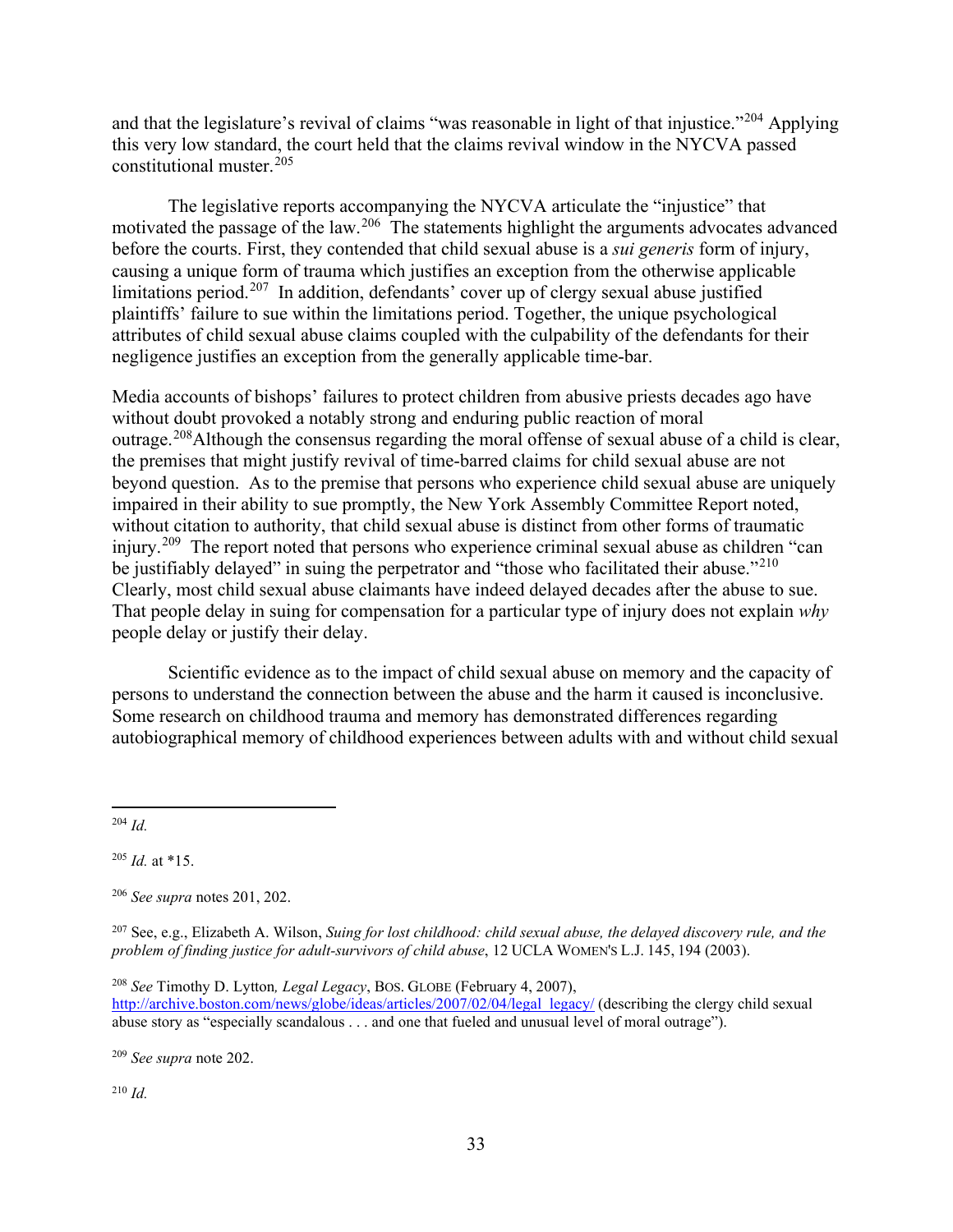abuse histories.[211](#page-33-0) Generalized assertions based on small studies of human subjects about memory or other psychological effects of childhood sexual abuse are inherently controversial.<sup>[212](#page-33-1)</sup> Researchers do not agree on a common definition of "child sexual abuse."<sup>213</sup> Survey data of adults who claim to have been abused as children on the reasons for their delay in reporting abuse may be subject to recall bias.<sup>[214](#page-33-3)</sup> Instead of supporting a generally applicable justification for delay in reporting abuse, studies show that the emotional and psychological ramifications of sexual abuse in childhood vary depending on factors specific to the abuse and the individual's circumstances.[215](#page-33-4) For example, some research indicates that males may experience different,

<span id="page-33-2"></span><sup>213</sup> *See, e.g.*, Laura K. Murray, Amanda Nguyen & Judith Cohen, Child Sexual Abuse, 2014 CHILD ADOLESCENT PSYCHIATRY CLIN. N. AM. 321 (noting that researchers use many definitions of "child sexual abuse" and that differences may lead to different policy implications). The U.S. Center for Disease Control and Prevention defines "child sexual abuse" as "any completed or attempted (noncompleted) sexual act, sexual contact with, or exploitation (ie., noncontact sexual interaction) of a child by a caregiver." Rebecca T. Leeb, *et al.*, *Child Maltreatment Surveillance: Uniform Definitions for Public Health and Recommended Data Elements*, CENTERS FOR DISEASE CONTROL AND PREVENTION, NATIONAL CENTER FOR INJURY PREVENTION AND CONTROL (2008), available at: http://www.cdc.gov/violenceprevention/pdf/cm\_surveillance-a.pdf [hereinafer "*Child Maltreatment*". The World Health Organization defines child sexual abuse as "[t]he involvement of a child in sexual activity that he or she does not fully comprehend, is unable to give informed consent to, or for which the child is not developmentally prepared and cannot give consent, or that violate the laws or social taboos of society. Child sexual abuse is evidenced by this activity between a child and an adult . . . who by age or development is in a relationship of responsibility, trust or power, the activity being intended to gratify or satisfy the needs of the other person." *Report of the Consultation on Child Abuse Prevention* (WHO/HSC/PVI/99.1) WORLD HEALTH ORGANIZATION (1999), available at <https://apps.who.int/iris/handle/10665/65900> (last visited Feb. 26, 2021).http://www.who.int/mip2001/files/2017/childabuse.pdf

<span id="page-33-3"></span><sup>214</sup> See *Child Maltreatment*, supra note 213 at 7.

<span id="page-33-4"></span><sup>215</sup> *See* Jerome Kroll, PTSD/BORDERLINES IN THERAPY: FINDING THE BALANCE 190 (1993) (noting that a child's ability to report sexual abuse at the time it occurs depends on whether the perpetrator has threatened the child); *see also*, Deborah Goldfarb, *et al.*, *Long-Term Memory in Adults Exposed to Childhood Violence: Remembering Genital Contact Nearly 20 Years Later*, 7 CLINICAL PSYCHOLOGICAL SCIENCE 381 (2019) (data showed differences in rates of recalling documented sexual event (genital touching) experienced as children based on gender and age when the event occurred); Denise-Marie Ordway, *Why sexual assault survivors may not come forward for years*, JOURNALIST'S RESOURCE, HARVARD KENNEDY SCHOOL SHORENSTEIN CENTER ON MEDIA, POLITICS AND PUBLIC POLICY (October 5, 2018) https://journalistsresource.org/studies/government/criminal-justice/sexual-assault-reportwhy-research/ (summarizing several psychological studies, and concluding that "the answer is complicated" and that research indicates a wide range of possible reasons why people delay reporting sexual assault and abuse); Beverly Engel, *Why Adult Victims of Childhood Sexual Abuse Don't Disclose*, PSYCHOLOGY TODAY, March 6, 2019 https://www.psychologytoday.com/us/blog/the-compassion-chronicles/201903/why-adult-victims-childhood-sexualabuse-dont-disclose (listing reasons people delay disclosure of childhood sexual abuse based on the author's clinical experience as a family therapist); Delayed Disclosure: A Factsheet Based on Cutting-Edge Research on Child Sex Abuse, CHILD USA (March 2020), https://childusa.org/wp-content/uploads/2020/04/Delayed-Disclosure-Factsheet-2020.pdf ("The delay in disclosing child sex abuse happens for a variety of complex and overlapping reasons.")

<span id="page-33-0"></span><sup>211</sup> *See generally*, Christin M. Ogle, *et al.*, *Autobiographical Memory Specificity in Child Sexual Abuse Victims*, 25 DEV. PSYCHOPATHOLOGY 321 (May 2013) (observing both memory deficits and advantages for child sexual abuse victims relative to non-victims).

<span id="page-33-1"></span><sup>212</sup> *See* Helen P. Hailes, *et al.*, *Long-term outcomes of childhood sexual abuse: an umbrella review* 6 THE LANCET 830 (2019) (reviewing studies on psychological effects of child sexual abuse and concluding that of 559 primary studies only three studies met high quality standards).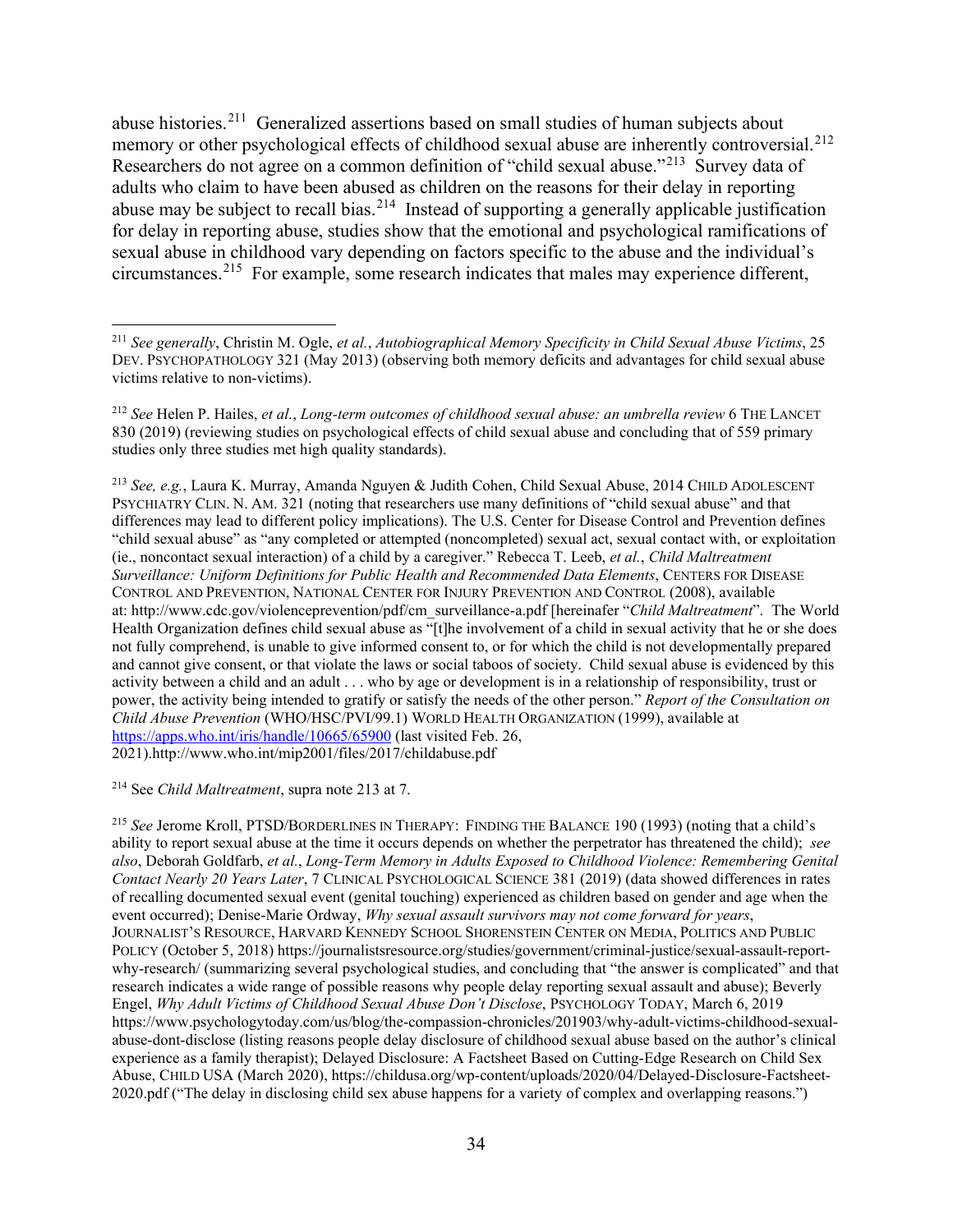more severe, mental health effects from childhood sexual abuse than females.<sup>[216](#page-34-0)</sup> Children who are older when the abuse occurs are more likely to disclose the abuse than younger children.<sup>[217](#page-34-1)</sup> Research about the psychological and emotional effects on children of *clergy* sexual abuse is undeveloped and inconclusive.<sup>[218](#page-34-2)</sup> One pervasive problem in designing studies to pinpoint the reasons *why* people delay in disclosing sexual abuse they experienced as children is the inability to control for the effects of *other* forms of childhood abuse and injury.<sup>[219](#page-34-3)</sup> In short, the psychological effects of child sexual abuse are not sufficiently well understood to support a general justification for delay based on a unique and pervasive causal connection between the abuse and an abused person's ability, as an adult, timely to sue those responsible.

Although psychological science does not offer a blanket justification for delay, it does offer some support for the conclusion that children who experience sexual abuse likely face obstacles in asserting their claims because of their immaturity at the time the incidents occur and the sexual nature of the incidents.<sup>[220](#page-34-4)</sup> The case may be that for incidents occurring during the 1960's-1980's—the statistical peak of reported incidents involving Catholic clergy—the obstacles for an adult to bring a tort action in New York within the then applicable short limitations period after turning 23 years old were higher compared to today. Relative to the 1960-s to 1980's social perception of child sexual abuse and the rights of children have changed to accord children a much greater range of agency for their own bodily integrity and well-

<span id="page-34-2"></span><sup>218</sup> *See* Stephen Brady, *The Impact of Sexual abuse on Sexual Identity Formation in Gay Men*, 17 J. CHILD SEXUAL ABUSE 359, 359 (2008).

<span id="page-34-0"></span><sup>216</sup> See Judy Cashmore & Rita Shackel, *The long-term effects of child sexual abuse*, AUSTRALIAN INSTITUTE OF FAMILY STUDIES (Jan. 2013), https://aifs.gov.au/cfca/publications/long-term-effects-child-sexual-abuse/impactchild-sexual-abuse-mental-health (describing research that shows that 25% of adults who reported exposure to child sexual abuse did not meet any criteria for psychiatric diagnoses or adjustment difficulties and 40% exhibited no clear symptoms).

<span id="page-34-1"></span><sup>217</sup> See Thomas D. Lyon, *et al.*, *Children's Reasoning About Disclosing Adult Transgressions: Effects of Maltreatment, Child Age, and Adult Identity*, 81 CHILD DEVELOPMENT 1714 (2010); Irit Hershkowitz, *et al.*, *Trends in children's disclosure of abuse in Israel: A national study*, 29 CHILD ABUSE & NEGLECT 1203 (2005) (finding that 74% of 11-14 year old children disclosed abuse to researchers whereas 50% of 3-6 year old children disclosed). *See generally*, Catherine Townsend, *Child Sexual Abuse Disclosure: What Practitioners Need to Know*, DARKNESS TO LIGHT (Feb. 17, 2016), https://www.d2l.org/wp-content/uploads/2020/01/Child-Sexual-Abuse-Disclosure-Statisticsand-Literature-Review.pdf (summarizing conclusions of researchers).

<span id="page-34-3"></span><sup>219</sup> *E.g.*, Jonathan Adams, *et al.*, *Characteristics of Child Physical and Sexual Abuse as Predictors of Psychopathology*, 86 CHILD ABUSE & NEGLECT 166, 168 (2018) (noting that child abuse victims frequently experience more than one form of victimization and research on the effect of on type of abuse frequently fails to control of the effects of other types).

<span id="page-34-4"></span><sup>220</sup> *See* P. Schaeffer, *et al.*, *Children's disclosures of sexual abuse: Learning from direct inquiry*, 35 CHILD ABUSE & NEGLECT 343, 353 (2011); Elizabeth Gruenfeld, *et al.*, "*A Very Steep Climb": Therapists' Perspectives on Barriers to Disclosure of Child Sexual Abuse Experiences for Men*, 26 J. CHILD SEXUAL ABUSE 731, 732 (2017) (observing that shame associated with sexual abuse inhibits disclosure by males who experience it as children); A. Munzer, *et al.*, *Please Tell!! Barriers to Disclosing Sexual Victimization and Subsequent Social Support Perceived by Children and Adolescents*, 31 J. INTERPERSONAL VIOLENCE 354, 365 (2016) (noting that shame was most frequently mentioned as the obstacle for disclosure).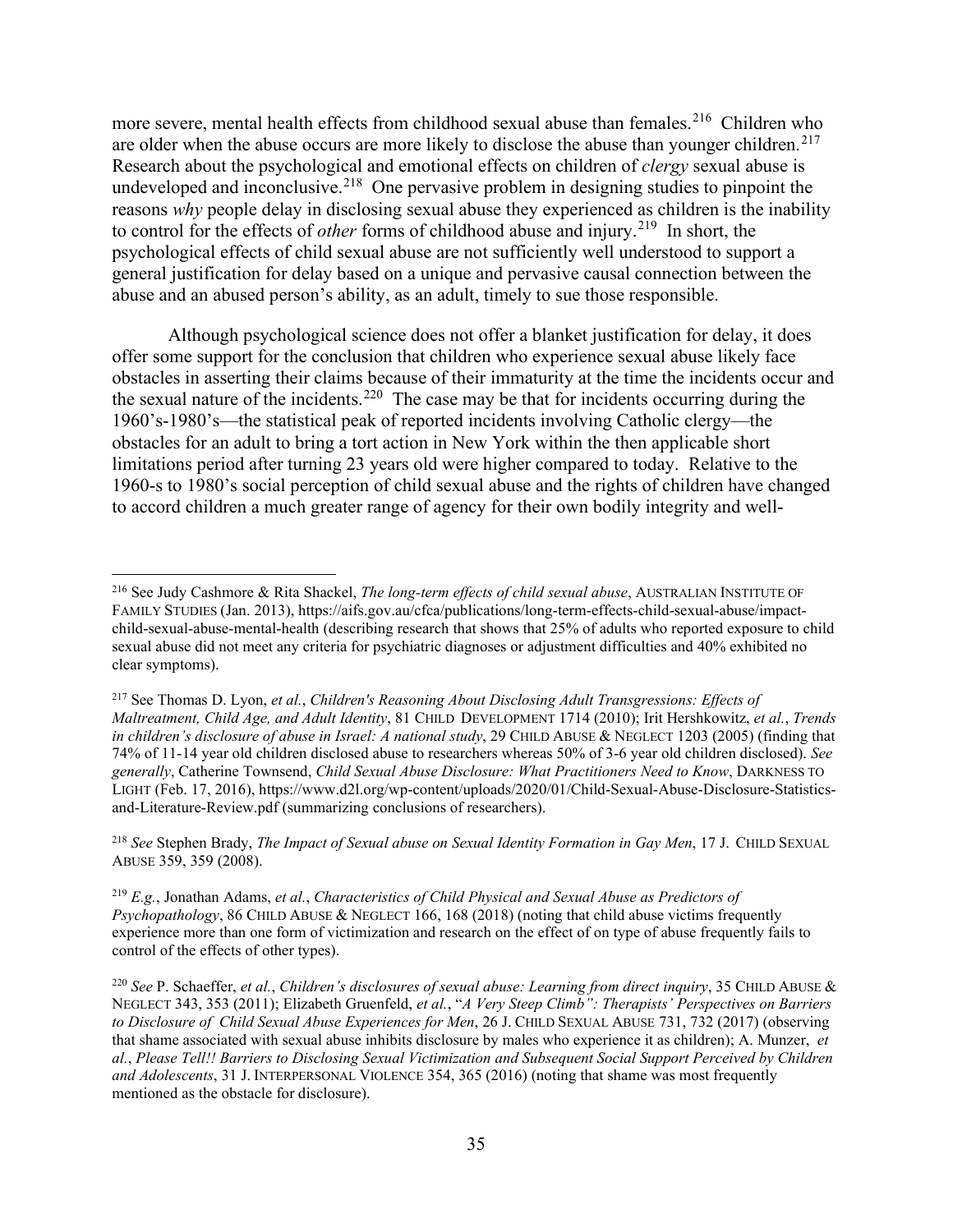being.<sup>[221](#page-35-0)</sup> Certainly, organizations responsible for the care of children have suffered an erosion of public trust, making them far less formidable potential defendants. Perhaps most importantly, it is easy for a potential plaintiff to find enthusiastic legal representation today among the organized and highly visible bar specializing in child sexual abuse claims. Although it was no doubt more difficult to sue an organization for damages for child sexual abuse decades ago, plaintiffs did bring successful claims for child sexual abuse against Catholic and other organizations as early as the 1980's.<sup>222</sup> Jeff Anderson, a nationally recognized advocate for child sexual abuse claimants, reportedly filed more than 200 child sexual abuse suits against religious organizations during the 1980's and 1990's.<sup>[223](#page-35-2)</sup>

The intuition that plaintiffs faced obstacles to suit decades ago greater than those they face today does not provide a clear justification for retroactive relief from limitations laws. Rather, the fact underlying the intuition, that legal, social, and scientific environments in which people interact change over time, tends to illustrate the utility of limitations laws.<sup>224</sup> Apart from concerns about reliability of outcomes, judicial application of social and legal norms prevailing in period 2 to adjudicate responsibility for harms occurring in period 1 seems inherently unjust to the extent that it holds defendants to a standard of care they could not reasonably have foreseen in period  $1.^{225}$  Although the temporal mismatch benefits plaintiffs, it is not clear that that benefit outweighs the cost to defendants and the legal system. The problem of change in legal and social norms over time is ubiquitous throughout human history and affects all human activity. Claims revival legislation that selects one type of claim for relief from the time-bar on grounds that claimants had a more difficult time bringing suit within the otherwise applicable limitations period than they do today does not distinguish that type of claim from a host of others. Absent a justification for distinguishing revived claims from those that remain un-revived, revival undermines the reliability of all limitations laws, with a corresponding loss in the social value of repose they otherwise provide.

<span id="page-35-0"></span><sup>221</sup> *See,*Ute Haring, Reesa Sorin & Nerina J. Caltabiano, *Reflecting on childhood and child agency in history*, 5 PALGRAVE COMMUN. 52 (2019),<https://www.nature.com/articles/s41599-019-0259-0> (literature review on history of developments in childhood, child abuse, and child agency).

<span id="page-35-1"></span><sup>222</sup> *See*, Corey Flintoff, *Timeline: Priest Abuse Claims Date Back Decades,* NPR (April 26, 2010), https://www.npr.org/templates/story/story.php?storyId=126160853 (listing history of Catholic clergy sexual abuse criminal and civil litigation beginning in the 1980's).

<span id="page-35-2"></span><sup>&</sup>lt;sup>223</sup> *Jeff Anderson*, WIKIPEDIA, https://en.wikipedia.org/wiki/Jeff\_Anderson\_(attorney) (last visited Feb. 26, 2021).

<span id="page-35-4"></span><span id="page-35-3"></span><sup>224</sup> *See, e.g*., In re African-American Slave Descendants Litig., 471 F.3d 754, 763 (7th Cir. 2006) (dismissing with prejudice tort claims of legal representatives of enslaved persons against corporations who allegedly profited from slavery on statute of limitations grounds); Alexander v. Oklahoma, 382 F.3d 1206, 1215–20 (10th Cir. 2004) (dismissing as time-barred the claims of alleged victims and descendants of victims for injuries incurred in the Tulsa race riots in the 1920's). *See generally*, Erik K. Yamamoto, Sandra Hye Yun Kim & Abigail M. Holden, *American Reparations Theory and Practice at the Crossroads,* 44 CAL. W. L. REV. 1, 21-27 (describing civil claims for reparations for historic wrongs in the early 2000's and their failure in the courts on limitations and other grounds). <sup>225</sup> *See* Glen Feinberg, *What is the Standard of Care for Child Victims Act Cases*, 265 N.Y. L. J. 4, [PINCITE] (2021) (arguing that under New York tort law an organization's negligence in connection with child sexual abuse should be measured by the standard of care applicable at the time the abuse occurred); Andre v. Pomeroy, 320 N.E.2d 853, 858 (N.Y. Ct. App. 1974) ( "What would be negligence in retrospect is not negligence in prospect").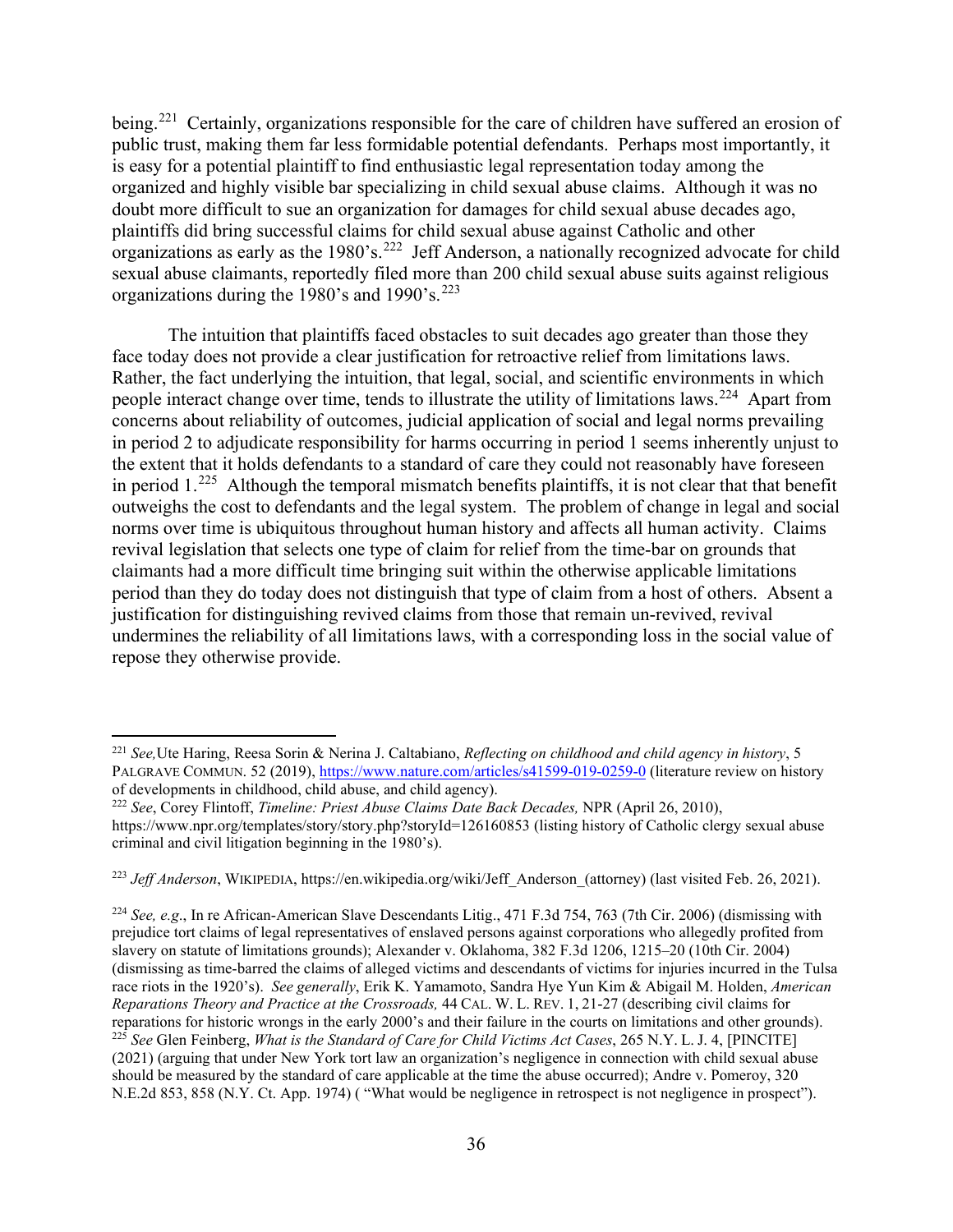As explained above, shifting the focus from the plaintiffs' justification for delay in suing to the defendants' culpability for covering up knowledge of clergy sexual abuse of children did not persuade New York courts to relieve child sexual abuse claimants from the limitations time bar.[226](#page-36-0) The cover-up narrative has, however, been important in in shaping public support for retroactive claims revival legislation for child sexual abuse claims. Advocates assert that limitations reform is imperative to hold institutions like Catholic dioceses accountable for their failures to protect children and cover up behavior.<sup>[227](#page-36-1)</sup>

The accountability that retroactive limitations relief achieves is retributive, not deterrent. Distinguishing between prospective and retroactive limitations reform is important to explain the accountability differences. *Prospective limitations* reform expands potential defendants' future liability and can influence defendants toward greater and more effective investments in protecting children from sexual abuse. R*etroactive limitations relief* for already time-barred claims does not add to the deterrent effect produced by prospective limitations relief, except to the extent that the financial impact causes defendants to contract their operations, including those that involve risk of harm to children..

Revelation through litigation, media reports, and criminal and political investigations, of organizations' past wrongdoing has certainly focused Catholic organizations on protection of children as a current and future priority. In 2002, the USCCB adopted the Charter for the Protection of Young People, which provides procedures for collecting and responding to allegations of clergy sexual abuse of minors, and for prevention of abuse.<sup>[228](#page-36-2)</sup> Each year an independent investigator audits compliance with the Charter.<sup>[229](#page-36-3)</sup> The 2019 audit reported 4,434 allegations of abuse, 37 of which involved persons who were minors in 2019.<sup>230</sup> Of these 37, eight allegations (.002% of all incidents reported in 2019) were substantiated and the accused clergy were removed from ministry.[231](#page-36-5)

<span id="page-36-2"></span><sup>228</sup> *See Charter for the Protection of Young People*, U.S. Conference of Catholic Bishops (June 2018), https://www.usccb.org/test/upload/Charter-for-the-Protection-of-Children-and-Young-People-2018-final(1).pdf.

<span id="page-36-3"></span><sup>229</sup> *E.g.*,

*Report on the Implementation of the Charter for the Protection of Young People*, U.S. Conference of Catholic Bishops (June 2020), https://cdn.ymaws.com/usccb.site-ym.com/resource/group/1560f0d7-fee7-4aff-afd2- 4cf076a24943/resource\_toolbox/audit/2019\_annual\_report\_final.pdf.

<span id="page-36-4"></span><sup>230</sup> *Id.* at 28.

<span id="page-36-5"></span><sup>231</sup> *Id*.

<span id="page-36-0"></span><sup>226</sup> See discussion *supra* Part V, subheading B.

<span id="page-36-1"></span><sup>227</sup> *See, e.g.*, Pennsylvania Report, *supra* note 189 (noting that church officials who protected clergy who abused children remained in office and got promoted, including Cardinal Donald Wuerl who later became the archbishop of the Archdiocese of Washington, D.C.). "Until that changes", the Report noted, "we think it is too early to close the book on the Catholic Church sex scandal." *Id.*; *see also*, Laurie Goodstein, *Catholic Priests Abused 1,000 Children in Pennsylvania, Report Says*, N. Y. TIMES (August 14, 2018), https://www.nytimes.com/2018/08/14/us/catholicchurch-sex-abuse-pennsylvania.html.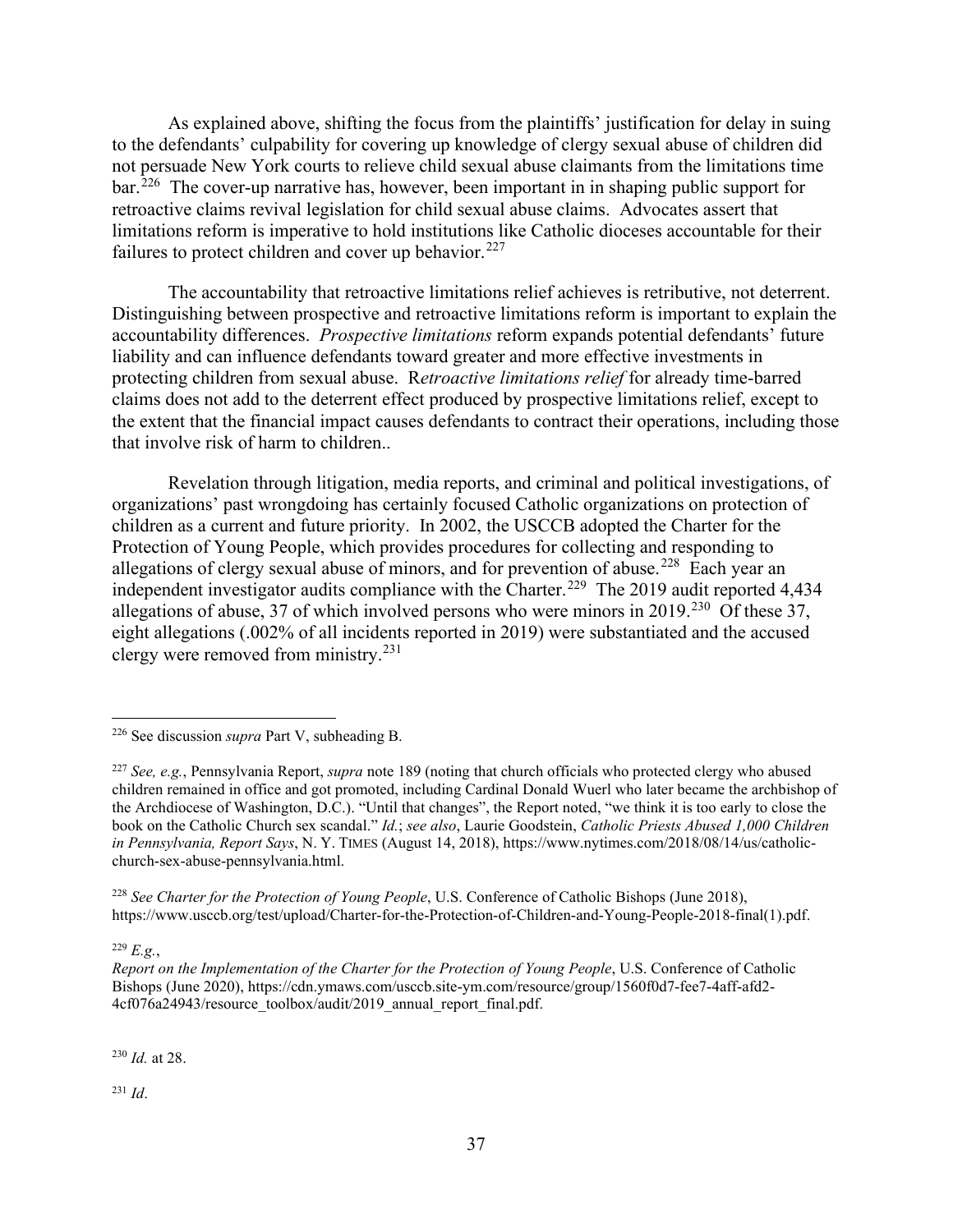Although revival of time-barred child sexual abuse claims will likely not significantly deter child sexual abuse, it will accomplish retribution. Assuming that retribution for persons who experienced child sexual abuse is morally compelling, it is not clear that their claim for retribution, notwithstanding the otherwise applicable time-bar is *uniquely* compelling. In contrast with the assertion in the New York State Assembly Report that child sexual abuse is a "plague on society," data from multiple sources indicate that reported incidents of child sexual abuse involving current minors have dramatically declined.[232](#page-37-0) It is not clear that child *sexual* abuse presents a distinctively compelling case for retroactive claims revival compared to claims for other forms of child abuse. Research indicates that most abused children suffer multiple forms of abuse; less than 5% of maltreated children suffer only one type of abuse.<sup>233</sup> A study published by the American Psychological Association concludes that children who experience emotional abuse and neglect experience similar or worse mental health repercussions than children who experience physical or sexual abuse.<sup>[234](#page-37-2)</sup>

In the end, a legislature considering retroactive relief from limitations laws for a particular type of claim must balance the social value of retribution for those claims against the cost to the judicial system associated with adjudication based on time-degraded evidence. The impact of litigation of revived child sexual abuse claims on the credibility of the litigation system remains to be seen. We can anticipate, however, a significant impact on the legal system.

To prove a claim for negligence against a defendant responsible for a perpetrator of child sexual abuse, the plaintiff must show that that the defendant was on notice of the perpetrator's propensity for child sexual abuse before the abuse occurred. He must also prove that the

<span id="page-37-0"></span><sup>232</sup> Reported cases of child sexual abuse by year fell more than 60% from 1992-2010. *See*, David Finkelhor & Lisa Jones, *Why Have Child Maltreatment and Child Victimization Declined*, 62 J. OF SOC. ISSUES 685, 685–86 (2006) (finding that incidents of sexual abuse of children began to decline in the early 1990's and between 1990-2004 substantiated reported incidents of child sexual abuse declined by 49%); David Finkelhor & Lisa Jones, *Have sexual abuse and physical abuse declined since the 1990's*?, CRIMES AGAINST CHILDREN RESEARCH CENTER, UNIVERSITY OF NEW HAMPSHIRE(November 2012),

http://www.unh.edu/ccrc/pdf/CV267\_Have%20SA%20%20PA%20Decline\_FACT%20SHEET\_11-7-12.pdf (concluding based on data from various governmental reports); David Finkelhor & Lisa M. Jones, *Explanations for the Decline in Child Sexual Abuse Cases*, U.S. DEPT. OF JUSTICE, JUVENILE JUSTICE BULL. (January 2004), https://www.ncjrs.gov/pdffiles1/ojjdp/199298.pdf (evaluating explanations of the decline using data from various reporting sources); Erica Good, *Researchers See Decline in Child Sexual Abuse Rate*, N. Y. TIMES (June 28, 2012), https://www.nytimes.com/2012/06/29/us/rate-of-child-sexual-abuse-on-the-decline.html. Physicians who treat physically abused children have noted a decrease in the number of physically abused child patients but an increase in the severity of their injuries during the Covid-19 pandemic. Candy Woodall, *As hospitals see more severe child abuse injuries during coronavirus, 'the worst is yet to come*, USA TODAY (May 13, 2020), https://www.usatoday.com/story/news/nation/2020/05/13/hospitals-seeing-more-severe-child-abuse-injuries-duringcoronavirus/3116395001/.

<span id="page-37-1"></span><sup>&</sup>lt;sup>233</sup> *Id.* at 706. Child abuse takes several forms which researchers have categorized: physical abuse, physical neglect, verbal abuse, emotional abuse, emotional neglect and sexual abuse. Philip G. Ney, *et al.*,, *The Worst Combinations of Child Abuse and Neglect*, 18 CHILD ABUSE & NEGLECT 705, 708–09 (1994) (reporting on 167 children from 7-18 years old).

<span id="page-37-2"></span><sup>234</sup> Joseph Spinazzola *et al.*, *Unseen Wounds: The Contribution of Psychological Maltreatment on Child and Adolescent Mental Health and Risk Outcomes*, 6 PSYCHOLOGICAL TRAUMA: THEORY, RESEARCH, PRACTICE, AND POLICY S18, S18 (2014). The study used a national data set tracking 5,600 children. *Id.*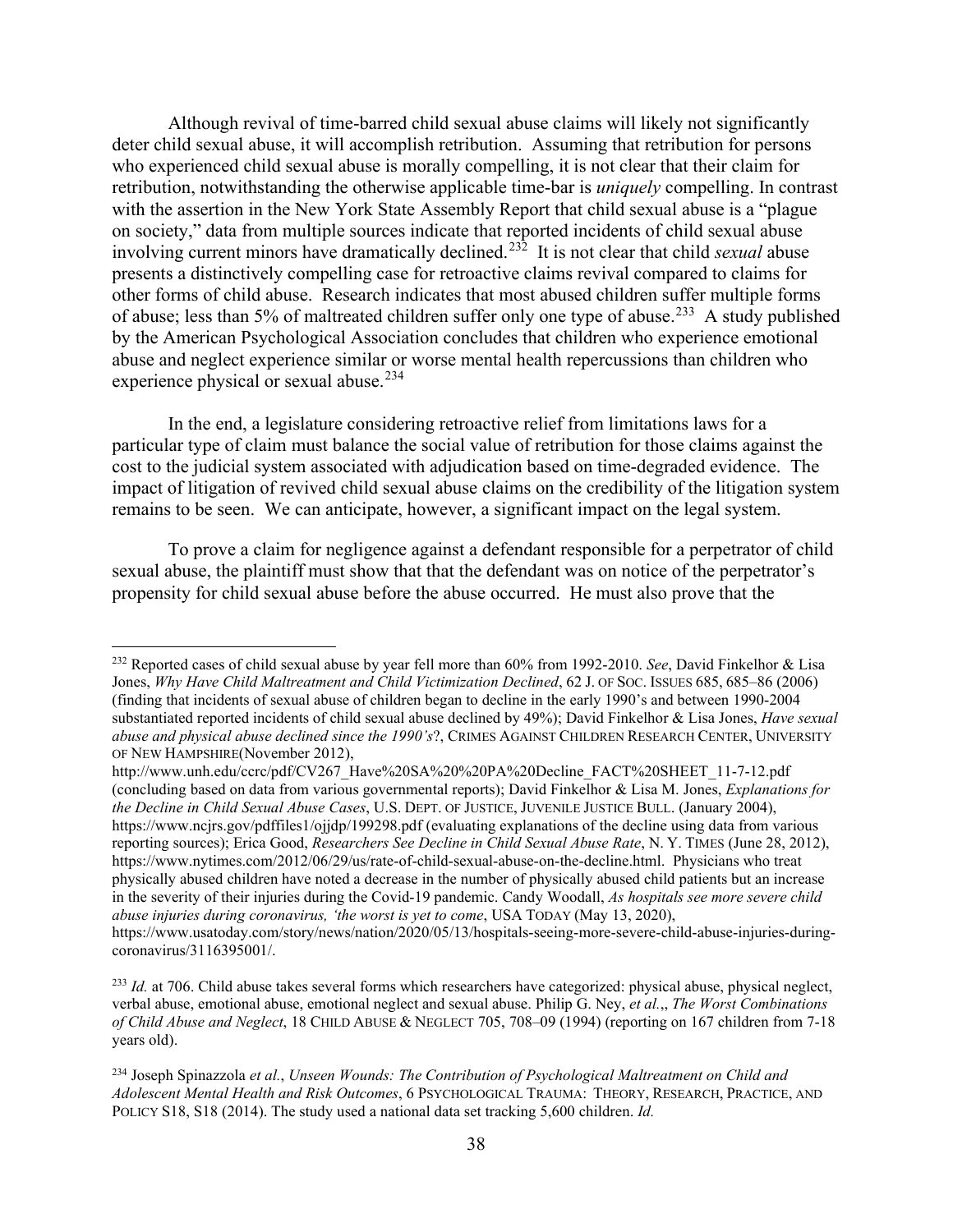perpetrator abused him causing his damages.<sup>[235](#page-38-0)</sup> Priest personnel records maintained by Catholic dioceses have provided reliable documentary evidence of what the diocese knew about accusations of child sexual abuse against clergy and when it knew it. $^{236}$  $^{236}$  $^{236}$  This type of archival documentary evidence is remarkably impervious to the passage of time. With respect to proof of the abuse, and the damages caused by that abuse, however, relevant evidence is highly vulnerable to degradation over time.<sup>[237](#page-38-2)</sup> The defendant's ability to challenge the plaintiff's testimony on these issues, and its insurers' ability to ascertain coverage, depend on the eyewitness accounts of the abuse, evidence which notoriously degrades in reliability over time.<sup>[238](#page-38-3)</sup> Evidence relevant to the plaintiff's damages and the causal link between those damages and the alleged abuse is similarly at risk of degradation over time.<sup>[239](#page-38-4)</sup>

#### **VI. Conclusion.**

Laws that set limitations periods and laws that retroactively eliminate them are particularly hard to defend or justify because they inescapably balance conflicting interests.<sup>[240](#page-38-5)</sup> Absent transparent consideration of the balancing purpose of limitations laws, and the reasons for altering the balance, they appear, and perhaps are, no more than an expression of the current relative political influence of the persons they affect.<sup>[241](#page-38-6)</sup> The retributive appeal of limitations relief for persons who seek compensation for decades-old child sexual abuse should not obscure the importance of limitations laws as means to allocate efficiently the degrading effect of time on evidence and protect the reliability of the judicial system.

It may be on that balance, that the social value of retribution against organizations for their negligence in connection with otherwise time-barred child sexual abuse predominates over

<span id="page-38-0"></span><sup>235</sup>*See, e.g.*, *supra* cases accompanying note 21.

<span id="page-38-1"></span><sup>236</sup> *See, e.g.*, *Introduction to the Archives*, Bishop Accountability, http://www.bishop-accountability.org/maboston/archives/PatternAndPractice/sample-documents.htm (last visited Feb. 26, 2021)(archiving of diocesan and other documents online that were made public in connection with sexual abuse complaints).

<span id="page-38-2"></span><sup>237</sup> *See* discussion *supra* Part V, subheading 1.

<span id="page-38-3"></span><sup>238</sup> *See* discussion *supra* Part V, subheading 1.

<span id="page-38-4"></span><sup>&</sup>lt;sup>239</sup> *See* discussion *supra* Part V, subheading 1.<br><sup>240</sup> See discussion *supra* Part III.

<span id="page-38-6"></span><span id="page-38-5"></span><sup>&</sup>lt;sup>241</sup> See Dawson, *supra* note 42 at 5 ("If the periods of limitation defined by statute were carefully adjusted to the requirements of particular cases, or if scientific methods could be used to measure the effect of lapse of time on legal relationships, then time limitations in statutory form would doubtless possess a greater moral authority."). Legislatures are well-adapted to political process and they make decisions based on anecdote and intuition (as opposed to data) all the time. *See e.g.*, John Martinez, *Rational Legislating*, 34 STETSON L. REV. 547 (2005) (noting the tendency of legislatures to "misbehave" by enacting legislation based solely on anecdote and arguing for a statutory or constitutional requirement for "rational legislating"—that legislatures explain legislation from logical conclusions based on evidence). Martinez notes that "[t]he overwhelming majority of legislation enacted by states contains no findings at all, or findings without reference to supporting evidence." Id. at 593. *See generally*, Jeffrey J. Rachlinski, *Bottom-Up Versus Top-Down Lawmaking*, 73 U. CHI. L. REV. 933, 934 (2006) (noting differences between the law-making capacities of courts (bottom up) and legislatures (top down) and noting that the two processes "commonly produce different answers to the same legal questions").